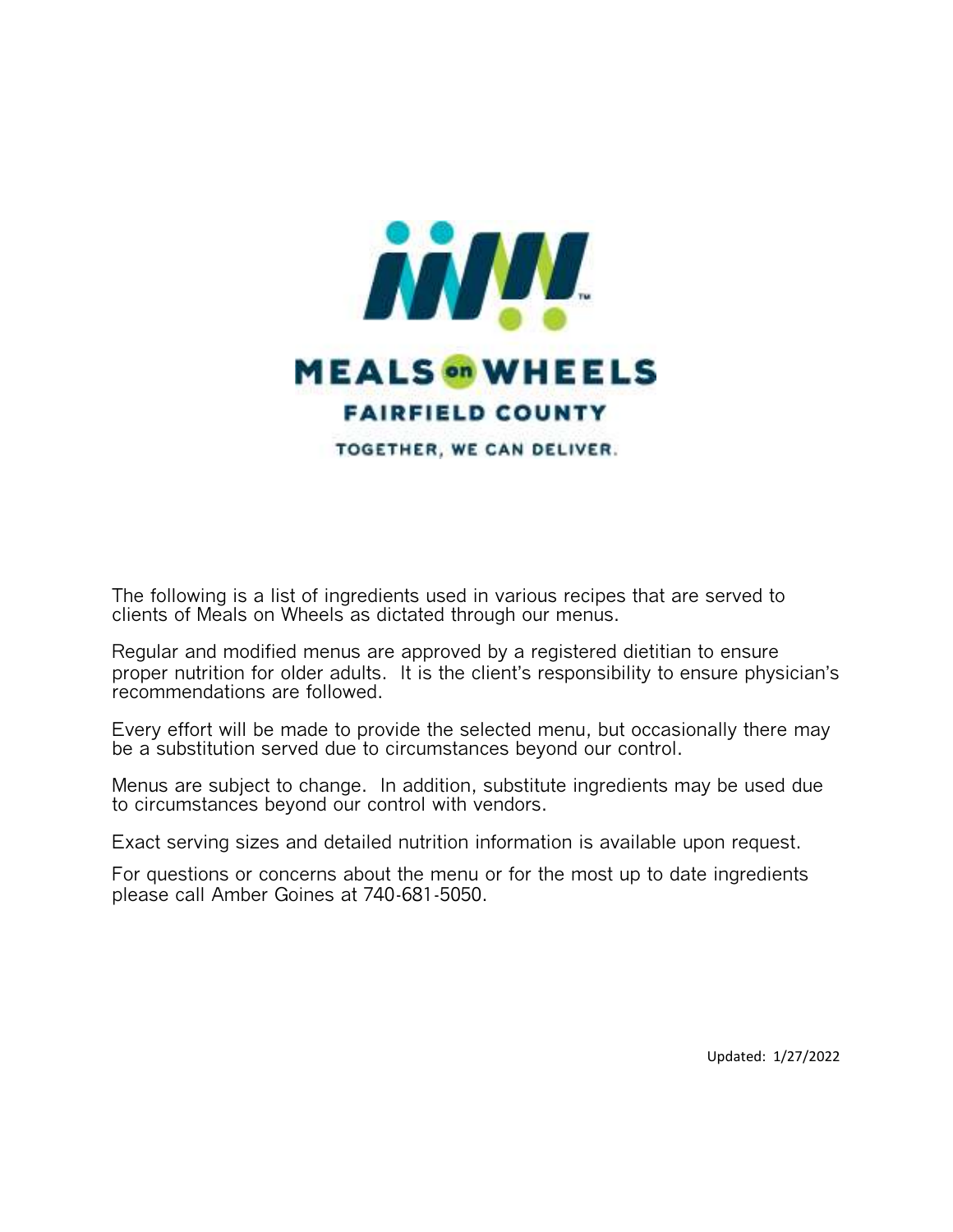# Beef

**Packer Label Ground Beef, Fine Grind, 81% Lean, Fresh Bulk-Packed Tubes, 10 Lb Avg Package, 6/Case**

Ground Beef

**Excel USDA Select Whole Beef Inside Top Rounds, Boneless, 1 Inch Trim, (NAMP 168) Fresh, 25.66 Lb Avg Piece, 3/Case**

Beef Round

## **GFS Flame-Broiled USDA Choice Ground Chuck Beef Pub Burger Patties, 3 Ounce, Cooked, IQF, 3 Oz Each, 64/Case**

Choice Chuck Beef, Contains 2% or Less of: Salt, Maltodextrin, Natural Extractives of Spice, Dextrose, Natural Flavors, Spice, Citric Acid

## **Gordon Choice Chopped Sirloin Beef Steaks, Oval, 5.33 Ounce, IQF, 5.33 Oz Each, 45/Case**

Ground Beef.

### **Gordon Choice Creamed Chipped Beef Entree, Frozen, 80 Oz Tray, 4/Case**

MILK (VITAMIN D3 ADDED), WATER, DRIED BEEF (BEEF, SALT, POTASSIUM CHLORIDE, SODIUM ERYTHORBATE, SODIUM NITRITE, BHT, TBHQ, CITRIC ACID), CREAM, NONFAT DRY MILK, FOOD STARCH-MODIFIED, BUTTER, WHEAT FLOUR, CHICKEN STOCK, RICE FLOUR, SUGAR, SALT, ONION POWDER, MONO- & DIGLYCERIDES, BUTTER FLAVOR (WHEY SOLIDS, ENZYME MODIFIED BUTTER, MALTODEXTRIN, SALT, DEHYDRATED BUTTER, GUAR GUM, ANNATTO AND TURMERIC [COLOR]), CREAM FLAVOR (MALTODEXTRIN, NATURAL CREAM FLAVOR), GROUND WHITE PEPPER, DEXTROSE, ANNATTO COLOR (SOYBEAN OIL, MONO- & DIGLYCERIDES, ANNATTO EXTRACT), CARAMEL COLOR, CELERY OLEORESIN. COMMON ALLERGENS PRESENT: Milk, Wheat

## **Supercrispy Crispy Beef Steaks Chicken-Fried, Whole-Muscle, 4 Ounce, Frozen, 4 Oz Package, 40/Case**

Beef, Bleached Enriched Wheat Flour and Enriched Wheat Flour (Both Enriched With Niacin, Reduced Iron, Thiamine Mononitrate, Riboflavin, Folic Acid), Water, Wheat Flour. Contains 2% or Less of the Following: Salt, Leavening (Sodium Bicarbonate, Sodium Aluminum Phosphate), Modified Corn Starch, Soy Flour, Spices, Soybean Oil, Dried Onion, Dried Garlic, Oleoresin Paprika-Annatto, Dextrose, Sodium Phosphate, Yellow Corn Flour, Dried Egg Whites, Kosher Gelatin, Methylcellulose, Guar Gum, Garlic Powder, Malted Barley Flour. Set in Vegetable Oil. COMMON ALLERGENS PRESENT: Egg, Wheat, Soy.

## **BEEF STEAK FRITTER 40-4Z PIER**

No ingredients listed.

# **Gordon Choice Seasoned Beef Strips, Formed, Cooked, IQF Bulk-Packed, 6 Lb Bag, 2/Case**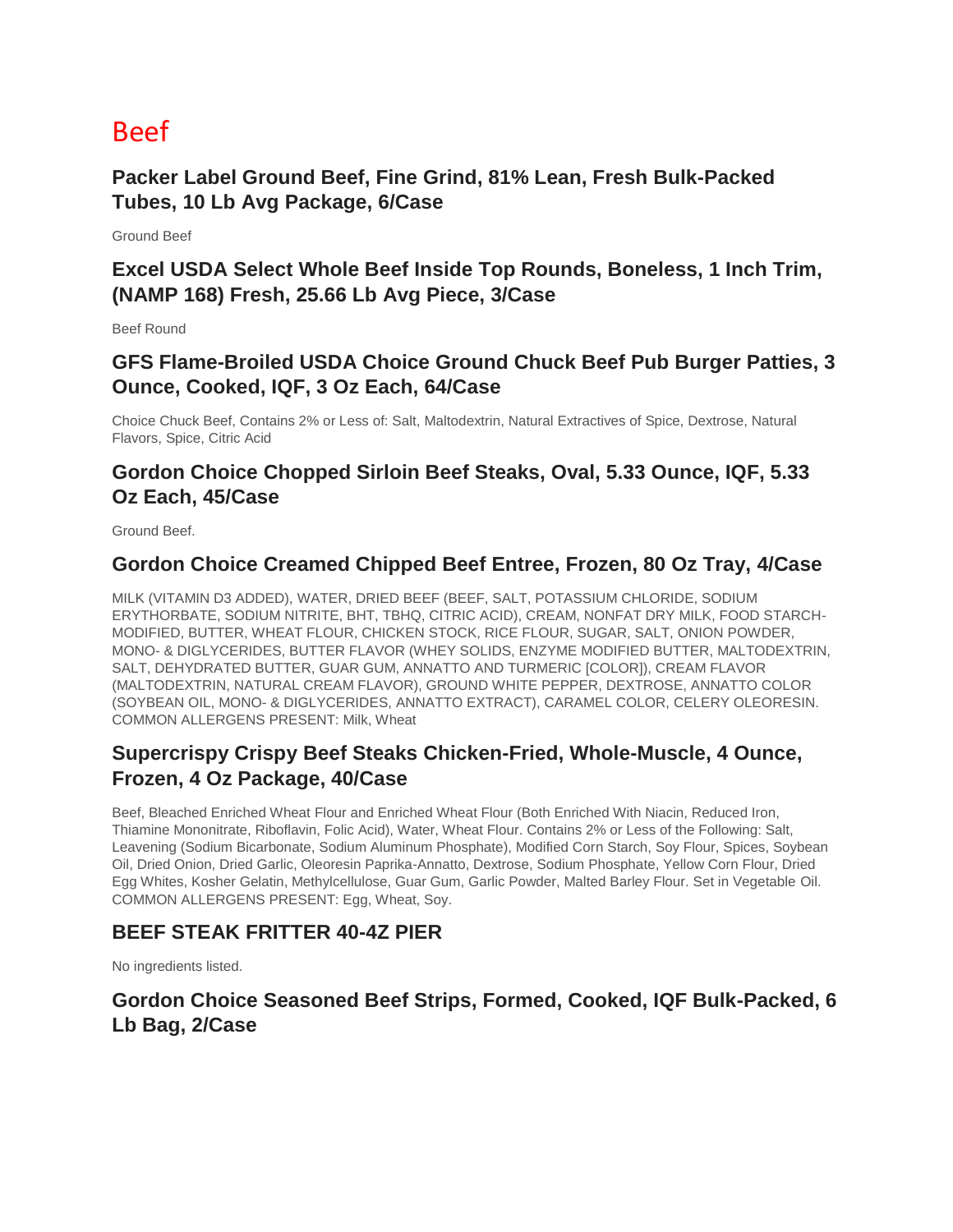Beef, Water, Seasoning [Salt, Maltodextrin, Sodium Phosphates, Garlic, Spices, Disodium Inosinate and Disodium Guanylate, Papain], Vegetable Protein Product [Soy Protein Concentrate, Zinc Oxide, Niacinamide, Ferrous Sulfate, Copper Gluconate, Vitamin A Palmitate, Calcium Pantothenate, Thiamine Mononitrate (B1), Pyridoxine Hydrochloride (B6), Riboflavin (B2), Cyanocobalamin (B12)], Contains 2% Or Less Of: Soybean Oil, Dextrose, Sodium Phosphate, Black Pepper, Yeast Extract, Natural Flavor. COMMON ALLERGENS PRESENT: Soy.

## **Primo Gusto Italian-Style Baked Beef & Pork Meatballs, with Romano Cheese, .5 Ounce, Cooked, Frozen, 4 Lb Bag, 3/Case**

BEEF AND PORK, WATER, BREAD CRUMBS (WHEAT FLOUR, SALT, YEAST), ROMANO CHEESE (CULTURED COWS MILK, SALT, ENZYMES), TEXTURED SOY PROTEIN CONCENTRATE, SALT, SPICES, DEHYDRATED ONIONS, SOY PROTEIN CONCENTRATE, SUGAR, DRIED GARLIC, DRIED CELERY, MUSTARD POWDER, PARSLEY. COMMON ALLERGENS PRESENT: Wheat, Soy, Milk

## **Gordon Choice Stuffed Green Pepper Cups Entree, with Sauce, Frozen, 80 Oz Tray, 4/Case**

GREEN BELL PEPPER, TOMATO PUREE (WATER, TOMATO PASTE), TOMATOES (TOMATOES, TOMATO JUICE, CITRIC ACID), COOKED BEEF, COOKED RICE, WATER, ONION, EGG, BREAD CRUMBS (WHEAT FLOUR, SUGAR, YEAST, SOYBEAN OIL, SALT), SALT, FOOD STARCH-MODIFIED, SUGAR, TEXTURED VEGETABLE PROTEIN (SOY PROTEIN CONCENTRATE, CARAMEL COLOR), CELERY, NONFAT DRY MILK, ISOLATED SOY PROTEIN, VINEGAR (DISTILLED WHITE VINEGAR, WATER), SPICES, DRIED BEEF STOCK, CARAMEL COLOR, DEHYDRATED GARLIC. COMMON ALLERGENS PRESENT: Milk, Soy, Egg, Wheat.

## **Gordon Choice Beef & Chicken Meatballs, .5 Ounce, Cooked, Frozen, 5 Lb Bag, 4/Case**

BEEF, CHICKEN, WATER, TEXTURED SOY FLOUR, SOY PROTEIN CONCENTRATE, CONTAINS LESS THAN 2% OF THE FOLLOWING: WHEAT FLOUR, DEHYDRATED ONION, FLAVORINGS, HYDROLYZED SOY PROTEIN, SALT, POTASSIUM CHLORIDE, SODIUM PHOSPHATE, PAPRIKA, GARLIC POWDER, PAPRIKA EXTRACT, NONFAT DRY MILK. COMMON ALLERGENS PRESENT: Soy, Wheat, Milk.

# **AdvancePierre Char-Broiled Salisbury Ground Beef Steaks, 2.7 Ounce, Cooked, Frozen, 2.7 Oz Each, 59/Case**

No Ingredients Listed

# **GFS Salisbury Ground Beef Steaks, Oval, with Soy, , Cooked, Frozen, 72 Ct Bag, 1/Case**

Beef, Water, Soy Protein Concentrate, Seasoning [Wheat Flour, Dehydrated Onion, Salt, Whey, Hydrolyzed Soy Protein, Hydrolyzed Corn Protein, Caramel Color, Dextrose, Sugar, Dehydrated Bell Peppers, Monosodium Glutamate, Spice, Natural Flavors], Potassium Phosphates, Salt, Caramel Color. COMMON ALLERGENS PRESENT: Wheat, Soy, Milk

# **Fernando's Beef & Bean Burritos, with Green Chili, Frozen, 4 Ounce, 72 Ct Package, 1/Case**

FLOUR TORTILLA [BLEACHED ENRICHED FLOUR (WHEAT FLOUR, NIACIN, REDUCED IRON, THIAMINE MONONITRATE, RIBOFLAVIN, FOLIC ACID), WATER, VEGETABLE OIL, SALT, GUAR GUM, BAKING POWDER (CORN STARCH, SODIUM BICARBONATE, SODIUM ALUMINUM SULFATE, MONOCALCIUM PHOSPHATE), L-CYSTEINE (DOUGH CONDITIONER)], WATER, BEEF, PINTO BEANS, WHEAT FLOUR, CONTAINS 2% OR LESS OF CHILI SAUCE (TOMATOES, CORN SYRUP, DISTILLED VINEGAR, SALT, SPICES, CITRIC ACID), GREEN CHILIES (GREEN CHILIES, CITRIC ACID), REHYDRATED GREEN BELL PEPPER, TEXTURED VEGETABLE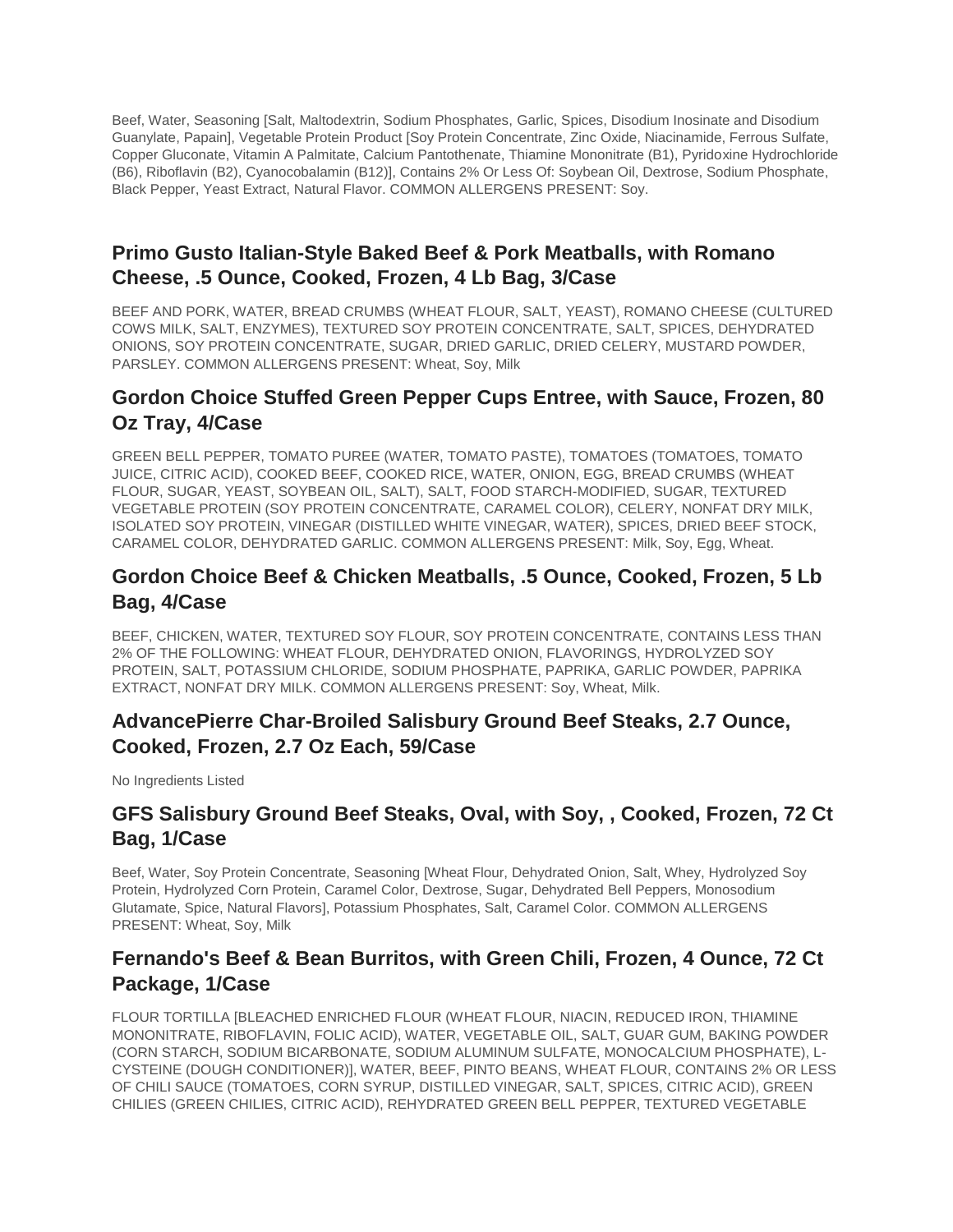PROTEIN PRODUCT (SOY FLOUR, CARAMEL COLOR, ZINC OXIDE, NIACINAMIDE, FERROUS SULFATE, COPPER GLUCONATE, VITAMIN A PALMITATE, CALCIUM PANTOTHENATE, THIAMINE MONONITRATE, PYRIDOXINE HYDROCHLORIDE, RIBOFLAVIN, CYANOCOBALAMIN), TOMATO PASTE, SALT, DEHYDRATED ONION, BEEF TYPE FLAVOR [HYDROLYZED SOY PROTEIN, CARAMEL COLOR, FLAVORINGS (INCLUDING SPICE), AUTOLYZED YEAST, SALT], NATURAL FLAVOR, SPICES, SODIUM ALGINATE. COMMON ALLERGENS PRESENT: Wheat, Soy

# **Advance Pierre Flame-Broiled Sliced Meatloaf, 3 Ounce, Cooked, Frozen, 3 Oz Each, 96/Case**

Beef, water, catsup (tomato concentrate (water and tomato paste), high fructose corn syrup, corn syrup, vinegar, salt, onion powder, spice and natural flavors), onions, textured vegetable protein (soy protein concentrate, caramel color, zinc oxide, niacinamide, ferrous sulfate, copper gluconate, vitamin a palmitate, calcium pantothenate, thiamine mononitrate (b-1), pyridoxine hydrochloride (b-6), riboflavin (b-2) and cyanocobalamin (b-12)), peppers, breadcrumbs (bleached wheat flour and yeast), seasoning (salt, onion powder, hydrolyzed soy protein, spices, turmeric, dextrose, garlic powder). COMMON ALLERGENS PRESENT: Wheat, Soy

## **Gordon Choice Beef Liver, Center-Cut, Skinned, 3 Ounce, Frozen Layer-Packed, 10 Lb Case, 1/Case**

Beef liver.

# Bread

# **Austin Cheese & Peanut Butter Sandwich Crackers, Individual Packets**

ENRICHED FLOUR (WHEAT FLOUR, NIACIN, REDUCED IRON, THIAMIN MONONITRATE [VITAMIN B1], RIBOFLAVIN [VITAMIN B2], FOLIC ACID), PEANUT BUTTER (ROASTED PEANUTS), SOYBEAN OIL WITH TBHQ FOR FRESHNESS, SUGAR, DEXTROSE, SALT, CONTAINS TWO PERCENT OR LESS OF LEAVENING (BAKING SODA, SODIUM ACID PYROPHOSPHATE, MONOCALCIUM PHOSPHATE), CHEDDAR CHEESE (MILK, CHEESE CULTURES, SALT, ENZYMES), YELLOW #6, CORNSTARCH, WHEY, RED PEPPER, BUTTERMILK, DISODIUM PHOSPHATE, SOY LECITHIN. COMMON ALLERGENS PRESENT: Milk, Peanuts, Wheat, Soy

### **Keebler Saltine Crackers, Individual Packets, 4 Ct Each**

Enriched flour (wheat flour, niacin, reduced iron, vitamin B1 [thiamin mononitrate], vitamin B2 [riboflavin], folic acid), soybean oil (with TBHQ for freshness), salt, corn syrup.Contains 2% or less of baking soda, yeast, soy lecithin. COMMON ALLERGENS PRESENT: Wheat, Soy

# **Nabisco American Classic Assorted Crackers, Individual Packets, 2 Ct Package, 500/Case**

Ingredients listed on Package

## **Gordon Choice Sliced Curved Margarine Croissants, Frozen, 1.5 Ounce, 18 Ct Box, 6/Case**

Enriched Flour (Wheat Flour, Malted Barley Flour, Niacin, Iron, Thiamin Mononitrate, Riboflavin, Folic Acid), Water, Margarine [Palm Oil, Water, Soybean Oil, Sugar, Soy Lecithin, Mono & Diglycerides, Potassium Sorbate and Citric Acid (Added as Preservatives), Natural and Artificial Flavors, Beta Carotene, Vitamin A Palmitate], High Fructose Corn Syrup, Contains 2% or less of the following: Yeast, Salt, Whey, Modified Corn Starch, Calcium Propionate, Artificial Flavor, Ascorbic Acid, Enzymes. COMMON ALLERGENS PRESENT: Wheat, Soy, Milk.

## **Gordon Choice Finely Ground Unseasoned Bread Crumbs, 20 Lb Bag,**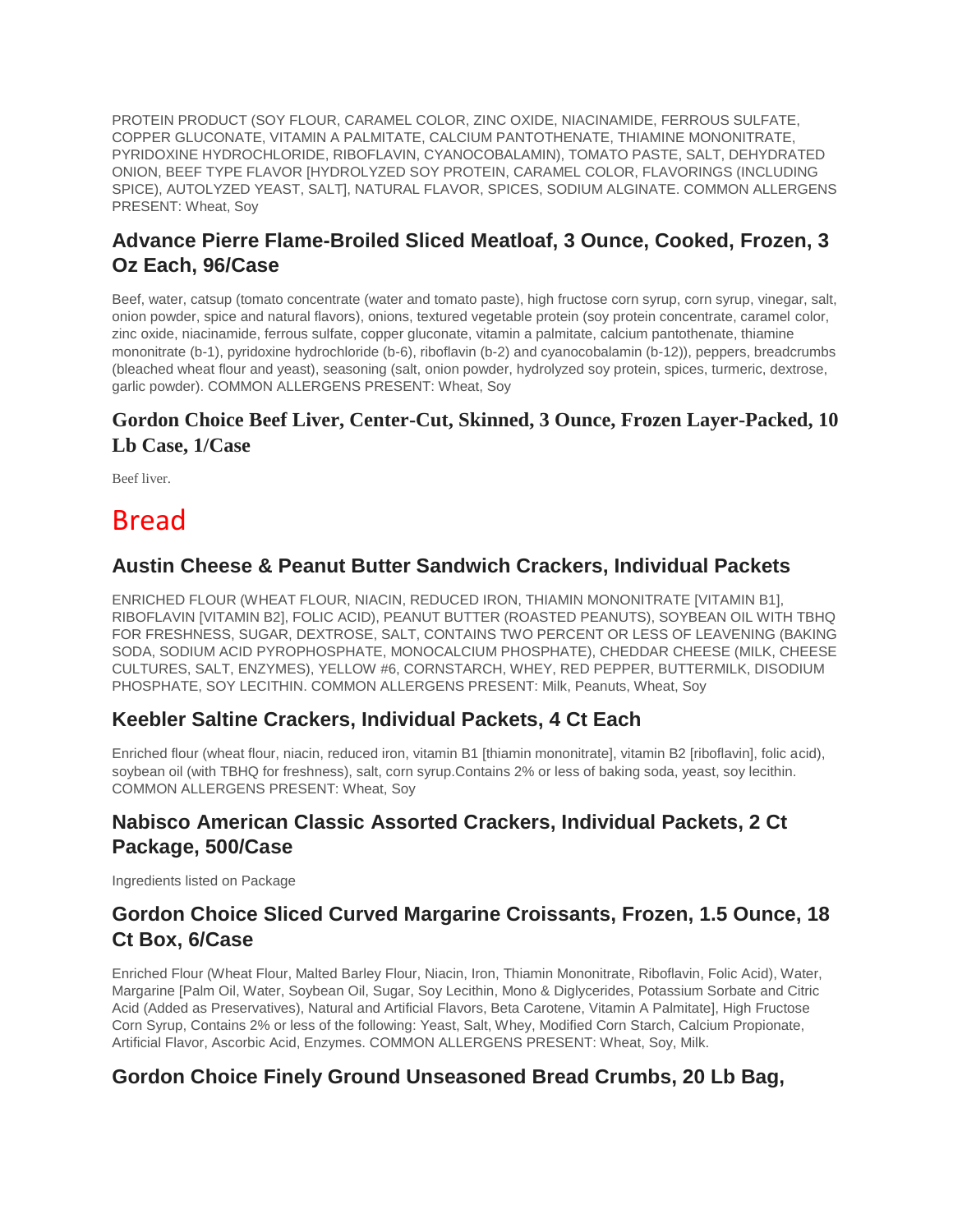Bleached wheat flour, sugar. Contains 2% or less salt, sunflower oil, yeast. COMMON ALLERGENS PRESENT: **Wheat** 

## **Stove Top Chicken Flavored Stuffing Mix, Flex Pack, 48 Oz Bag, 6/Case**

ENRICHED WHEAT FLOUR (WHEAT FLOUR, NIACIN, REDUCED IRON, THIAMIN MONONITRATE [VITAMIN B1],RIBOFLAVIN [VITAMIN B2], FOLIC ACID), CANOLA OIL, HIGH FRUCTOSE CORN SYRUP, CONTAINS LESS THAN 2% OF HYDROLYZED SOY PROTEIN, SALT, INTERESTERIFIED SOYBEAN OIL, COOKED CHICKEN\*, ONIONS\*, CELERY\*, PARSLEY\*, MONOSODIUM GLUTAMATE, YEAST, SPICE, SUGAR, CHICKEN BROTH\*, TURMERIC (COLOR), DISODIUM GUANYLATE, DISODIUM INOSINATE, NATURAL FLAVOR, WITH BHA, BHT, AND ROSEMARY EXTRACT AS PRESERVATIVES. \*DRIED. COMMON ALLERGENS PRESENT: Wheat, Soy

## **New York Frozen Garlic Bread, Buttered Sliced, Frozen, 125/Case**

BREAD: ENRICHED WHEAT FLOUR (WHEAT FLOUR, MALTED BARLEY FLOUR, NIACIN, IRON, THIAMINE MONONITRATE, RIBOFLAVIN, FOLIC ACID), WATER,CONTAINS 2% OR LESS OF: SALT, YEAST, SOYBEAN OIL, DEXTROSE, DOUGH CONDITIONERS( DATEM, MONO AND DIGLYCERIDES, CALCIUM SULFATE, ASCORBIC ACID), CORNMEAL. SPREAD: SOYBEAN OIL, WATER, SALT, PALM AND/OR HYDROGENATED COTTONSEED OIL, DEHYDRATED GARLIC, MONO AND DI‐GLYCERIDES, NATURAL FLAVOR, DEHYDRATED PARSLEY, CITRIC ACID, CALCIUM PROPIONATE ADDED AS PRESERVATIVE, WHEY ( A MILK INGREDIENT), AUTOLYZED YEAST EXTRACT, BETA CAROTENE ADDED FOR COLOR.

## **Hospitality Imitation Blueberry Muffin Mix, No Trans Fat, 5 Lb Bag, 6/Case**

SUGAR, ENRICHED BLEACHED FLOUR (BLEACHED WHEAT FLOUR, MALTED BARLEY FLOUR, NIACIN, IRON, THIAMINE MONONITRATE, RIBOFLAVIN, FOLIC ACID), DEXTROSE, VEGETABLE SHORTENING ([CONTAINS ONE OR MORE OF THE FOLLOWING: CANOLA AND/OR PALM OIL] WITH TBHQ[PRESERVATIVE]), MODIFIED CORN STARCH, LEAVENING (BAKING SODA, ALUMINUM SULFATE, SODIUM ALUMINUM PHOSPHATE, SODIUM ACID PYROPHOSPHATE, MONOCALCIUM PHOSPHATE), CONTAINS 2% OR LESS OF EACH OF THE FOLLOWING: WHEY, EGG YOLK, GELATINIZED YELLOW CORN FLOUR, PALM OIL, HYDROGENATED VEGETABLE SHORTENING (PALM KERNEL OIL, PALM OIL, CANOLA OIL), SALT, NATURAL AND ARTIFICIAL FLAVOR, MONOGLYCERIDES, EGG WHITE, CITRIC ACID, SOY LECITHIN, XANTHAN GUM, SODIUM CASEINATE, RED 40 LAKE, BLUE 2 LAKE, SODIUM LAURYL SULFATE. COMMON ALLERGENS PRESENT: Egg, Milk, Wheat, Soy

## **Krusteaz Homestyle Cornbread Mix, No Trans Fat, 5 Lb Box, 6/Case**

Enriched bleached flour (wheat flour, malted barley flour, niacin, reduced iron, thiamin mononitrate, riboflavin, folic acid), sugar, degermed yellow corn flour, degermed yellow cornmeal, palm and soybean oil, dextrose, Less than 2% of: baking soda, monocalcium phosphate, natural and artificial flavors, salt, sodium aluminum phosphate, yellow 5, yellow 5 lake, yellow 6, yellow 6 lake. Freshness preserved with BHA. COMMON ALLERGENS PRESENT: Wheat. MAY CONTAIN: Egg, Milk, Soy.

## **Hospitality Spice Cake Mix, 5 Lb Box, 6/Case**

ENRICHED BLEACHED FLOUR (BLEACHED WHEAT FLOUR, NIACIN, IRON, THIAMINE MONONITRATE, RIBOFLAVIN, FOLIC ACID), SUGAR, DEXTROSE, SOYBEAN OIL, CONTAINS 2% OR LESS OF EACH OF THE FOLLOWING: LEAVENING (BAKING SODA, ALUMINUM SULFATE, SODIUM ALUMINUM PHOSPHATE, DICALCIUM PHOSPHATE), PROPYLENE GLYCOL MONO- AND DIESTERS, SALT, MODIFIED CORN STARCH, EGG YOLK, MONO AND DIGLYCERIDES, EGG WHITE, SPICE, CALCIUM CARBONATE, ARTIFICIAL FLAVOR, CINNAMON, MONOGLYCERIDES, SOY LECITHIN, GUAR GUM, WHEY, CARAMEL (COLOR), SODIUM CASEINATE, PALM OIL, SODIUM LAURYL SULFATE, CITRIC ACID. COMMON ALLERGENS PRESENT: Egg, Milk, Wheat, Soy.

### **Pillsbury Garlic & Cheese Biscuit Dough, Frozen, 1.2 Oz Each, 210/Case**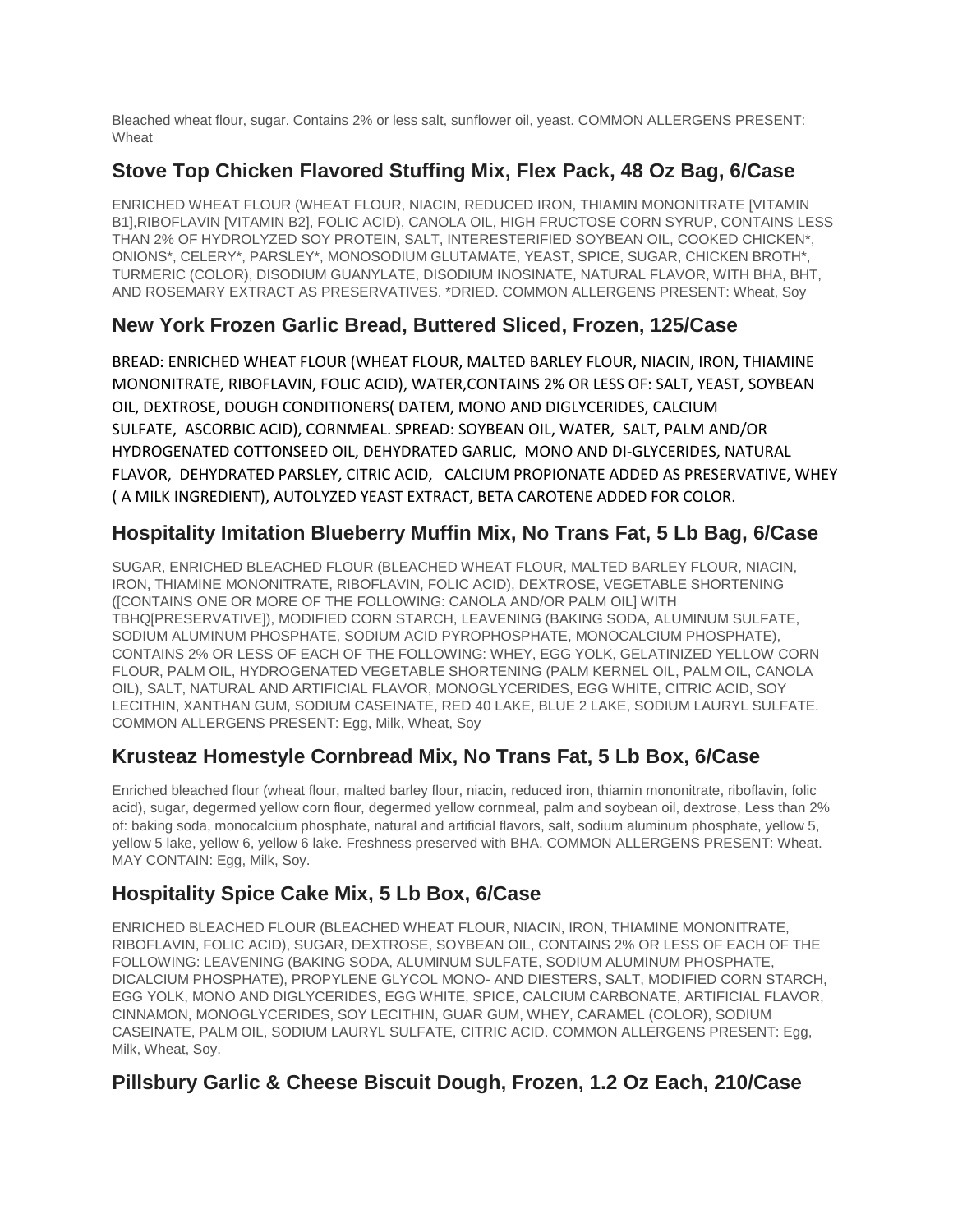ENRICHED FLOUR BLEACHED (WHEAT FLOUR, NIACIN, FERROUS SULFATE, THIAMIN MONONITRATE, RIBOFLAVIN, FOLIC ACID), WATER, SOYBEAN OIL, IMITATION CHEDDAR CHEESE (CHEDDAR CHEESE [MILK, CHEESE CULTURE, SALT, ENZYMES, COLOR ADDED], WATER, PALM OIL, CORN STARCH, MODIFIED POTATO STARCH, SODIUM PHOSPHATE, WHEY, SALT, NATURAL FLAVOR, LACTIC ACID, SORBIC ACID [PRESERVATIVE], COLOR ADDED), SUGAR, HYDROGENATED SOYBEAN OIL, BUTTERMILK, BAKING SODA, SALT, SODIUM ALUMINUM PHOSPHATE, DATEM, SODIUM ACID PYROPHOSPHATE, SODIUM CASEINATE, MODIFIED CORN STARCH, WHEAT PROTEIN ISOLATE, DRIED PARSLEY, NATURAL AND ARTIFICIAL FLAVOR, YEAST EXTRACT, MILKFAT, MONOSODIUM GLUTAMATE, ASCORBIC ACID, NATURAL FLAVOR, HYDROLYZED SOY PROTEIN, ARTIFICIAL COLOR. COMMON ALLERGENS PRESENT: Milk, Wheat, Soy.

# **Pillsbury Southern-Style Biscuit Dough, Frozen, 2.2 Oz Each, 216/Case**

ENRICHED FLOUR BLEACHED (WHEAT FLOUR, NIACIN, FERROUS SULFATE, THIAMIN MONONITRATE, RIBOFLAVIN, FOLIC ACID), WATER, PALM OIL, PALMKERNEL OIL, BUTTERMILK, SUGAR, BAKING SODA, SALT, SODIUM ALUMINUM PHOSPHATE, DATEM, SODIUM ACID PYROPHOSPHATE, SODIUM CASEINATE, WHEAT PROTEIN ISOLATE, CREAM, NATURAL FLAVOR. COMMON ALLERGENS PRESENT: Milk, Wheat.

### **Gordon Choice 4 Inch Hamburger Buns, Sliced, Frozen, 12 Ct Package, 10/Case**

ENRICHED FLOUR [UNBLEACHED WHEAT FLOUR, MALTED BARLEY FLOUR, REDUCED IRON, THIAMINE MONONITRATE (VITAMIN B1), RIBOFLAVIN (VITAMIN B2), NIACIN (VITAMIN B3), FOLIC ACID], WATER, HIGH FRUCTOSE CORN SYRUP, YEAST, SOYBEAN OIL, WHEAT GLUTEN, SALT, MONOGLYCERIDES, CALCIUM PROPIONATE (A PRESERVATIVE), SODIUM STEAROYL LACTYLATE, VINEGAR, CALCIUM SULFATE, CITRIC ACID, ASCORBIC ACID. COMMON ALLERGENS PRESENT: Wheat

## **Rich's Whole Grain Dinner Roll Dough, Frozen, 1.25 Ounce, 288 Ct Bag, 1/Case**

WATER, WHOLE WHEAT FLOUR, ENRICHED UNBLEACHED WHEAT FLOUR (WHEAT FLOUR, NIACIN, IRON AS FERROUS SULFATE, THIAMINE MONONITRATE, ENZYME, RIBOFLAVIN, FOLIC ACID), YEAST, WHEAT GLUTEN, SUGAR, SOYBEAN OIL, CONTAINS LESS THAN 2% OF THE FOLLOWING: OAT FIBER, FRUCTOSE, NATURAL FLAVOR (CONTAINS WHEAT INGREDIENTS), SEA SALT, HONEY, NATURAL FLAVOR, ENRICHED UNBLEACHED WHEAT FLOUR (WHEAT FLOUR, NIACIN, REDUCED IRON, THIAMINE MONONITRATE, RIBOFLAVIN, FOLIC ACID, ENZYME), WHEAT FLOUR, ASCORBIC ACID, SALT, ENZYME (CONTAINS WHEAT), ENZYME, ENZYME, TO PRESERVE FRESHNESS (SULFITING AGENTS). COMMON ALLERGENS PRESENT: Wheat. MAY CONTAIN: Egg, Milk, Soy

## **Kellogg's Eggo Homestyle Waffles, Frozen, 12 Ct Bag, 12/Case**

Enriched flour (wheat flour, niacin, reduced iron, vitamin B1 [thiamin mononitrate], vitamin B2 [riboflavin], folic acid), water, vegetable oil (soybean, palm and/or canola), eggs, leavening (baking soda, sodium aluminum phosphate, monocalcium phosphate), contains 2% or less of sugar, salt, whey, soy lecithin, beta-carotene for color.Vitamins and Minerals: Calcium carbonate, reduced iron, vitamin A palmitate, vitamin B6 (pyridoxine hydrochloride), vitamin B12. COMMON ALLERGENS PRESENT: Egg, Milk, Wheat, Soy.

# Dairy

# **Gordon Choice Sour Cream, Single-Serve, Packets, 1 Oz Package**

Cultured Cream, Enzyme

### **Regional Brand Low Fat Sour Cream, Grade A, 5 Lb Tub, 4/Case**

No Ingredients Listed

### **Gordon Choice Margarine Solids, Trans Fat Free, 1 Lb Block, 30/Case**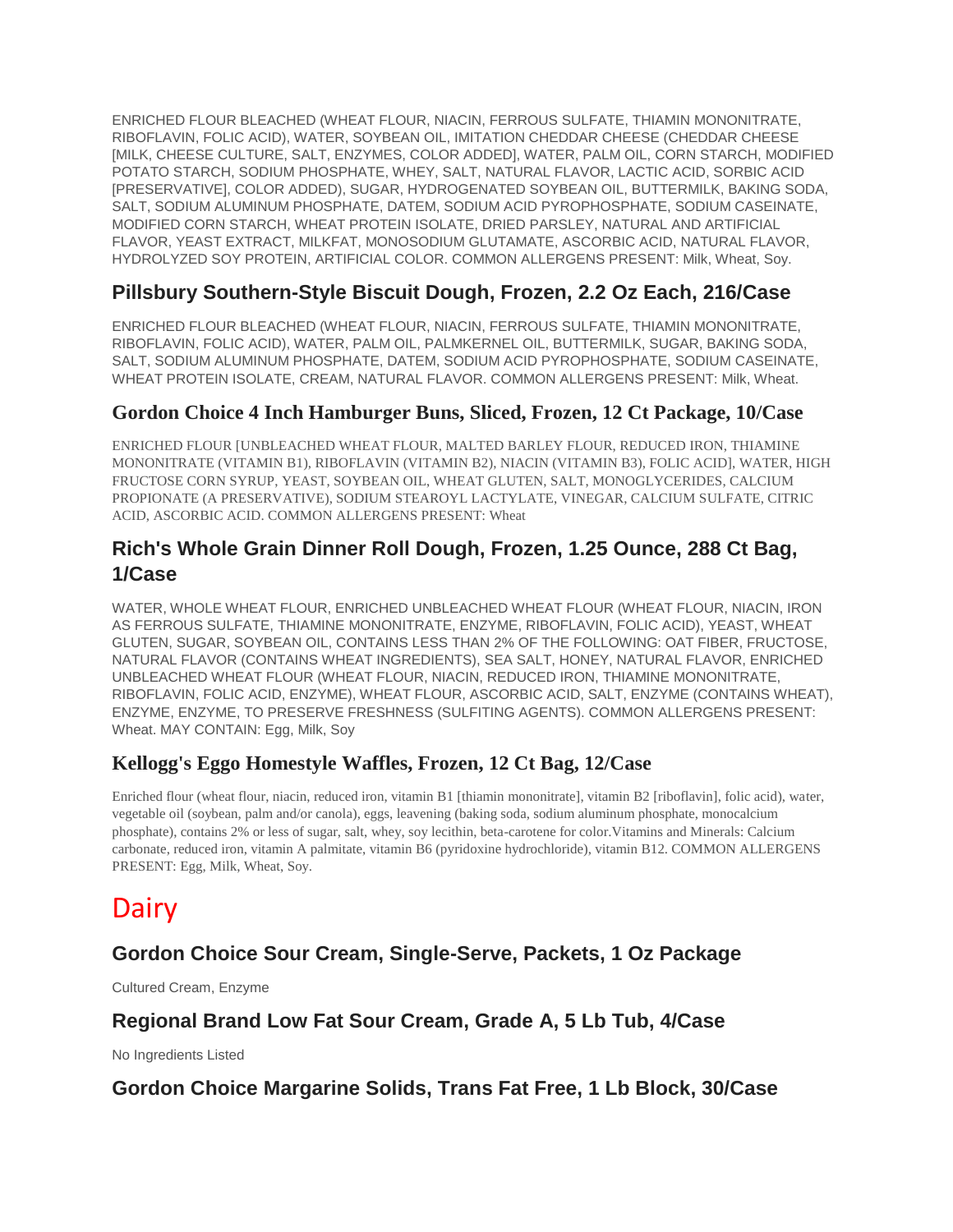VEGETABLE OIL BLEND (PALM OIL AND SOYBEAN OIL), WATER, SALT, CONTAINS LESS THAN 2% OF SOY LECITHIN, VEGETABLE MONO & DIGLYCERIDES, POTASSIUM SORBATE (A PRESERVATIVE), CITRIC ACID, NATURAL & ARTIFICIAL FLAVOR, BETA CAROTENE (COLOR), VITAMIN A PALMITATE ADDED, WHEY. COMMON ALLERGENS PRESENT: Soy, Milk

### **Gordon Choice Whipped Margarine Cup Spread, 5 Gm, 900/Case**

WATER, LIQUID AND HYDROGENATED SOYBEAN OIL, PALM OIL, CONTAINS LESS THAN 2% OF SALT, VEGETABLE MONO & DIGLYCERIDES, POTASSIUM SORBATE (A PRESERVATIVE), CITRIC ACID, NATURAL & ARTIFICIAL FLAVOR, BETA CAROTENE (COLOR), VITAMIN A PALMITATE ADDED.

### **Gordon Choice Pasteurized Process Yellow American Cheese, Sliced, 120 Count, 0.67 Ounce, 5 Lb Package, 4/Case**

American cheese(milk, cheese cultures, salt, enzymes, annatto vegetable color), water, cream, sodium citrate, color added, salt, sorbic acid added as a preservative, and soy lecithin(non-sticking agent). COMMON ALLERGENS PRESENT: Milk, Soy Lecithin

## **Gordon Choice 1% Milk Fat Small Curd Cottage Cheese, Grade A, 5 Lb Tub, 4/Case**

Pasteurized Cultured Skim Milk, Cream, Salt, Guar Gum, Locust Bean Gum, Mono and Diglycerides, Xanthan Gum, Carrageenan, Potassium Sorbate (to preserve freshness), Citric Acid, Vitamin A Palmitate, and Enzymes. COMMON ALLERGENS PRESENT: Milk.

## **Gordon Choice Cream Cheese, 3 Lb Loaf, 10/Case**

cultured milk and cream, salt, stabilizers (xanthan and/or carob bean and/or guar gums). COMMON ALLERGENS PRESENT: Milk

### **CHEESE MOZZ SHRD FTHR 4-5# GLCHS**

Pasteurized part-skim milk, cheese culture, salt, and enzymes. powdered cellulose added to prevent caking. COMMON ALLERGENS PRESENT: Milk

### **Primo Gusto Imported Parmesan Cheese, Grated, 5 Lb Bag, 4/Case**

Imported Parmesan Cheese: (Pasteurized Part-Skim Cows Milk, Cheese Cultures, Salt, Enzymes), Powdered Cellulose added to prevent caking, Natamycin (A Natural Mold Inhibitor). COMMON ALLERGENS PRESENT: Milk.

## **Papetti's Easy Eggs Liquid Eggs, with Citric Acid, Pasteurized, Refrigerated, 2 Lb Bag, 15/Case**

WHOLE EGG, CITRIC ACID, 0.15% WATER ADDED AS CARRIER FOR CITRIC ACID. CITRIC ACID ADDED TO PRESERVE COLOR. COMMON ALLERGENS PRESENT: Egg

### **Gordon Choice Precooked Egg Omelets, with Cheddar Cheese, Frozen, 3.5 Ounce, 65 Ct Package, 1/Case**

EGG PATTY: WHOLE EGGS, WATER, DRIED CREAM CHEESE (CREAM CHEESE (PASTEURIZED MILK AND CREAM, CHEESE CULTURE, SALT, CAROB BEAN GUM), NON-FAT DRIED MILK, SODIUM PHOSPHATE), WHEY, SOYBEAN OIL, MODIFIED FOOD STARCH, SALT, XANTHAN GUM, CITRIC ACID, GUAR GUM, WHITE PEPPER, NATURAL BUTTER FLAVOR (SUNFLOWEROIL, NATURAL FLAVORS, MEDIUM CHAIN TRIGLYCERIDES). FILLING: PASTEURIZED PROCESS CHEDDAR CHEESE (CHEDDAR CHEESE (MILK,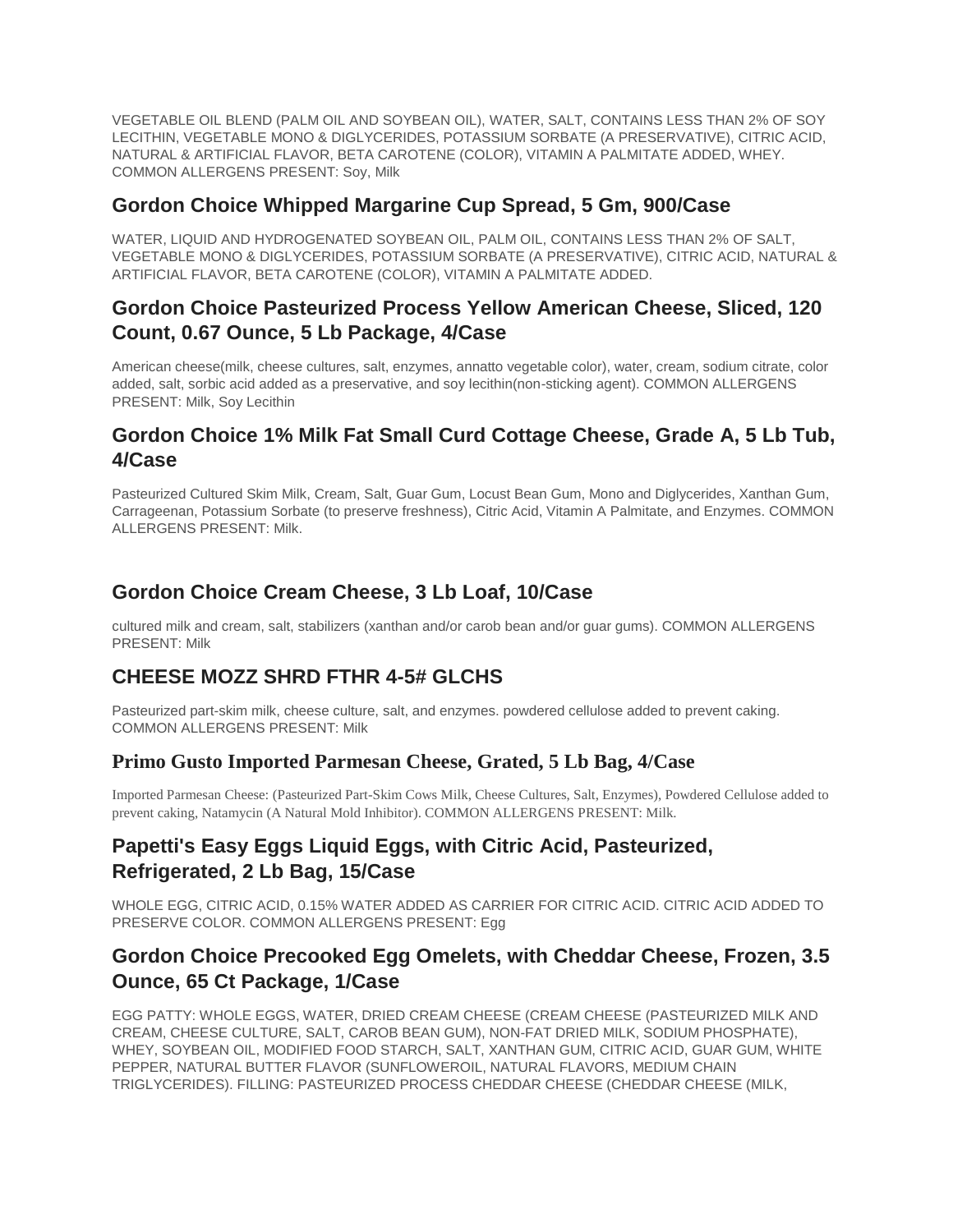CHEESE CULTURE, SALT, ENZYMES), WATER, MILKFAT, SODIUM PHOSPHATE, SODIUM HEXAMETAPHOSPHATE, SALT, ARTIFICIAL COLOR). COMMON ALLERGENS PRESENT: Egg, Milk

### **Gordon Choice Precooked Egg Omelets, Plain with Single Fold, Frozen, 3 Ounce, 75 Ct Package, 1/Case**

WHOLE EGGS, WHEY, SOYBEAN OIL, MODIFIED FOOD STARCH, XANTHAN GUM, LIQUID PEPPER EXTRACT, CITRIC ACID, SALT, NATURAL BUTTER FLAVOR (SUNFLOWER OIL, NATURAL FLAVORS, MEDIUM CHAIN TRIGLYCERIDES). COMMON ALLERGENS PRESENT: Egg, Milk.

### **Sunny Fresh Precooked Egg Omelets, Plain Skillet Style, Frozen, 3 Oz Each, 48/Case**

Whole Eggs, Water, Whole Milk Powder, Soybean Oil, Modified Food Starch, Salt, Xanthan Gum, Citric Acid. COMMON ALLERGENS PRESENT: Egg, Milk.

## **Papetti's Precooked Egg Frittatas, with Ham, Cheese, Onions & Peppers, Folded, Frozen, 3 Ounce, 48 Ct Bag, 1/Case**

WHOLE EGGS, PASTEURIZED PROCESS CHEDDAR CHEESE (CHEDDAR CHEESE (MILK, CHEESE CULTURE, SALT, ENZYMES), WATER, MILKFAT, SODIUM PHOSPHATE, SODIUM HEXAMETAPHOSPHATE, SALT, ARTIFICIAL COLOR), WATER, HAM WITH NATURAL JUICES, SMOKE FLAVOR ADDED (HAM, WATER, SALT, DEXTROSE, SODIUM PHOSPHATES, SMOKE FLAVORING, SODIUM ERYTHORBATE, SODIUM NITRITE), ONIONS, GREEN PEPPERS, RED PEPPERS, SOYBEAN OIL, WHOLE MILK, MODIFIED CORN STARCH, SALT, XANTHAN GUM, CITRIC ACID. COMMON ALLERGENS PRESENT: Egg, Milk

## **Gordon Choice Natural Provolone Cheese, Sliced, 32 Count, 0.75 Ounce, 1.5 Lb Package, 6/Case**

Pasteurized milk, cheese culture, salt, enzymes. COMMON ALLERGENS PRESENT: Milk.

## **Gordon Choice Mild Cheddar Cheese, Feather Shredded, 5 Lb Bag, 4/Case**

CHEDDAR CHEESE (CULTURED PASTEURIZED MILK, SALT, ENZYMES, COLOR ADDED, ANTICAKE (POTATO STARCH, POWDERED CELLULOSE). COMMON ALLERGENS PRESENT: MILK

### **V & V Supremo Queso Fresco Cheese, 14 Oz Package, 12/Case**

Ingredients not listed

# Desserts

### **Chef Pierre 10 Inch NSA Banana Cream Pies, Frozen**

WHEY (MILK), SUGAR, HIGH FRUCTOSE CORN SYRUP, ENRICHED FLOUR (WHEAT FLOUR, NIACIN, IRON, THIAMINE MONONITRATE, RIBOFLAVIN, FOLIC ACID), WATER, HYDROGENATED PALM KERNEL OIL, VEGETABLE OIL (PALM AND SOYBEAN OILS), BANANAS, GRAHAM FLOUR, MODIFIED CORN STARCH, CONTAINS 2% OR LESS: SALT, MOLASSES, NATURAL AND ARTIFICIAL FLAVORS, GUMS (CARBOHYDRATE AND XANTHAN GUMS), COLORED WITH (BETA-CAROTENE, ANNATTO EXTRACT AND TURMERIC), DISODIUM PHOSPHATE, POLYGLYCEROL ESTERS OF FATTY ACIDS, POLYSORBATE 60, SODIUM CITRATE, SOY LECITHIN, DEXTROSE, BAKING SODA, HONEY, MONOGLYCERIDES.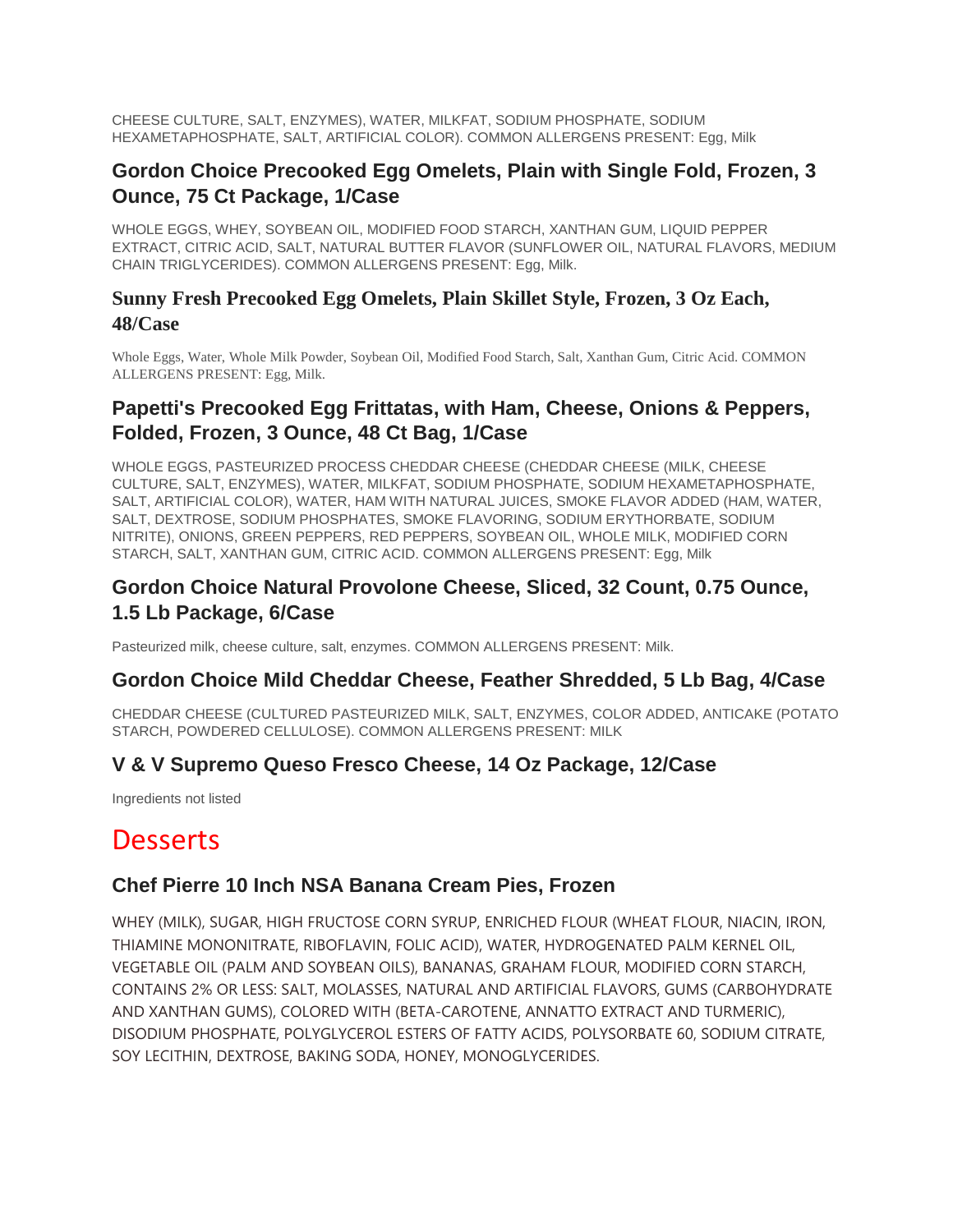# **Chef Pierre 10 Inch Cookies & Cream Creme de la Cream Pies, Frozen, 10 Inch Each, 4/Case**

NO INGREDIENTS LISTED

### **Chef Pierre 10 Inch Lemon Meringue Pies, Frozen, 10 Inch Each, 6/Case**

NO INGREDIENTS LISTED

## **Chef Pierre 10 Inch Strawberry Cream Pies, Frozen, 10 Inch Each, 6/Case**

NO INGREDIENTS LISTED

## **Chef Pierre 10 Inch Unbaked Strawberry Rhubarb Pies, Frozen, 10 Inch Each, 6/Case**

ENRICHED FLOUR (WHEAT FLOUR, NIACIN, REDUCED IRON, THIAMINE MONONITRATE, RIBOFLAVIN, FOLIC ACID), RHUBARB, WATER, SUGAR, STRAWBERRIES, VEGETABLE OIL (PALM, SOYBEAN), CORN SYRUP, MODIFIED CORN STARCH, CONTAINS 2% OR LESS: WHITE GRAPE JUICE CONCENTRATE, SALT, WHEAT GLUTEN, LEMON JUICE SOLIDS, NATURAL FLAVORS.

# **Chef Pierre 10 Inch Baked Apple Pies, Full-Crust, Frozen, 10 Inch Each, 6/Case**

APPLES, ENRICHED FLOUR (WHEAT FLOUR, NIACIN, REDUCED IRON, THIAMINE MONONITRATE, RIBOFLAVIN, FOLIC ACID), WATER, SUGAR, VEGETABLE OIL (PALM, SOYBEAN), CORN SYRUP, CONTAINS 2% OR LESS: MODIFIED CORN STARCH, WHITE GRAPE JUICE CONCENTRATE, SALT, CINNAMON, LEMON JUICE SOLIDS, NATURAL FLAVORS, GUMS (CAROB BEAN, XANTHAN).

## **Gold Medal Ready-to-Use Chocolate Fudge Icing, Shelf-Stable, 11 Lb Pail, 2/Case**

SUGAR, PALM OIL, WATER, CORN SYRUP, COCOA PROCESSED WITH ALKALI, CORN STARCH. CONTAINS 2% OR LESS OF: SALT, MONOGLYCERIDES, POTASSIUM SORBATE (PRESERVATIVE), POLYSORBATE 60, NATURAL AND ARTIFICIAL FLAVOR, SODIUM STEAROYL LACTYLATE, SODIUM ACID PYROPHOSPHATE, CITRIC ACID, COLOR ADDED, NONFAT MILK. COMMON ALLERGENS PRESENT: MILK.

### **Gold Medal Ready-to-Use Vanilla Icing, Shelf-Stable, 11 Lb Pail, 2/Case**

SUGAR, PALM OIL, WATER, CORN SYRUP, CORN STARCH. CONTAINS 2% OR LESS OF: SALT, MONOGLYCERIDES, YELLOWS 5 & 6 AND OTHER COLOR ADDED, POLYSORBATE 60, POTASSIUM SORBATE (PRESERVATIVE), NATURAL AND ARTIFICIAL FLAVOR, SODIUM STEAROYL LACTYLATE, SODIUM ACID PYROPHOSPHATE, CITRIC ACID, NONFAT MILK. COMMON ALLERGENS PRESENT: MILK

## **Sara Lee Apple Streusel Coffee Cakes, Frozen, 8 x 12 Inch, 78 Oz Cake, 3/Case**

ENRICHED FLOUR ( WHEAT FLOUR, NIACIN, REDUCED IRON, THIAMINE MONONITRATE, RIBOFLAVIN, FOLIC ACID), SUGAR, APPLES, SOYBEAN OIL, EGGS, MARGARINE [VEGETABLE OIL (PALM AND SOYBEAN OIL), WATER, SALT, MONO- AND DIGLYCERIDES, ANNATTO (COLOR), CALCIUM DISODIUM EDTA (PRESERVATIVE), ARTIFICIAL FLAVOR, VITAMIN A PALMITATE], WALNUTS, CONTAIN 2% OR LESS: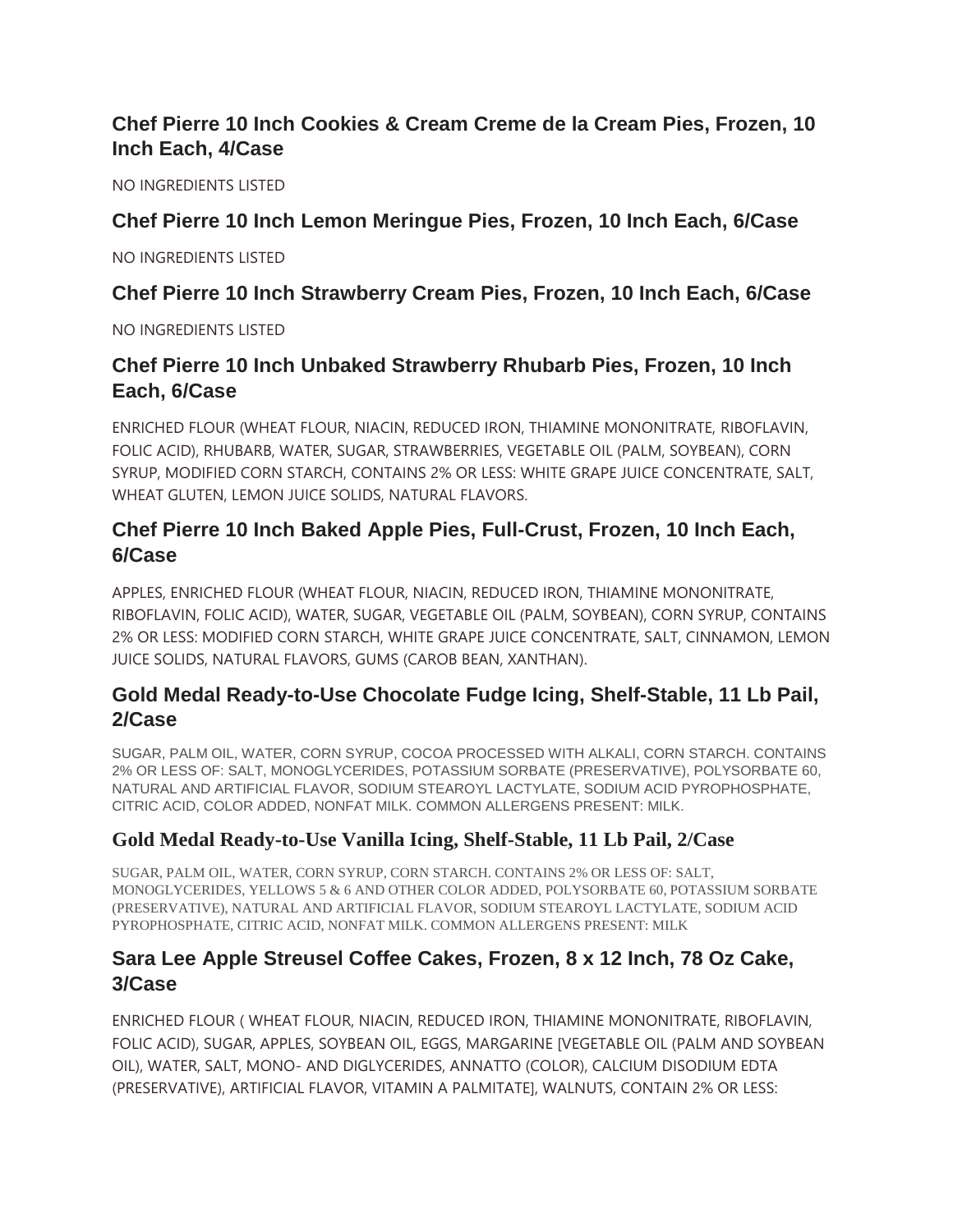APPLESAUCE (APPLES, WATER), WATER, MOLASSES, SALT, BAKING SODA, CINNAMON, DEXTROSE, NUTMEG, CORN STARCH, NATURAL AND ARTIFICIAL FLAVORS.

## **Gordon Choice 10 Inch Angel Food Cakes, Fat Free Cholesterol-Free, Frozen**

EGG WHITES, GUAR GUM, TRIETHYL CITRATE, SUGAR, ENRICHED BLEACHED WHEAT FLOUR (BLEACHED WHEAT FLOUR, NIACIN, REDUCED IRON, THIAMIN MONONITRATE, RIBOFLAVIN, FOLIC ACID), BOURBONNAIS VANILLA (NATURALAND ARTIFICIAL FLAVORS, WATER, ETHYL ALCOHOL, CARAMEL COLOR, PARTIALLY INVERTED SUGAR SYRUP, GLYCERIN, CITRIC ACID), CREAM OF TARTAR (CALCIUM SULFATE, MONOCALCIUM PHOSPHATE, ADIPIC ACID AND CORNSTARCH), SALT, SOYBEAN OIL, MILK PROTEIN CONCENTRATE, NON-FAT DRY MILK, LACTOSE. COMMON ALLERGENS PRESENT: Eggs, Wheat, Soy, Milk.

## **Sara Lee Carrot Half Sheet Cakes, Frozen, 96 Oz Cake, 4/Case**

NO INGREDIENTS LISTED

**Sara Lee Orange Half Sheet Cakes, Frozen, 75 Oz Cake, 4/Case**

NO INGREDIENTS LISTED

## **Sara Lee 10 Inch Pound Cakes, Frozen, 16 Oz Cake, 12/Case**

ENRICHED BLEACHED FLOUR (WHEAT FLOUR, NIACIN, REDUCED IRON, THIAMINE MONONITRATE, RIBOFLAVIN, FOLIC ACID), SUGAR, EGGS, BUTTER (CREAM, SALT), WATER, SOYBEAN OIL, MONO AND DIGLYCERIDES, CONTAINS 2% OR LESS: LEAVENING (BAKING SODA, SODIUM ACID PYROPHOSPHATE, CORN STARCH, MONOCALCIUM PHOSPHATE), MODIFIED CORN STARCH, SALT, SKIM MILK, GUMS (GUAR, XANTHAN), SODIUM STEAROYL LACTYLATE, MILK PROTEIN CONCENTRATE, NATURAL FLAVOR, ANNATTO (COLOR).

### **Gold Medal Chocolate Brownie Mix, No Trans Fat, 6 Lb Box, 6/Case**

SUGAR, ENRICHED FLOUR BLEACHED (WHEAT FLOUR, NIACIN, IRON, THIAMIN MONONITRATE, RIBOFLAVIN, FOLIC ACID), PALM OIL, COCOA PROCESSEDWITH ALKALI, SOYBEAN OIL. CONTAINS 2% OR LESS OF: CORN STARCH, EGG WHITE, SALT, LEAVENING (BAKING SODA, MONOCALCIUM PHOSPHATE), NATURAL FLAVOR, SOY FLOUR, NONFAT MILK. COMMON ALLERGENS PRESENT: EGG, MILK, WHEAT, SOY

## **Gold Medal Chocolate Cake Mix, No Trans Fat, 5 Lb Box, 6/Case**

SUGAR, ENRICHED FLOUR BLEACHED (WHEAT FLOUR, NIACIN, IRON, THIAMIN MONONITRATE, RIBOFLAVIN, FOLIC ACID), PALM OIL, COCOA, DEXTROSE, COCOA PROCESSED WITH ALKALI. CONTAINS 2% OR LESS OF: EGG WHITE, LEAVENING (BAKING SODA, MONOCALCIUM PHOSPHATE), EGGS, MODIFIED CORN STARCH, PROPYLENE GLYCOL MONO AND DIESTERS, SALT, CARAMEL COLOR, MONO AND DIGLYCERIDES, CELLULOSE GUM, SOY LECITHIN, WHEY, NATURAL FLAVOR. COMMON ALLERGENS PRESENT: EGG, MILK, WHEAT, SOY

## **Gold Medal White Cake Mix, No Trans Fat, 5 Lb Box, 6/Case**

SUGAR, ENRICHED FLOUR BLEACHED (WHEAT FLOUR, NIACIN, IRON, THIAMIN MONONITRATE, RIBOFLAVIN, FOLIC ACID), PALM OIL, LEAVENING (SODIUM ALUMINUM PHOSPHATE, BAKING SODA), DEXTROSE. CONTAINS 2% OR LESS OF: EGG WHITE, MODIFIED CORN STARCH, PROPYLENE GLYCOL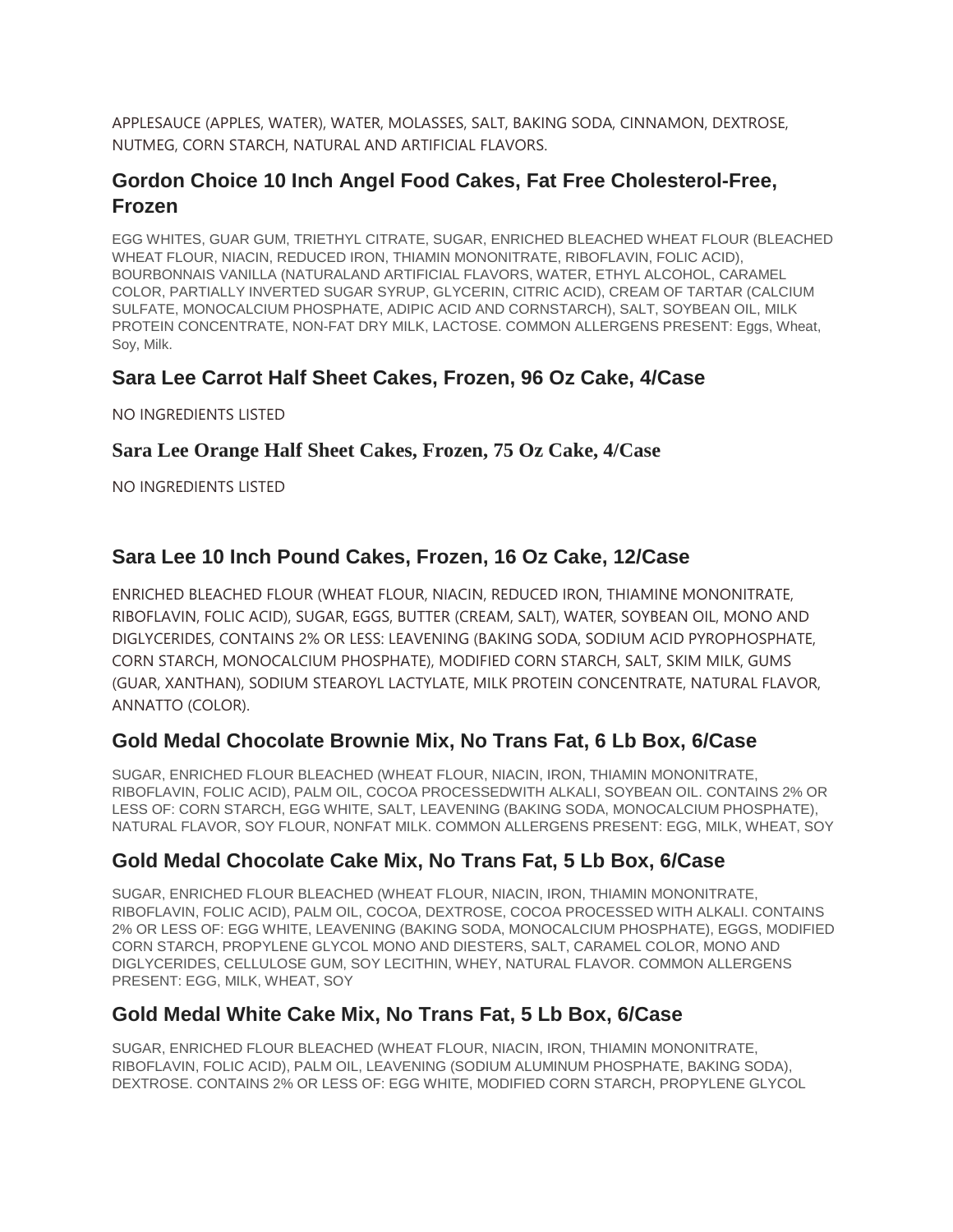MONO AND DIESTERS, SALT, NONFAT MILK, MONO AND DIGLYCERIDES, SOY LECITHIN, XANTHAN GUM, WHEY, NATURAL FLAVOR. COMMON ALLERGENS PRESENT: EGG, MILK, WHEAT, SOY.

### **Gold Medal Yellow Cake Mix, No Trans Fat, 5 Lb Box, 6/Case**

SUGAR, ENRICHED FLOUR BLEACHED (WHEAT FLOUR, NIACIN, IRON, THIAMIN MONONITRATE, RIBOFLAVIN, FOLIC ACID), PALM OIL, DEXTROSE. CONTAINS 2% OR LESS OF: LEAVENING (SODIUM ALUMINUM PHOSPHATE, BAKING SODA), PROPYLENE GLYCOL MONO AND DIESTERS, MODIFIED CORN STARCH, EGGS WITH SODIUM SILICOALUMINATE, EGG WHITE, SALT, NONFAT MILK, MONO AND DIGLYCERIDES, SOY LECITHIN, XANTHAN GUM, WHEY, NATURAL FLAVOR, ANNATTO AND TURMERIC EXTRACT COLOR. COMMON ALLERGENS PRESENT: EGG, MILK, WHEAT, SOY.

## **Super Bakery Whole Grain Vanilla Cupcakes, Celebrate Theme, Frozen, Individually Wrapped, 1.5 Oz Each, 72/Case**

CAKE: WATER, WHOLE WHEAT FLOUR AND UNBLEACHED ENRICHED FLOUR (WHEAT FLOUR, MARLTED BARLEY FLOUR, NIACIN, REDUCED IRON, THIAMINE MONONITRATE, RIBOFLAVIN, FOLIC ACID), SUGAR, POLYDEXTROSE, EGGS, GLYCERINE, CONTAINS 2% OR LESS OF THE FOLLOWING: SOYBEAN OIL, WHEY (MILK), LEAVENING (SODIUM ACID PYROPHOSPHATE, BAKING SODA, MONOCALCIUM PHOSPHATE), SALT, CITRUS FIBER, EGG WHITES, NONFAT MILK, SOY FLOUR, DEXTROSE, CORN STARCH, SOY LECITHIN, SORBITAN, MONOSTEARATE, NOMOGLYCERIDES, POLYSORBATE 60, ARTIFICIAL FLAVOR, ACESULFAME POTASSIUM, SURALOSE (NON-NUTRATIVE SWEETENER), MONO-& DIGLYCERIDES, PRESERVED WITH POTASSIUM SORBATE, SORBIC ACID, AND SODIUM PROPIONATE. ICING: MALTITOL, WATER, CONTAINS 2% OR LESS OF THE FOLLOWING: PALM OIL, CALCIUM CARBONATE, CORN SYRUP, SUGAR, CALCIUM SULFATE, SEXTROSE, SOYBEAN OIL, SALT, AGAR, TITANIUM DIOXIDE (COLOR), GUAR GUM, SODIUM HEXAMETAPHOSPHATE, MONO- & DIGLYCERIDES, ARTIFICIAL FLAVOR, POLYSORBATE AND SORBIC ACID (TO RETARD SPOILAGE). COMMON ALLERGENS PRESENT: Egg, Milk, Wheat, Soy.

## **Gordon Choice Mini Marshmallows, 1 Lb Bag, 12/Case**

Corn Syrup, Sugar, Modified Food Starch (corn), Gelatin, Water, Dextrose, Natural and Artificial Flavor, Tetrasodium Pyrophosphate.

## **MUFFIN CINN APPL**

No Ingredients Listed

## **Chef Pierre Whole Grain Banana Muffin, Frozen, Individually Wrapped, 2 Ounce, 1 Ct Package, 48/Case**

WHEAT FLOUR (WHOLE WHEAT FLOUR, ENRICHED BLEACHED FLOUR (WHEAT FLOUR, NIACIN, IRON, THIAMINE MONONITRATE, RIBOFLAVIN, FOLIC ACID)), SUGAR, WATER, BANANAS, VEGETABLE OIL (SOYBEAN, CANOLA), EGGS, CONTAINS 2% OR LESS: MALTODEXTRIN, MODIFIED CORN STARCH, MEDIUM CHAIN TRIGLYCERIDES, BAKING SODA, SALT, POTASSIUM SORBATE (PRESERVATIVE), BAKING POWDER (CORN STARCH, SODIUM ALUMINUM PHOSPHATE, SODIUM BICARBONATE AND MONOCALCIUM PHOSPHATE), MONO- AND DIGLYCERIDES, SODIUM STEAROYL LACTYLATE, NATURAL FLAVOR. COMMON ALLERGENS PRESENT: WHEAT, EGG.

## **Gordon Choice Banana Nut Muffins, Fully Baked, Frozen, Individually Wrapped, 1 Ct Package, 80/Case**

Bleached Enriched Flour (Wheat Flour, Niacin, Reduced Iron, Thiamin Mononitrate, Riboflavin, Folic Acid), Banana Puree, Sugar, Water, Soybean Oil, Eggs, Walnuts, Contains 2% or less of the Following: Nonfat Dry Milk, Modified Corn Starch, Leavening (Sodium Acid Pyrophosphate, Sodium Bicarbonate, Corn Starch, Monocalcium Phosphate), Salt, High Fructose Corn Syrup, Natural Flavor, Sodium Propionate and Potassium Sorbate (Preservatives), Xanthan Gum. COMMON ALLERGENS PRESENT: Wheat, Egg, Milk, Tree Nuts.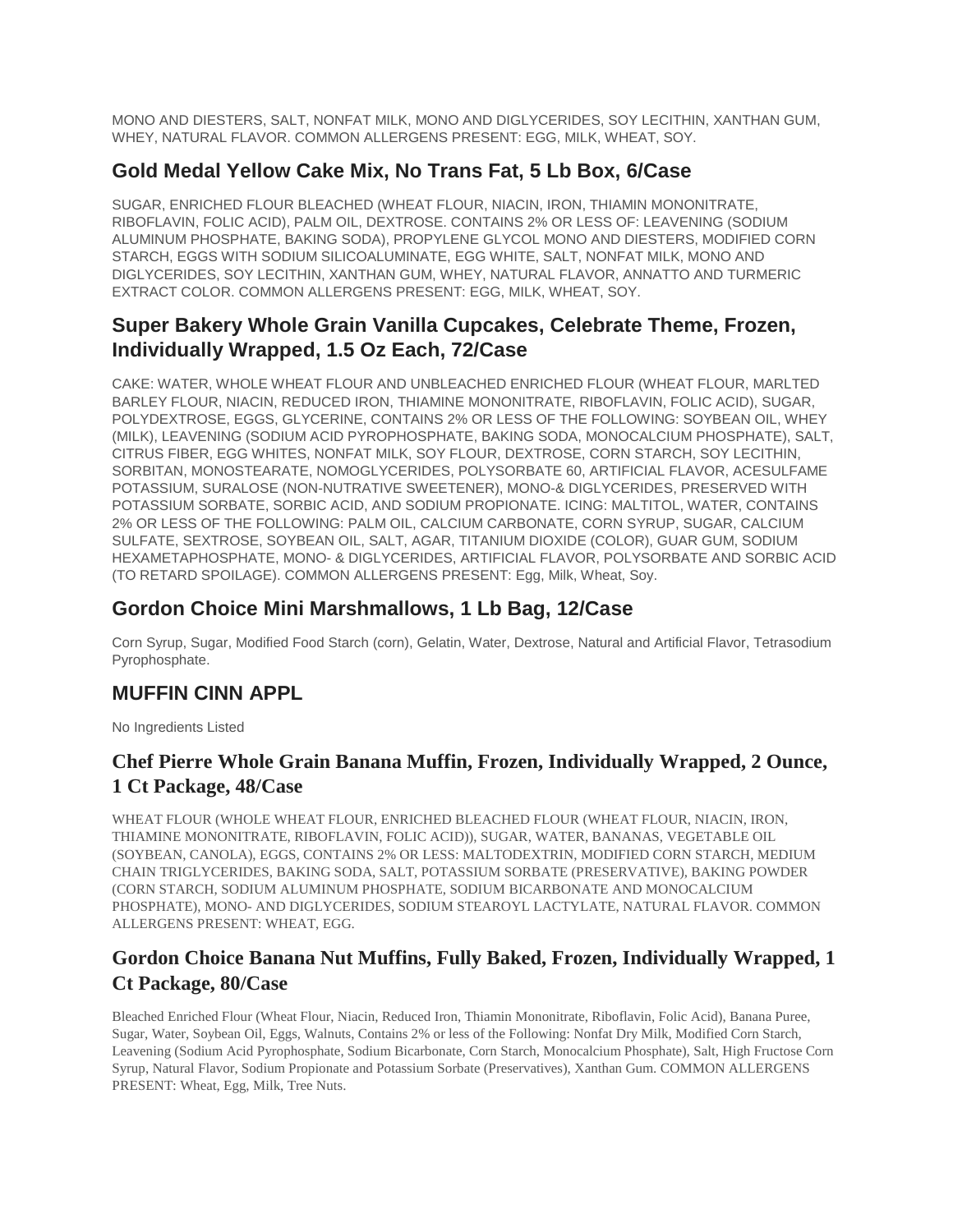## **Smart Choice Chocolate Chip Muffins, Fully Baked, Frozen, Individually Wrapped, 2 Ounce, 1 Ct Package, 96/Case**

No Ingredients Listed

### **Gordon Choice Ready to Use Cherry Pie Filling, #10, 10 Can Sz Can, 6/Case**

Cherries, High Fructose Corn Syrup, Water, Food Starch-Modified, Sodium Benzoate and Potassium Sorbate (Preservatives), Erythorbic Acid (to promote color retention), Red 40.

### **Keebler Honey Graham Crackers, Whole Grain, 0.78 Ounce, 3 Ct Each, 150/Case**

Whole wheat flour, enriched flour (wheat flour, niacin, reduced iron, vitamin B1 [thiamin mononitrate], vitamin B2 [riboflavin], folic acid), sugar, canola oil, molasses, honey, corn syrup.Contains 2% or less of leavening (baking soda, sodium acid pyrophosphate, monocalcium phosphate), salt, soy lecithin. COMMON ALLERGENS PRESENT: Wheat, Soy

## **Keebler Graham Cracker Crumbs, 10 Lb Box, 1/Case**

Whole wheat flour, enriched flour (wheat flour, niacin, reduced iron, vitamin B1 [thiamin mononitrate], vitamin B2 [riboflavin], folic acid), sugar, canola oil, molasses, honey, corn syrup, contains 2% or less of leavening (baking soda, sodium acid pyrophosphate, monocalcium phosphate), salt, soy lecithin. COMMON ALLERGENS PRESENT: Wheat, Soy.

### **Gordon Choice Ready-to-Serve Lemon Pudding, #10, 112 Oz Can, 6/Case**

WATER, SUGAR, MODIFIED FOOD STARCH, VEGETABLE OIL (CONTAINS ONE OR MORE OF THE FOLLOWING: SOYBEAN OIL, CANOLA OIL, SUNFLOWER OIL), CONTAINS 2% OR LESS OF: CONCENTRATED LEMON JUICE, NATURAL FLAVOR (MILK), MONO- AND DIGLYCERIDES, CITRIC ACID, SALT, SODIUM CITRATE, COLOR ADDED, YELLOW 5. COMMON ALLERGENS PRESENT: Milk

## **Snack Pack Ready-to-Serve Chocolate Pudding Cups, Shelf-Stable, 3.5 Ounce, 4 Ct Package, 12/Case**

Water, Nonfat Milk, Sugar, Modified Corn Starch, Palm Oil, Cocoa (Processed with Alkali), Less than 2% of: Salt, Sodium Stearoyl Lactylate, Natural and Artificial Flavors. COMMON ALLERGENS PRESENT: Milk.

## **Snack Pack Ready-to-Serve Vanilla Pudding Cups, Shelf Stable, 3.5 Ounce, 4 Ct Package, 12/Case**

Water, Nonfat Milk, Sugar, Modified Corn Starch, Palm Oil, Less than 2% of: Calcium Carbonate, Salt, Sodium Stearoyl Lactylate, Disodium Phosphate, Natural and Artificial Flavors, Color Added (Including Yellow 5 and Yellow 6). COMMON ALLERGENS PRESENT: MILK

### **Chefs Companion Instant Pistachio Pudding Mix, 28 Oz Package, 12/Case**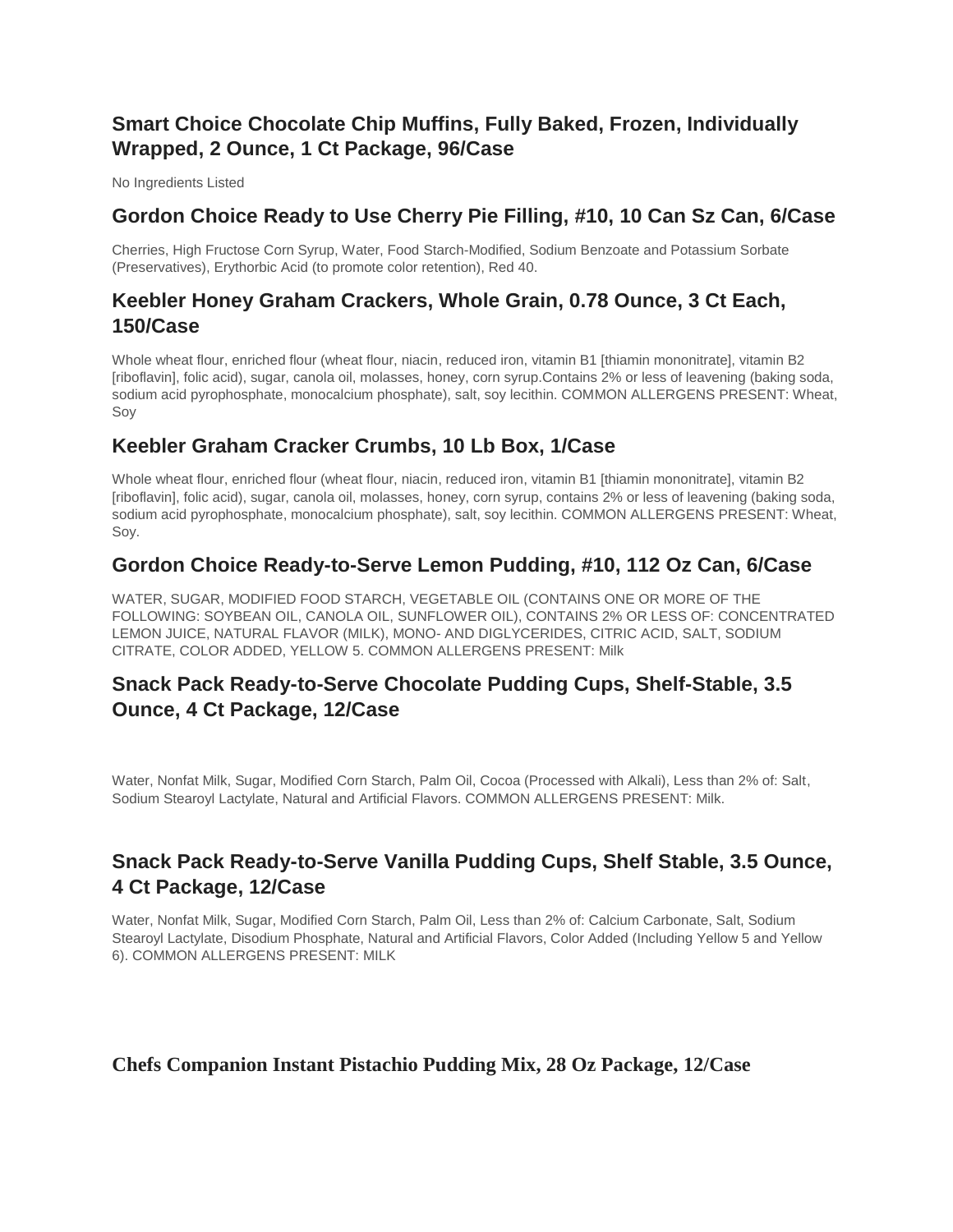Sugar, Dextrose, Modified Food Starch, Almonds, Less than 2% of Disodium Phosphate, Tetrasodium Pyrophosphate, Pistachios, Calcium Sulfate, Xanthan Gum, Natural and Artificial Flavor, Nonfat Dry Milk, Mono and Diglycerides, Yellow 5, Blue 1. COMMON ALLERGENS PRESENT: Milk, Tree Nuts

## **Keebler Vanilla Wafers, Shelf-Stable, 13.3 Oz Package, 6/Case**

Enriched flour (wheat flour, niacin, reduced iron, vitamin B1 [thiamin mononitrate], vitamin B2 [riboflavin], folic acid), sugar, vegetable oil (soybean and palm oil with TBHQ for freshness).Contains 2% or less of salt, high fructose corn syrup, leavening (baking soda, monocalcium phosphate), butter (cream, salt), soy lecithin, natural and artificial flavor. COMMON ALLERGENS PRESENT: Milk, Wheat, Soy

### **Nilla Wafers Vanilla Flavored Waffers Cookies, 11 Oz Box, 12/Case**

No Ingredients Listed

## **Fieldstone Bakery Gingerbread Cookies, Shelf-Stable, Individually Wrapped, 0.74 Ounce, 16 Ct Box, 8/Case**

No Ingredients Listed

## **Otis Spunkmeyer-Sweet Discovery Chocolate Chip Cookie Dough, Frozen, 2 Ounce, 160 Ct Bag, 1/Case**

ENRICHED BLEACHED FLOUR (BLEACHED WHEAT FLOUR, MALTED BARLEY FLOUR, NIACIN, IRON, THIAMINE MONONITRATE, RIBOFLAVIN, FOLIC ACID), SUGAR, SEMI-SWEET CHOCOLATE CHIPS (SUGAR, UNSWEETENED CHOCOLATE, COCOA BUTTER, SOY LECITHIN, NATURAL FLAVOR), MARGARINE (PALM OIL, WATER, CONTAINS 2% OR LESS OF: SALT, NATURAL FLAVOR [CONTAINS MILK], CITRIC ACID, VITAMIN A PALMITATE ADDED, BETA CAROTENE [COLOR]), EGGS, CONTAINS 2% OR LESS OF: BUTTER (CREAM [MILK], SALT), MOLASSES, WATER, BAKING SODA, SALT, NATURAL AND ARTIFICIAL FLAVOR. COMMON ALLERGENS PRESENT: Egg, Milk, Wheat, Soy. MAY CONTAIN: Peanuts, Tree Nuts

### **Gordon Choice Chocolate Chip Cookie Dough, Frozen, 1.5 Ounce, 80 Ct Box, 4/Case**

CHOCOLATE CHIPS (SUGAR, CHOCOLATE LIQUOR, COCOA BUTTER, SOY LECITHIN, ARTIFICIAL FLAVOR), WHEAT FLOUR, SUGAR, ENRICHED WHEAT FLOUR (WHEAT FLOUR, MALTED BARLEY FLOUR, NIACIN, IRON, THIAMINE MONONITRATE, RIBOFLAVIN, FOLIC ACID), BROWN SUGAR (SUGAR, MOLASSES), MARGARINE (PALM OIL, WATER, SALT, MONO AND DIGLYCERIDES, SOY LECITHIN, SODIUM BENZOATE [PRESERVATIVE], ARTIFICIAL FLAVOR, BETA-CAROTENE [COLOR], VITAMIN A PALMITATE), SHORTENING (PALM OIL), EGGS, INVERT SUGAR, CONTAINS 2% OR LESS OF: NATURAL FLAVORS, BAKING POWDER (CORN STARCH, SODIUM ALUMINUM PHOSPHATE, SODIUM BICARBONATE), BAKING SODA, SALT, WHITE CHOCOLATE FLAVORED POWDER (SUGAR, NON-DAIRY CREAMER [COCONUT OIL, CORN SYRUP SOLIDS, SODIUM CASEINATE {MILK}, SUGAR, TRICALCIUM PHOSPHATE, DIPOTASSIUM PHOSPHATE, PROPYLENE GLYCOL ESTERS OF FATTY ACIDS, MONO AND DIGLYCERIDES, SALT, SOY LECITHIN, ARTIFICIAL FLAVOR], MALTODEXTRIN, NATURAL AND ARTIFICIAL FLAVOR, GUAR GUM, XANTHAN GUM), SOY LECITHIN. COMMON ALLERGENS PRESENT: Wheat, Egg, Milk, Soy

## **Otis Spunkmeyer-Sweet Discovery Double Chocolate Chip Cookie Dough, Frozen, 1.33 Oz Bag, 240/Case**

SUGAR, ENRICHED WHEAT FLOUR (CONTAINS BARLEY), PALM OIL SPREAD (PALM OIL, WATER, BUTTER [MILK], SALT, NATURAL FLAVOUR [CONTAINS MILK], CITRIC ACID, VITAMIN A PALMITATE, BETA CAROTENE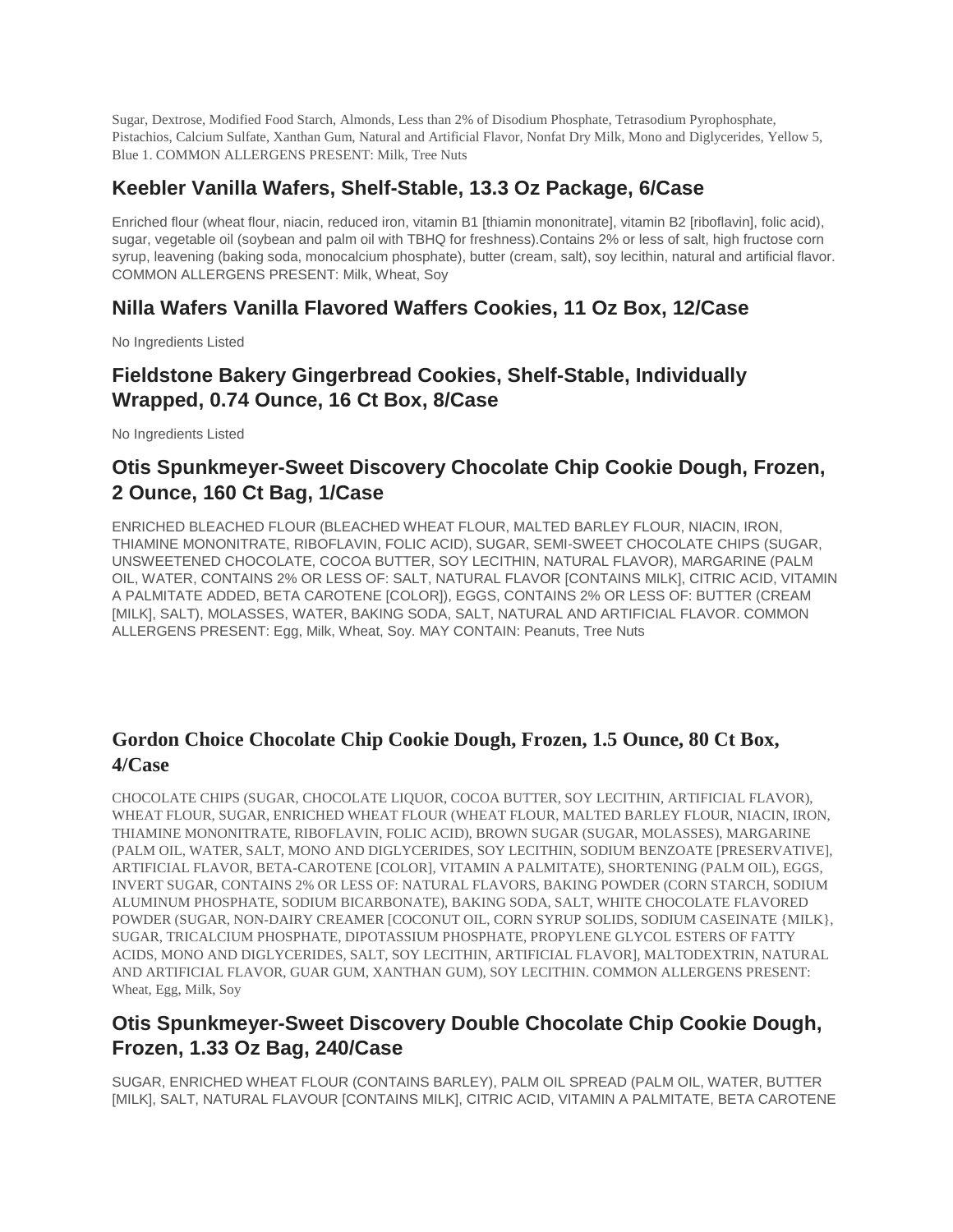[COLOUR]), WHITE CHOCOLATE CHIPS (SUGAR, WHOLE MILK POWDER, COCOA BUTTER, SOY LECITHIN, ARTIFICIAL FLAVOUR), SEMI-SWEET CHOCOLATE CHIPS (SUGAR, UNSWEETENED CHOCOLATE, COCOA BUTTER, SOY LECITHIN, NATURAL FLAVOUR), LIQUID WHOLE EGGS, COCOA (PROCESSED WITH ALKALI), BLACKSTRAP MOLASSES, WATER, ARTIFICIAL FLAVOUR, SODIUM BICARBONATE, SALT. COMMON ALLERGENS PRESENT: Egg, Milk, Wheat, Soy. MAY CONTAIN: Peanuts, Tree Nuts

### **Otis Spunkmeyer-Sweet Discovery Peanut Butter Cookie Dough, Frozen, 1.33 Ounce, 241 Ct Package, 1/Case**

ENRICHED BLEACHED FLOUR (BLEACHED WHEAT FLOUR, MALTED BARLEY FLOUR, NIACIN, IRON, THIAMINE MONONITRATE, RIBOFLAVIN, FOLIC ACID), SUGAR, PEANUT BUTTER WITH PALM OIL (PEANUT BUTTER [PEANUTS, SUGAR, SALT], PALM OIL), MARGARINE (PALM OIL, WATER, CONTAINS 2% OR LESS OF: SALT, NATURAL FLAVOR [CONTAINS MILK], CITRIC ACID, VITAMIN A PALMITATE ADDED, BETA CAROTENE [COLOR]), MOLASSES, EGGS, INVERT SUGAR, CONTAINS 2% OR LESS OF: BUTTER (CREAM [MILK], SALT), WATER, BAKING SODA, SALT, SOY LECITHIN, NATURAL FLAVOR. COMMON ALLERGENS PRESENT: Egg, Milk, Peanuts, Wheat, Soy. MAY CONTAIN: Tree Nuts

## **Otis Spunkmeyer-Sweet Discovery Butter Sugar Cookie Dough, Frozen, 2 Ounce, 160 Ct Each, 1/Case**

ENRICHED BLEACHED FLOUR (BLEACHED WHEAT FLOUR, MALTED BARLEY FLOUR, NIACIN, IRON, THIAMINE MONONITRATE, RIBOFLAVIN, FOLIC ACID), SUGAR, MARGARINE (PALM OIL, WATER, SALT, MONOGLYCERIDES, NATURAL FLAVOR, CITRIC ACID, VITAMIN A PALMITATE, VITAMIN D3, BETA-CAROTENE [COLOR]), EGGS, BUTTER (CREAM [MILK], SALT), CONTAINS 2% OR LESS OF: INVERT SUGAR, SALT, BAKING SODA. COMMON ALLERGENS PRESENT: Egg, Milk, Wheat. MAY CONTAIN: Peanuts, Tree Nuts, Soy.

## **Sienna Bakery Red Velvet Cookie Dough, with White Chocolate Chunks, Frozen, 1.5 Ounce, 264 Ct Package, 1/Case**

SUGAR, WHITE CHUNKS (SUGAR, HYDROGENATED PALM KERNEL OIL, NONFAT MILK POWDER, SOY LECITHIN [EMULSIFIER], SALT, NATURAL FLAVOR), ENRICHED WHEAT FLOUR (WHEAT FLOUR, MALTED BARLEY FLOUR, NIACIN, REDUCED IRON, THIAMINE MONONITRATE, RIBOFLAVIN, FOLIC ACID), WHEAT FLOUR, WHITE CHOCOLATE CHUNKS (SUGAR, COCOA BUTTER, WHOLE MILK POWDER, NONFAT DRY MILK, MILKFAT, SOY LECITHIN, NATURAL VANILLA EXTRACT), BUTTER (CREAM, SALT, NATURAL FLAVORING), SHORTENING (SOYBEAN OIL, VEGETABLE MONO & DIGLYCERIDES, MIXED TOCOPHEROLS AND ASCORBYL PALMITATE [AS ANTIOXIDANTS]), WATER, COCOA POWDER (WITH ALKALI), MARGARINE (PALM OIL, WATER, SALT, MONO AND DIGLYCERIDES, SOY LECITHIN, SODIUM BENZOATE [PRESERVATIVE], ARTIFICIAL FLAVOR, BETA-CAROTENE [COLOR], VITAMIN A PALMITATE), MOLASSES, CONTAINS LESS THAN 2% OF ARTIFICIAL COLORS (RED 40, RED 3, YELLOW 6), BAKING POWDER (SODIUM BICARBONATE, CORN STARCH, SODIUM ALUMINUM SULFATE, CALCIUM SULFATE, MONOCALCIUM PHOSPHATE), BAKING SODA, EGGS, INVERT SUGAR, NATURAL FLAVORS, SALT, SOY LECITHIN. COMMON ALLERGENS PRESENT: Egg, Milk, Wheat, Soy. MAY CONTAIN: Peanuts, Tree Nuts

### **Gordon Choice Holiday Sugar Cookie Dough, Shapes, Frozen**

ENRICHED WHEAT FLOUR (WHEAT FLOUR, MALTED BARLEY FLOUR, NIACIN, IRON, THIAMINE MONONITRATE, RIBOFLAVIN, FOLIC ACID), SUGAR, SHORTENING (PALM OIL), INVERT SUGAR, BLEACHED WHEAT FLOUR, BUTTER (CREAM, SALT, NATURAL FLAVORING), EGGS, CONTAINS 2% OR LESS OF: NATURAL AND ARTIFICIAL FLAVOR, SALT. COMMON ALLERGENS PRESENT: Wheat, Eggs, Milk. MAY CONTAIN: Peanuts, Tree Nuts

## **Rich's Nondairy Whipped Topping, Frozen, 32 Oz Carton, 12/Case**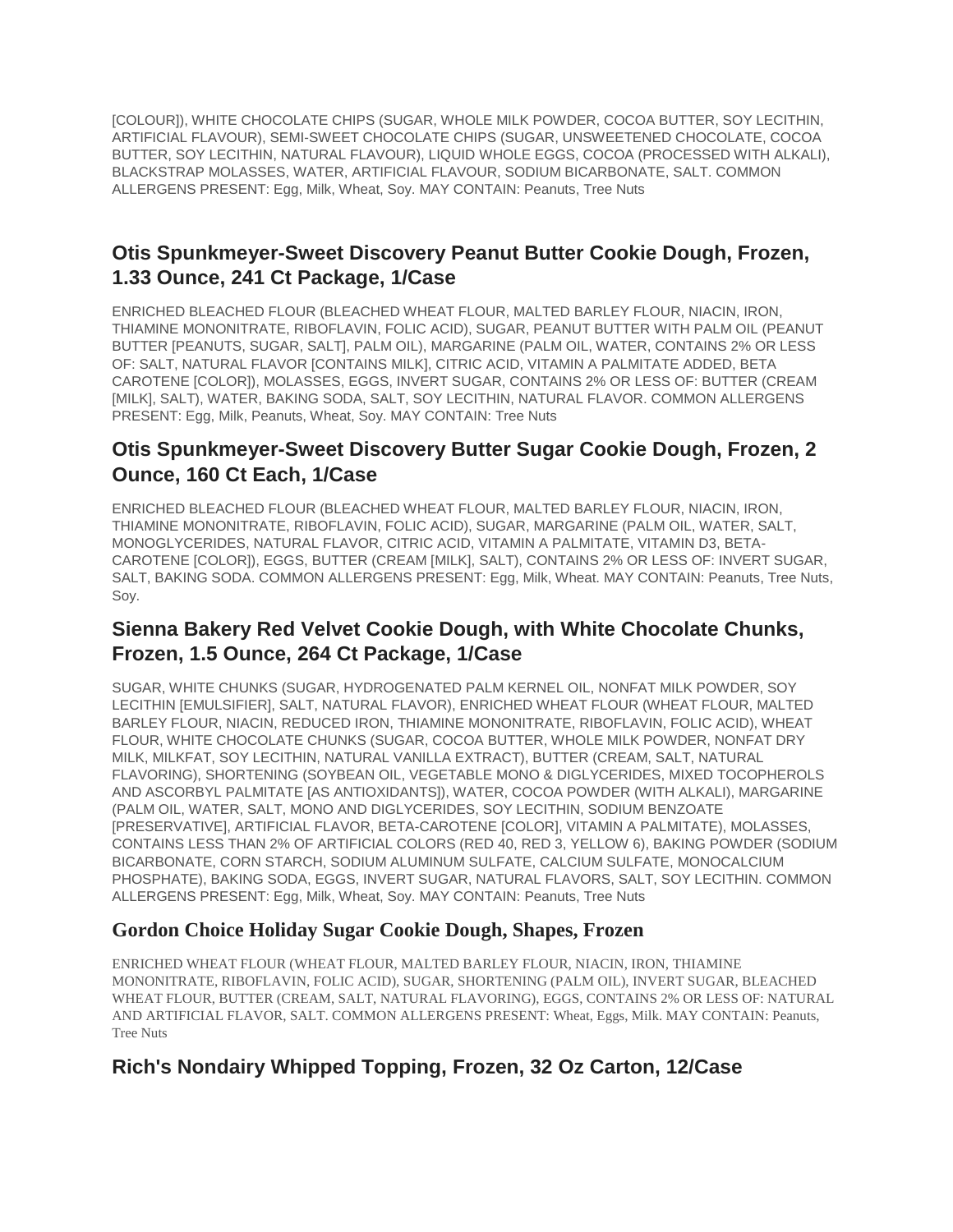WATER, HIGH FRUCTOSE CORN SYRUP, HYDROGENATED VEGETABLE OIL (PALM, PALM KERNEL, COCONUT AND/OR COTTONSEED), CONTAINS LESS THAN 2% OF THE FOLLOWING: CARBOHYDRATE GUM, SUGAR, POLYSORBATE 60, POLYGLYCEROL ESTERS OF FATTY ACIDS, SALT, SODIUM ALGINATE, SOY LECITHIN, ARTIFICIAL FLAVOR, SODIUM CITRATE, NATURAL FLAVOR, COLORED WITH (TURMERIC AND ANNATTO EXTRACTS). COMMON ALLERGENS PRESENT: SOY.

# Fish

## **Kitchen Essentials Breaded Alaskan Cod Rectangles**

COD, ENRICHED WHEAT FLOUR (WHEAT FLOUR, NIACIN, REDUCED IRON, THIAMINE MONONITRATE, RIBOFLAVIN, FOLIC ACID), VEGETABLE OIL (SOYBEAN AND/OR CANOLA), WHEAT FLOUR, MODIFIED FOOD STARCH, WATER, CONTAINS 2% OR LESS OF: SALT, WHEAT GLUTEN, YELLOW CORN FLOUR, LEAVENING (SODIUM ACID PYROPHOSPHATE, BAKING SODA), PAPRIKA EXTRACT (COLOR), DRIED YEAST, SUGAR, ANNATTO EXTRACT (COLOR). COMMON ALLERGENS PRESENT: FISH (COD), WHEAT

## **High Liner Foodservice Breaded Cod Nuggets, Oven-Ready, Minced, 1 Ounce, Raw, Individually Frozen, 10 Lb Bag, 1/Case**

67.0% MINCED COD; 33.0% BATTER AND BREADING: ENRICHED WHEAT FLOUR (FLOUR, NIACIN, REDUCED IRON, THIAMINE MONONITRATE, RIBOFLAVIN, FOLIC ACID), ENRICHED YELLOW CORN FLOUR (CORN FLOUR, NIACIN, REDUCED IRON, THIAMINE MONONITRATE, RIBOFLAVIN, FOLIC ACID), CORN STARCH, CONTAINS 2% OR LESS OF: SALT, WATER, DEXTROSE, YEAST, CELLULOSE GUM, LEAVENING (SODIUM ACID PYROPHOSPHATE, SODIUM BICARBONATE, MONOCALCIUM PHOSPHATE), EXTRACTIVES OF ANNATTO AND PAPRIKA (COLOR), NATURAL FLAVOR. PREFRIED IN CANOLA, COTTONSEED, AND/OR SOYBEAN OIL. COMMON ALLERGENS PRESENT: Fish, Wheat

# **POLLOCK FLLT BNLS SKNLS IQF 4-6Z 10#**

POLLOCK

**Packer Label Pollock Fillets, Wild Caught, Boneless Skinless, 6-8 Ounce, Raw, IQF Twice Frozen, 25 Lb Package, 1/Case**

No Ingredients Listed

# Fruit

**Gordon Choice Halved Apricots, in Juice, Unpeeled, Choice, #10, 10 Can Sz Can, 6/Case**

Apricots, Water, Pear Juice Concentrate

**Ocean Spray 27% Cranberry Juice Cocktail, Shelf-Stable, Single-Serve, Can, 5.5 Fl Oz Bottle, 48/Case**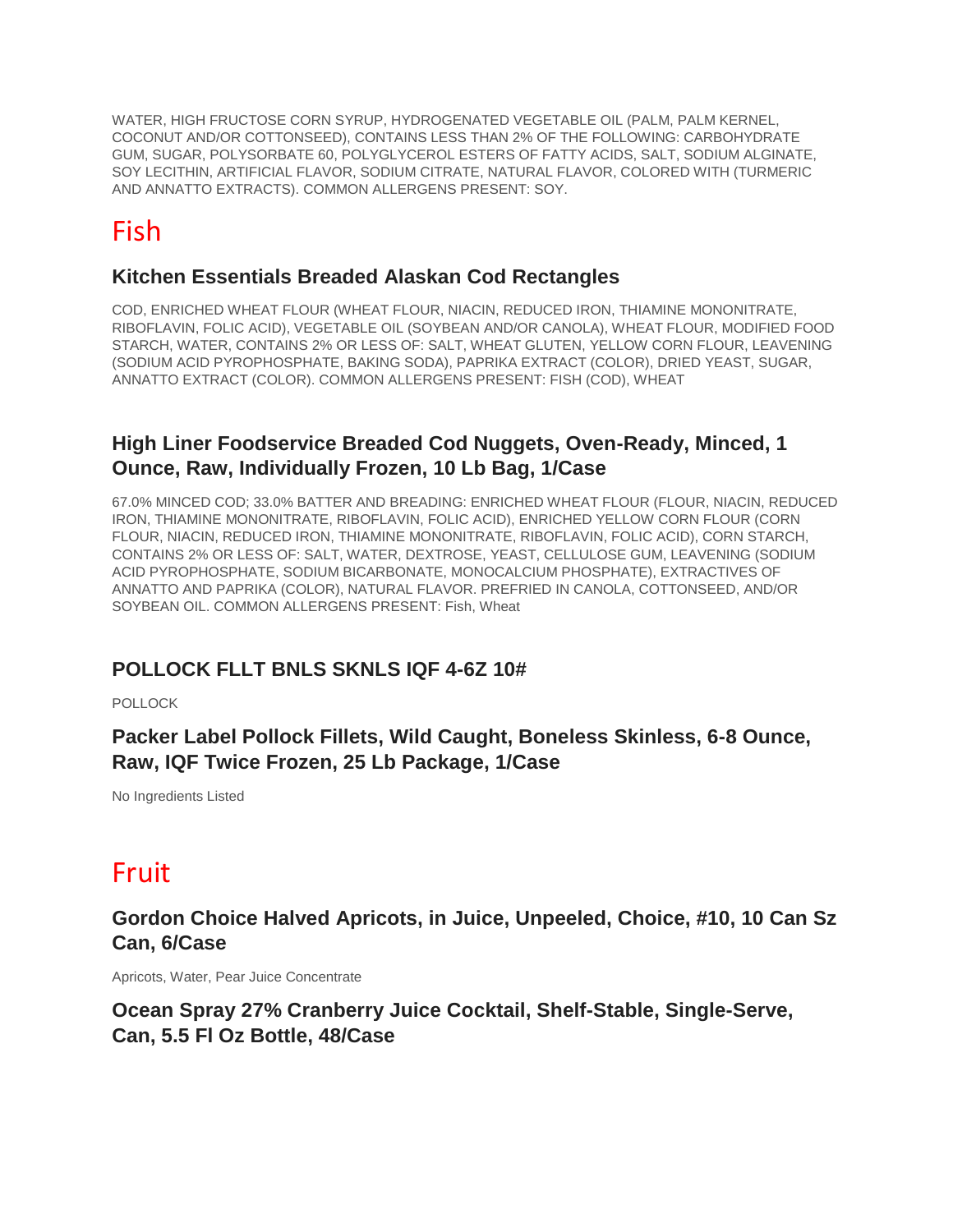| <b>Amount Per Serving</b>     |                                                                                             |
|-------------------------------|---------------------------------------------------------------------------------------------|
| <b>Calories 110</b>           | Calories from Fat 0                                                                         |
|                               | % Bally Value*                                                                              |
| <b>Total Fat Og</b>           | o%                                                                                          |
| Sodium 5mg                    | 0%                                                                                          |
| Potassium 45mg                | 钱                                                                                           |
| <b>Total Carbohydrate 28c</b> | 9%                                                                                          |
| Sugars 25g                    |                                                                                             |
| Protein 0g                    |                                                                                             |
|                               |                                                                                             |
| Vitamin C 100%                |                                                                                             |
|                               | fet a synthest souch of selumet for, how tal, chown of, desiry free, where A calcument rost |

# **Suncup 100% Apple Juice Cup, Frozen, Single-Serve**

Water, Apple Juice Concentrate, Ascorbic Acid (Vitamin C). COMMON ALLERGENS PRESENT: None

## **Apple & Eve 100% Apple Juice Box, Shelf-Stable, Single-Serve, 4.23 Fl Oz Box, 40/Case**

Ingredients not listed

### **Suncup 15% Cranberry Juice Cup, Frozen, Single-Serve, 4 Fl Oz Each, 72/Case**

Water, High Fructose Corn Syrup, Cranberry Juice Concentrate.

## **Suncup 100% Grape Juice Cup, Frozen, Single-Serve, 4 Fl Oz Each, 72/Case**

Water, Grape Juice Concentrate, Ascorbic Acid (Vitamin C).

#### **Suncup 100% Orange Juice Cup, Frozen, Single-Serve, 4 Fl Oz Each, 72/Case**

Water, Orange Juice Concentrate

## **Suncup 100% Orange Pineapple Juice Carton, Frozen, Single-Serve, 4 Fl Oz Each, 70/Case**

Water, Orange and Pineapple Juice Concentrates

### **Dole 100% Pineapple Juice, Shelf-Stable, Can, 46 Fl Oz Can, 12/Case**

Ingredients not listed

## **Packer Label Unsweetened Strawberry Applesauce, Plastic Cup, 4.5 Oz Each, 96/Case**

Apples, water, strawberry puree, natural flavor, ascorbic acid(vitamin C), malic acid, fruit and vegetable juice for color and color added

# **Gordon Choice No Sugar Added Applesauce, in Juice, Fancy, #10, 104 Oz Can, 6/Case**

Apples, Water, and Apple Juice, Ascorbic Acid (Vitamin C) To Maintain Color.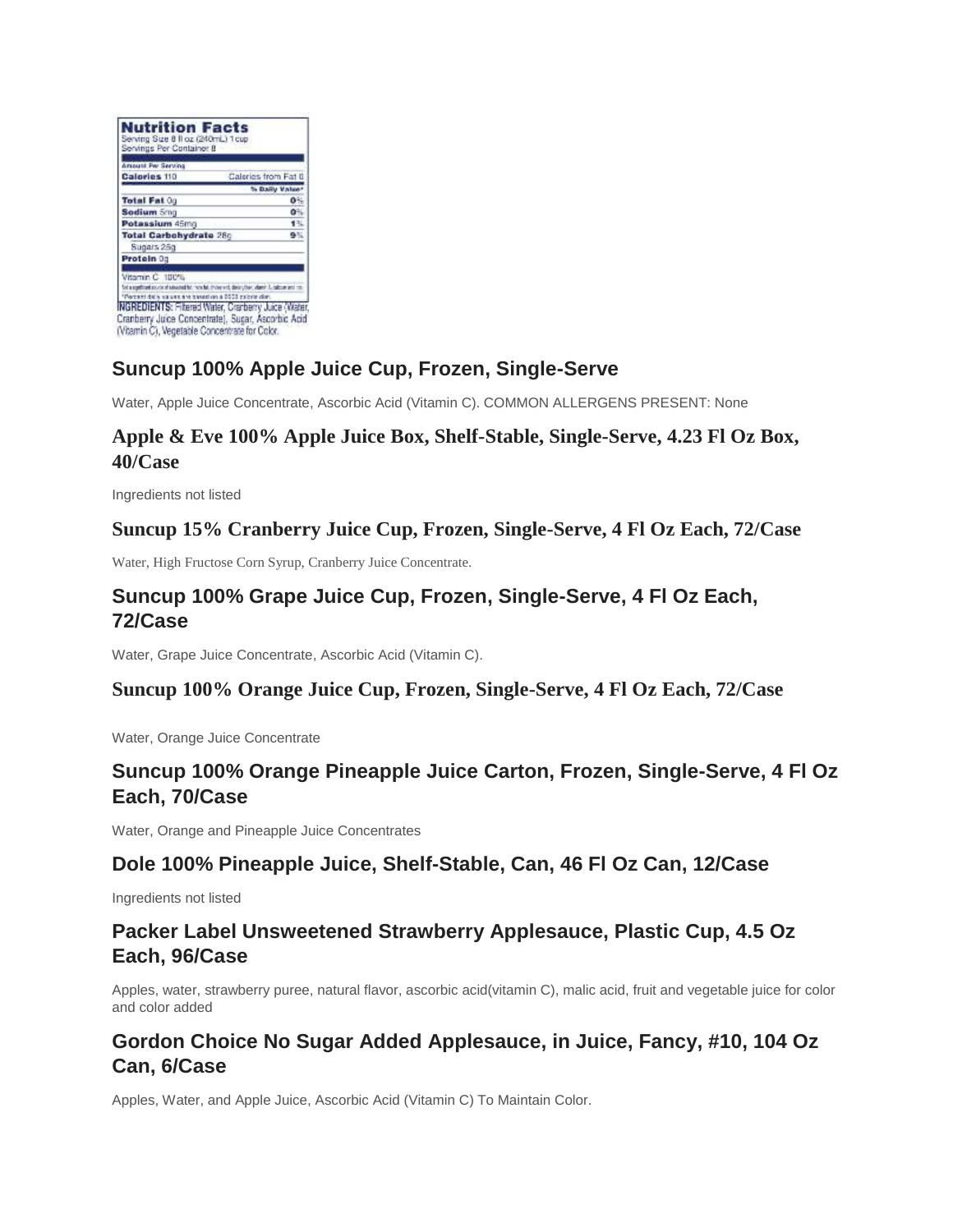## **Musselman's Homestyle Country Sliced Apples, 10 Can Sz Can, 6/Case**

Unpeeled apple slices, water, sugar, modified corn starch (corn), cinnamon, xanthan gum, artificial flavor, potassium sorbate (preservative) and citric acid. Color added

# **Gordon Choice Blueberries, Grade A, IQF, 30 Lb Bag, 1/Case**

**Blueberries** 

### **Gordon Choice Fruit Cocktail, in Juice, Choice, #10, 105 Oz Can, 6/Case**

DICED PEACHES, DICED PEARS, WATER, GRAPES, PEAR JUICE CONCENTRATE, PINEAPPLE SEGMENTS, HALVED CHERRIES ARTIFICIALLY COLORED RED WITH CARMINE

## **Gordon Choice Diced Fruit Mix, in Juice, Choice, #10, 10 Can Sz Can, 6/Case**

DICED PEACHES, DICED PEARS, WATER, GRAPES, PEAR JUICE CONCENTRATE

### **Gordon Choice Tropical Fruit Salad, in Light Syrup, #10, 107 Oz Can, 6/Case**

PINEAPPLE, PINEAPPLE JUICE, RED PAPAYA, WATER, YELLOW PAPAYA, GUAVA, SUGAR, PASSION FRUIT JUICE, CITRIC ACID. COMMON ALLERGENS PRESENT: None

## **Gordon Choice Broken Mandarin Orange Segments, in Light Syrup, #10, 10 Can Sz Can, 6/Case**

Broken mandarin orange segments, water, sugar.

## **Gordon Choice Diced Yellow Cling Peaches, in Juice, Choice, #10, 105 Oz Can, 6/Case**

Peaches, Water, Pear Juice Concentrate.

### **Gordon Choice Diced Bartlett Pears, in Juice, Fancy, #10, 105 Oz Can, 6/Case**

Pears, Water, Pear Juice Concentrate

## **Gordon Choice Crushed Pineapple, in Juice, Choice, #10, 10 Can Sz Can, 6/Case**

Pineapple, Unsweetened Pineapple juice.

### **PINEAPPLE CHNK IN JCE 6-10 RYLTY**

No Ingredients Listed

## **Gordon Choice Pineapple Tidbits, in Unsweetened Juice, Choice, #10, 10 Can Sz Can, 6/Case**

Pineapple, unsweetened pineapple juice

Pasta-Rice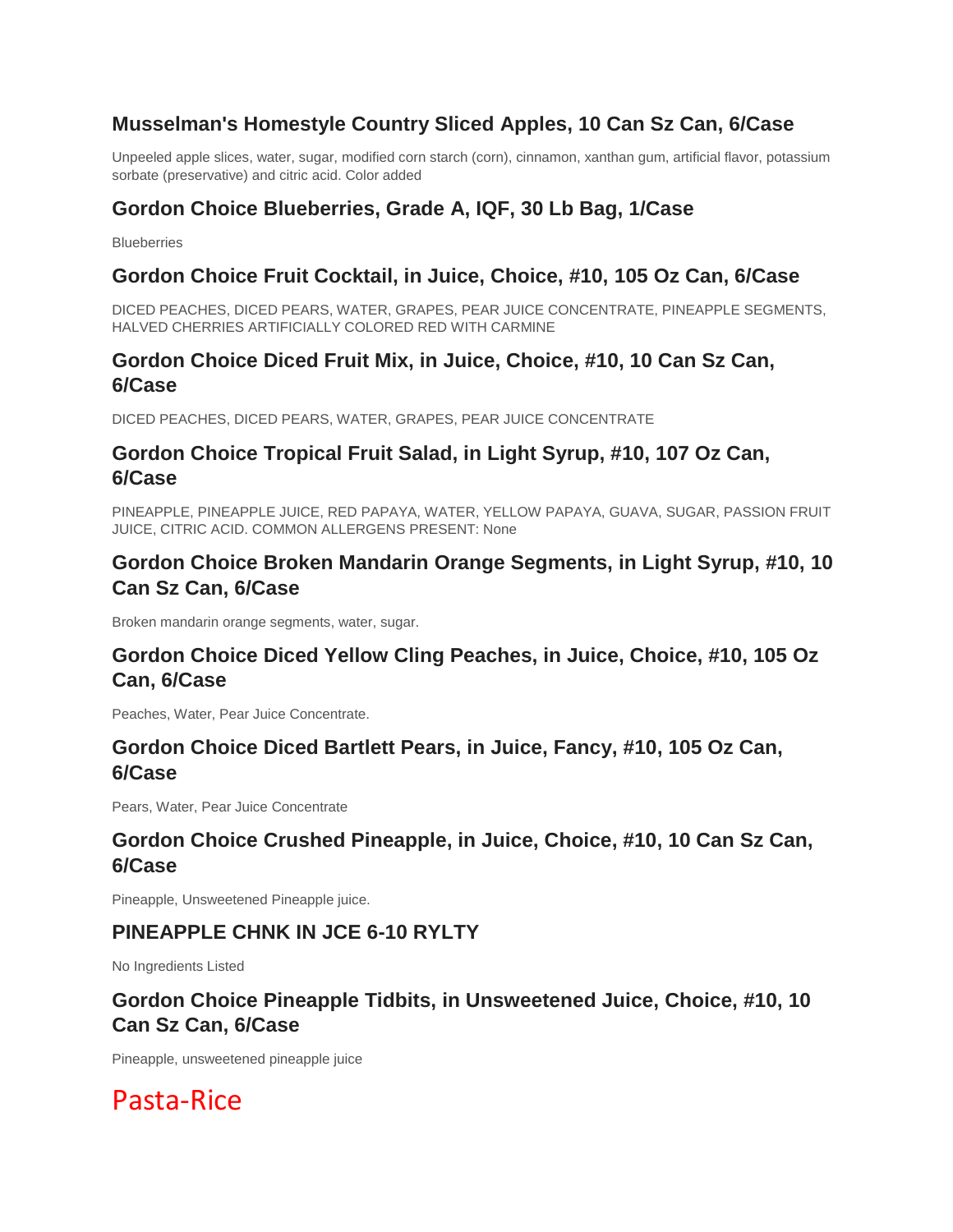## **Mona's Lasagna Entree, with Meat Sauce & Cheese, Frozen, 6 Lb Tray, 4/Case**

Water, Enriched Durum Flour (Wheat Flour, Niacin, Iron, Thiamin Mononitrate [Vitamin B1], Riboflavin [Vitamin B2], Folic Acid), Tomato Paste (Tomatoes, Citric Acid), Ricotta Cheese (Whey, Cream, Vinegar, Carrageenan [Stabilizer]), Tomatoes (Tomatoes, Salt, Citric Acid, Calcium Chloride), Beef, Mozzarella Cheese (Pasteurized Part Skim Milk, Cheese Culture, Salt, Enzymes), Contains Less Than 2% Of: Parmesan Cheese (Pasteurized Part Skim Milk, Cheese Cultures, Salt, Enzymes), Romano Cheese (Pasteurized Cow's Milk, Cheese Cultures, Salt, Enzymes), Bleached Enriched Flour (Bleached Wheat Flour, Malted Barley Flour, Niacin, Reduced Iron, Thiamin Mononitrate [Vitamin B1], Riboflavin [Vitamin B2], Folic Acid), Eggs, Onions, Modified Food Starch, Xanthan Gum, Garlic, Garlic Powder, Spices, Parsley, Sugar, Soybean Oil, Salt. CONTAINS: Wheat, Milk, Egg.

### **Gordon Choice Vegetable Lasagna Entree, Frozen, 80 Oz Tray, 4/Case**

OOKED ENRICHED LASAGNA PASTA (WATER, SEMOLINA [MILLED WHEAT, NIACIN, FERROUS SULFATE, THIAMINE MONONITRATE, RIBOFLAVIN, FOLIC ACID]), WATER, SKIM MILK, MOZZARELLA CHEESE (CULTURED PASTEURIZED PART-SKIM MILK, SALT, ENZYMES), MILK (VITAMIN D3 ADDED), BROCCOLI, RICOTTA CHEESE (PASTEURIZED WHEY, PASTEURIZED CREAM, VINEGAR, SALT), WHITE CHEDDAR CHEESE (PASTEURIZED MILK, CHEESE CULTURES, SALT, ENZYMES), ZUCCHINI, CAULIFLOWER, CARROTS, CORN, BREAD CRUMBS (WHEAT FLOUR, SUGAR, YEAST, SOYBEAN OIL, SALT), SPINACH, MARGARINE (SOYBEAN OIL, PALM OIL, WATER, SALT, CONTAINS 2% OR LESS OF: MONO- & DIGLYCERIDES, SOYBEAN LECITHIN [SOY], NATURAL FLAVOR, ANNATTO [COLOR], VITAMIN A PALMITATE ADDED), FOOD STARCH-MODIFIED, ONION, CHEDDAR CONCENTRATE (CHEESE [PASTEURIZED MILK, CULTURES, SALT, ENZYMES], WATER, SALT, XANTHAN GUM), SALT, PARMESAN CHEESE (PASTEURIZED MILK, CHEESE CULTURES, SALT, ENZYMES), LACTIC ACID (FOOD STARCH-MODIFIED, LACTIC ACID), WHEAT FLOUR, SUGAR, ONION POWDER, GARLIC POWDER, SPICES. COMMON ALLERGENS PRESENT: Wheat, Soy, Milk

## **Gordon Choice Brown Rice, Whole Grain, 25 Lb Bag, 1/Bag**

Parboiled brown rice

## **Gordon Choice Parboiled Long Grain Rice, 25 Lb Box, 1/Case**

Parboiled long grain rice enriched with iron (ferric phosphate), niacin, thiamine, mononitrate, & folic acid

### **Gordon Choice Long Grain & Wild Rice Blend, 36 Oz Box, 6/Case**

Rice Blend [Enriched Long Grain Parboiled Rice (Rice, Iron Phosphate, Niacin, Thiamine Mononitrate, Folic Acid), Wild Rice], Seasoning Blend [Hydrolyzed Corn Protein, Maltodextrin, Dextrose, Dehydrated Vegetables (Onion, Garlic, Tomato, Carrot), Parsley, Salt, Sugar, Soybean Oil, Potassium Chloride, Spice, Natural Flavor, Yeast Extract, Safflower Oil, Disodium Inosinate & Disodium Guanylate, Modified Food Starch, Contains 2% or Less Silicon Dioxide (Anticaking)].

## **Gordon Choice Macaroni & Cheese Entree, Frozen, 80 Oz Tray, 4/Case**

COOKED ENRICHED MACARONI PRODUCT (WATER, SEMOLINA [MILLED WHEAT, NIACIN, FERROUS SULFATE, THIAMINE MONONITRATE, RIBOFLAVIN, FOLIC ACID]), WATER, CHEDDAR CLUB CHEESE (CHEDDAR CHEESE [PASTEURIZED MILK, CHEESE CULTURES, SALT, ENZYMES], WATER, SALT, ANNATTO [COLOR]), CHEDDAR CHEESE (PASTEURIZED MILK, CHEESE CULTURES, SALT, ENZYMES, ANNATTO [VEGETABLE COLOR]), HALF & HALF (MILK, CREAM), MARGARINE (SOYBEAN OIL, PALM OIL, WATER, SALT, CONTAINS 2% OR LESS OF: MONO- & DIGLYCERIDES, SOYBEAN LECITHIN [SOY], NATURAL FLAVOR,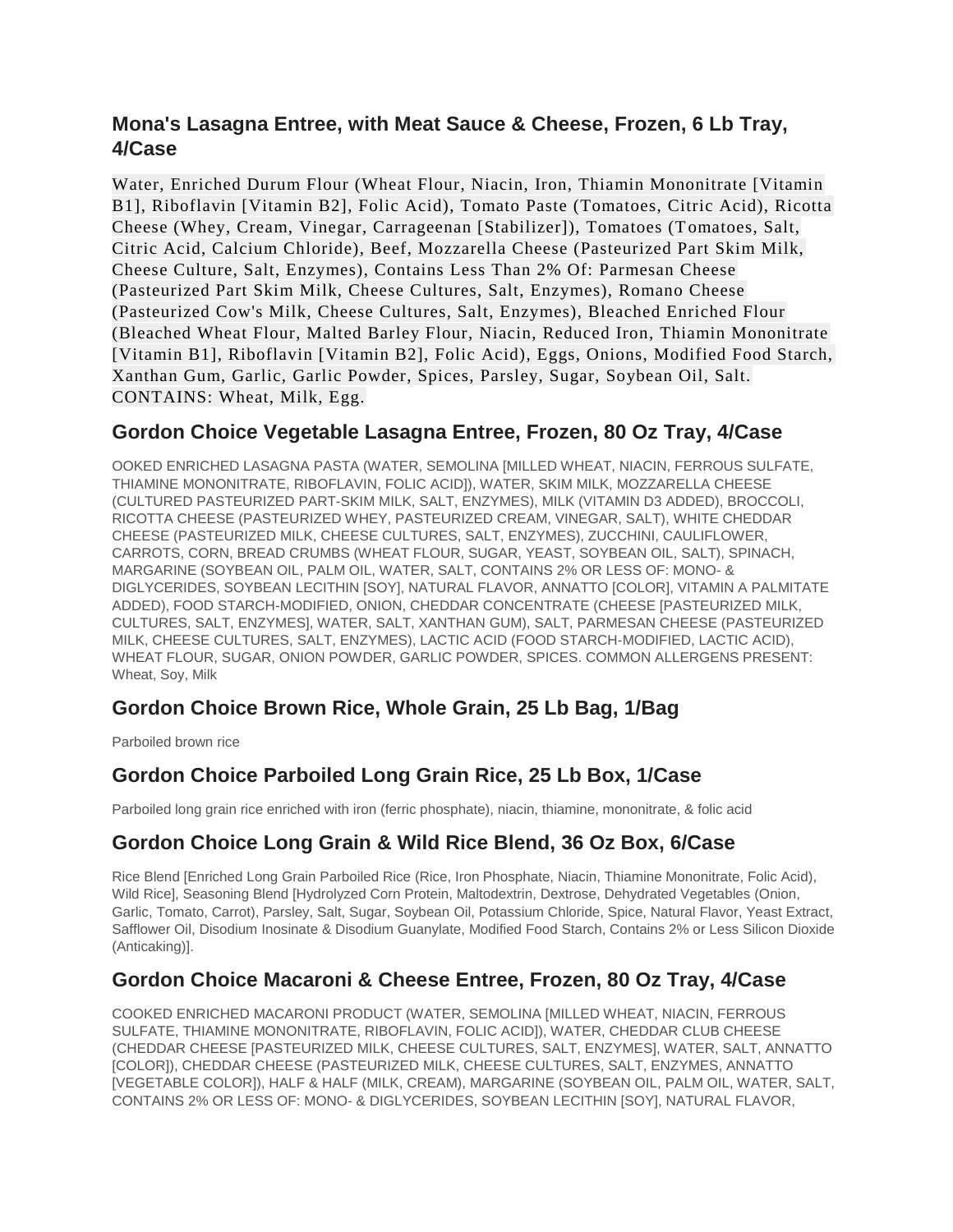ANNATTO [COLOR], VITAMIN A PALMITATE ADDED), NONFAT DRY MILK, RICE FLOUR, FOOD STARCH-MODIFIED, SALT, CHEDDAR CHEESE POWDER (CHEDDAR CHEESE [MILK, CHEESE CULTURES, SALT, ENZYMES], NATURAL FLAVORS, DISODIUM PHOSPHATE, SALT, LACTIC ACID), LACTIC ACID (FOOD STARCH-MODIFIED AND LACTIC ACID), GROUND WHITE PEPPER, MONO- & DIGLYCERIDES. COMMON ALLERGENS PRESENT: Wheat, Soy, Milk.

### **Barilla Farfalle Bowtie Pasta, 10 Lb Bag, 2/Case**

SEMOLINA (WHEAT), DURUM WHEAT FLOUR, VITAMIN B3 (NIACIN), IRON (FERROUS SULFATE), VITAMIN B1 (THIAMINE MONONITRATE), VITAMIN B2 (RIBOFLAVIN), FOLIC ACID. COMMON ALLERGENS PRESENT: WHEAT. MAY CONTAIN: EGG.

## **Essenhaus Homestyle Wide Egg Noodles Pasta, 3 Lb Bag, 4/Case**

. No Ingredients listed.

## **Gordon Choice Elbow Macaroni Pasta, 5 Lb Bag, 4/Case**

Durum wheat semolina, niacin, iron (ferrous sulfate), thiamin mononitrate, riboflavin, folic acid. COMMON ALLERGENS PRESENT: Wheat.

## **Kitchen Essentials 10 Inch Spaghetti Pasta, 10 Lb Bag, 2/Case**

Durum Wheat Semolina, durum wheat flour, niacin, iron (ferrous sulfate), thiamin mononitrate, riboflavin, folic acid. COMMON ALLERGENS PRESENT: Wheat. MAY CONTAIN: Egg.

# Pork

### **Gordon Choice Bacon, Egg & Cheese Scramble Breakfast Entree, Frozen, 72 Oz Tray, 4/Case**

ROASTED RED POTATOES (POTATOES, SODIUM ACID PYROPHOSPHATE), PRECOOKED SCRAMBLED EGGS (WHOLE EGGS, NONFAT MILK, SOYBEAN OIL, MODIFIED FOOD STARCH, SALT, XANTHAN GUM, CITRIC ACID, BUTTER FLAVOR [MALTODEXTRIN, NATURAL BUTTER FLAVOR, ANNATTO AND TURMERIC {ADDED FOR COLOR}], PEPPER), WATER, CHEDDAR CHEESE (PASTEURIZED MILK, CHEESE CULTURES, SALT, ENZYMES, ANNATTO [VEGETABLE COLOR]), PRECOOKED BACON (CURED WITH: WATER, SALT, SUGAR, SMOKE FLAVORING, SODIUM PHOSPHATES, SODIUM ERYTHORBATE, SODIUM NITRITE), CHEDDAR CLUB CHEESE (PASTEURIZED MILK, WATER, CONTAINS 2% OR LESS OF SALT, ANNATTO COLOR, CHEESE CULTURE, ENZYMES), HALF & HALF (MILK, CREAM), MARGARINE (SOYBEAN OIL, PALM OIL, WATER, SALT, CONTAINS 2% OR LESS OF: MONO- & DIGLYCERIDES, SOYBEAN LECITHIN [SOY], NATURAL FLAVOR, ANNATTO [COLOR], VITAMIN A PALMITATE ADDED), ONION, NONFAT DRY MILK, FOOD STARCH-MODIFIED, GREEN ONION, CHEESE POWDER (WHEY, REDUCED LACTOSE WHEY, CHEDDAR CHEESE [CULTURED MILK, SALT, ENZYMES], NATURAL FLAVORS, CREAM, MALTODEXTRIN, SALT, WHEY PROTEIN CONCENTRATE, SODIUM PHOSPHATE, BLUE CHEESE [CULTURED MILK, SALT, ENZYMES], CITRIC ACID, LACTIC ACID), RICE FLOUR, LACTIC ACID (FOOD STARCH-MODIFIED AND LACTIC ACID), GROUND WHITE PEPPER, MONO- & DIGLYCERIDES. COMMON ALLERGENS PRESENT: Egg, Milk, Soy.

## **Gordon Choice Bratwurst Pork & Beef Sausage, Links, 5 Count Per Pound, Cooked, Frozen, 5 Lb Bag, 2/Case**

Pork, water, beef, less than 2% of the following: salt, potassium lactate, flavorings, dextrose, sodium diacetate, monosodium glutamate, lemon powder

## **Gordon Choice Smoked Polish Beef & Pork Sausage, 6 Inch, Links, 5 Count Per Pound, Cooked, Frozen, 5 Lb Bag, 2/Case**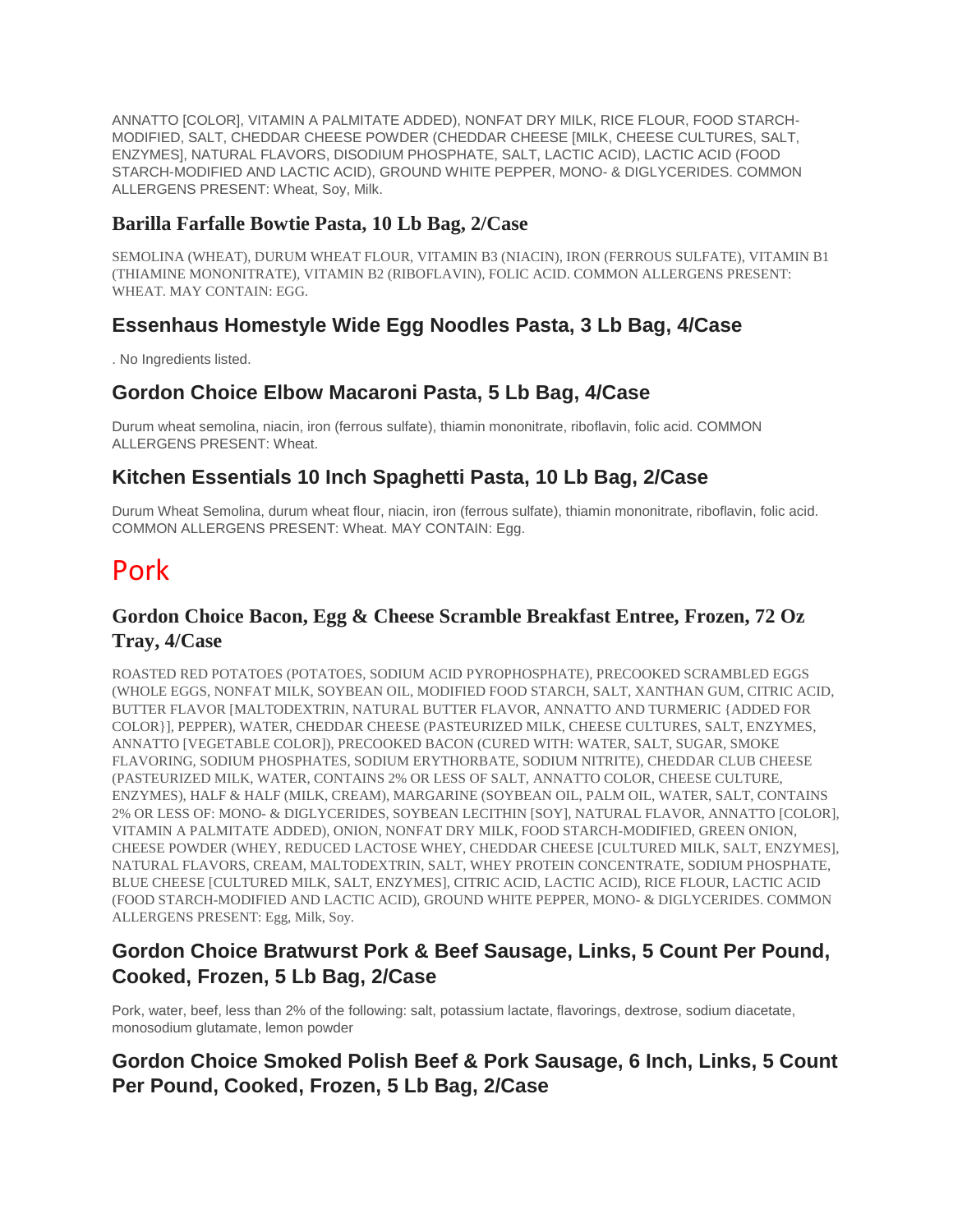Pork and beef, water, less than 2% of the following: salt, flavoring, potassium lactate, sodium diacetate, sodium phosphate, sugar, sodium erythorbate, oleoresin of paprika, corn syrup solids, monosodium glutamate, dextrose, sodium nitrite, lemon powder (corn syrup solids, natural flavor)

## **Gordon Choice Cheddar & Black Peppercorn Smoked Beef & Pork Sausage, 5 Count Per Pound, Cooked, Frozen, 5 Lb Package, 2/Case**

Beef and pork, water, cheddar cheese [(cultured milk, salt, enzymes), water, cream, sodium phosphates, salt, vegetable color (annatto and paprika extract), powdered cellulose, natamycin (preservatives)], less than 2% of the following: salt, corn syrup solids, flavorings, potassium lactate, monosodium glutamate, sodium diacetate, sodium erythorbate, oleoresin of paprika, sodium nitrite. COMMON ALLERGENS PRESENT: Milk

## **Gordon Choice Sage Pork Breakfast Sausage, Links, Skinless, .8 Ounce, Cooked, IQF, 0.8 Ounce, 240 Ct Bag, 1/Case**

Pork, Water, Dextrose, Salt, Flavorings (Spices and Spice Extractives), Citric Acid, Propyl Gallate

## **Gordon Choice Egg & Sausage Breakfast Skillet Entree, Frozen, 72 Oz Tray, 4/Case**

PRECOOKED SCRAMBLED EGGS (WHOLE EGGS, NONFAT MILK, SOYBEAN OIL, MODIFIED FOOD STARCH, SALT, XANTHAN GUM, CITRIC ACID, BUTTER FLAVOR [MALTODEXTRIN, NATURAL BUTTER FLAVOR, ANNATTO AND TURMERIC {ADDED FOR COLOR}], PEPPER), WATER, COOKED PORK, REDSKIN POTATOES (POTATOES, SODIUM ACID PYROPHOSPHATE [TO RETAIN NATURAL COLOR]), GRAVY MIX (ENRICHED FLOUR [WHEAT FLOUR, NIACIN, REDUCED IRON, THIAMINE MONONITRATE, RIBOFLAVIN, FOLIC ACID], PALM OIL, MODIFIED FOOD STARCH, MALTODEXTRIN, SALT, WHEY, NONFAT DRY MILK [FORTIFIED WITH VITAMINS A AND D], DEHYDRATED ONION, YEAST EXTRACT, NATURAL FLAVOR, SPICE, WHEY SOLIDS, SODIUM CASEINATE, ENZYME MODIFIED BUTTER, DIPOTASSIUM PHOSPHATE, XANTHAN GUM, MONO- & DIGLYCERIDES, SILICON DIOXIDE [ANTI-CAKING AGENT], DEHYDRATED BUTTER, SODIUM HEXAMETAPHOSPHATE), CHEDDAR CHEESE (PASTEURIZED MILK, CHEESE CULTURES, SALT, ENZYMES, ANNATTO [VEGETABLE COLOR]), RED BELL PEPPER, FOOD STARCH-MODIFIED, BROWN SUGAR, SALT, SPICES, OLEORESIN OF ROSEMARY (CANOLA OIL, EXTRACTIVES OF ROSEMARY). COMMON ALLERGENS PRESENT: Wheat, Milk, Egg.

## **Gordon Choice Hardwood-Smoked Bacon Diced, 1/4 Inch, Precooked, Frozen, 5 Lb Package, 2/Case**

Pork, Water (May Contain Salt, Sea Salt, Potassium Chloride, Sugar, Brown Sugar, Dextrose, Smoke Flavoring, Celery Juice Powder, Sodium Phosphates, Contains 2% or less of Sodium Erythorbate, Sodium Ascorbate, Sodium Nitrite, Lactic Acid Starter Culture, Artificial Maple Flavor [Artificial Maple Flavor, Corn Syrup, Water, Caramel Color]).

## **Farmland Smoked Water Added Ham, .5 Inch Diced, Frozen, 5 Lb Case, 2/Case**

Cured with: water, dextrose, salt, modified food starch, potassium lactate, sodium phosphates, sodium diacetate, sodium erythorbate, smoke flavoring, sodium nitrite.

# **Gordon Choice Beef Franks, 6-3/4 Inch, 4 Count per Pound, Frozen, 5 Lb Bag, 2/Case**

Beef, water, salt, less than 2% of the following: flavoring, potassium lactate, sodium diacetate, sodium phosphate, sugar, sodium erythorbate, sodium nitrite, oleoresin of paprika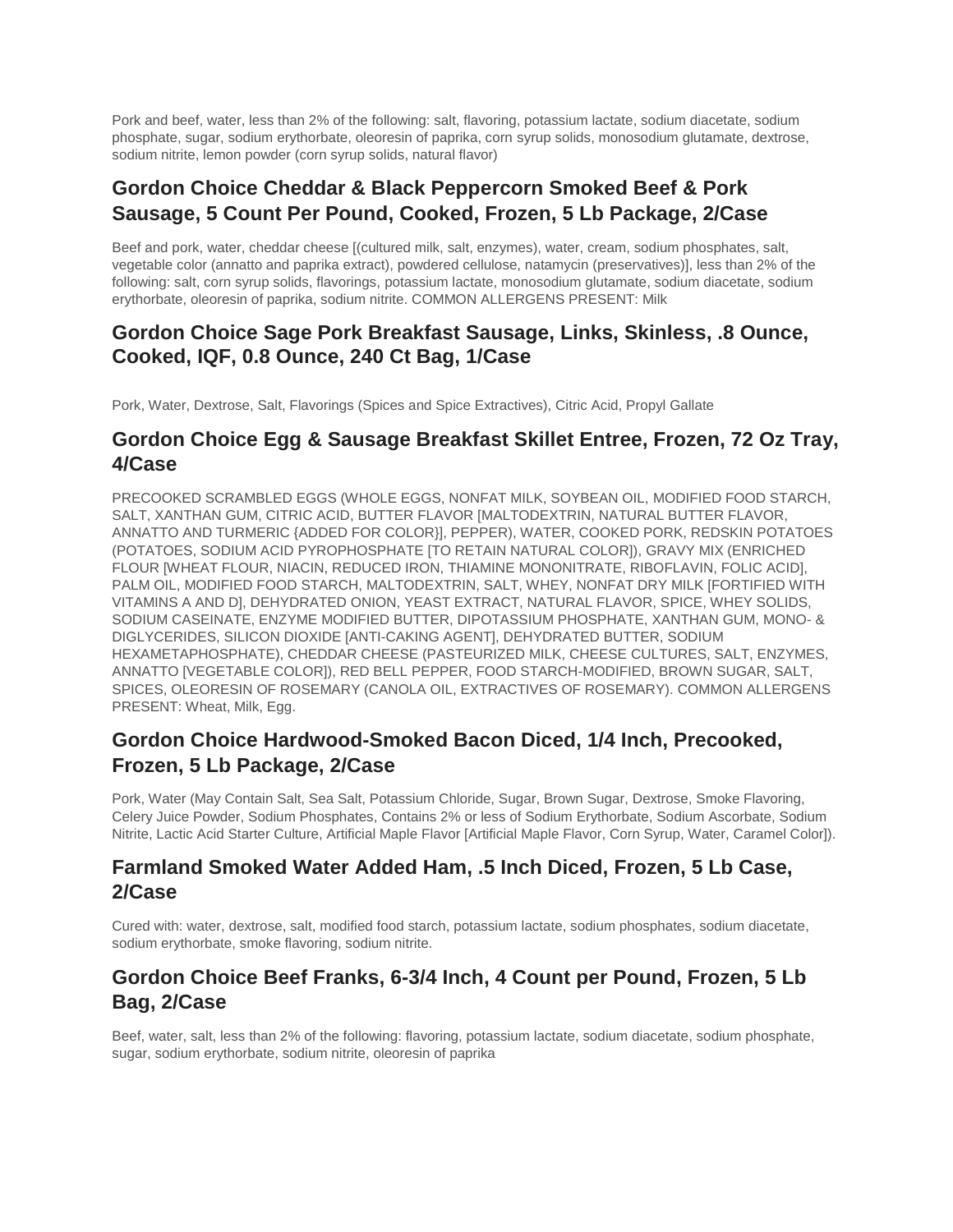# **Packer Label Natural Pork Loin, Boneless, Center-Cut Strap-Off, 1/8 Inch Trim 8 Pound Average, (NAMP 414) Fresh, 8 Lb Avg Package, 6/Case**

Fresh boneless pork loins,

# **AdvancePierre Country Fried Southern-Style Breaded Pork Chop, 3 Ounce, Cooked, Frozen, 3.1 Oz Each, 100/Case**

GROUND PORK (NOT MORE THAN 20% FAT), WATER, TEXTURED VEGETABLE PROTEIN PRODUCT [SOY PROTEIN CONCENTRATE, CARAMEL COLOR, ZINC OXIDE, NIACINAMIDE, FERROUS SULFATE, COPPER GLUCONATE, VITAMIN A PALMITATE, CALCIUM PANTOTHENATE, THIAMINE MONONITRATE (B1), PYRIDOXINE HYDROCHLORIDE (B6), RIBOFLAVIN (B2), CYANOCOBALAMIN (B12)], DRIED WHOLE EGG, SEASONING (SUGAR, SALT, HYDROLYZED SOY AND WHEAT GLUTEN PROTEIN, DEXTROSE, HYDROLYZED SOY PROTEIN, HYDROLYZED CORN PROTEIN, DISODIUM INOSINATE, DISODIUM GUANYLATE), SODIUM PHOSPHATES. BREADED WITH: WHOLE WHEAT FLOUR, ENRICHED WHEAT FLOUR (ENRICHED WITH NIACIN, REDUCED IRON, THIAMINE MONONITRATE, RIBOFLAVIN, FOLIC ACID), DEHYDRATED POTATOES (POTATOES, MONO AND DIGLYCERIDES, DEXTROSE), YEAST, SUGAR, SALT, SOYBEAN OIL (PROCESSING AID). BATTERED WITH: WATER, WHOLE WHEAT FLOUR, ENRICHED WHEAT FLOUR (ENRICHED WITH NIACIN, REDUCED IRON, THIAMINE MONONITRATE, RIBOFLAVIN, FOLIC ACID), POTATO FLOUR, SALT, MODIFIED CORN STARCH, LEAVENING (CALCIUM ACID PYROPHOSPHATE, MONOCALCIUM PHOSPHATE, SODIUM BICARBONATE), FLAVOR (CONTAINS MALTODEXTRIN, SALT AND NATURAL FLAVORS), HYDROLYZED CORN PROTEIN, ONION POWDER, GARLIC POWDER, YEAST EXTRACT, CHICKEN BROTH, SPICE. SET IN VEGETABLE OIL. CONTAINS: WHEAT, SOY, EGG

# **Supercrispy Fritters Breaded Pork Loin, Whole-Muscle, 4 Ounce, Parfried, Frozen, 10 Lb Package, 1/Case**

Pork (Contains Up to 15% solution of Water, Dextrose, Sodium Phosphate, Oil of Lemon), Battered And Breaded With: Bleached Enriched Wheat Flour And Enriched Wheat Flour (Both Enriched With Wheat Flour, Niacin, Reduced Iron, Thiamine Mononitrate, Riboflavin, Folic Acid, Malted Barley Flour), Water, Salt, Flavor, Modified Corn Starch, Leavening (Sodium Bicarbonate, Sodium Aluminum Phosphate), Yellow Corn Flour, Dried Onion, Soy Flour, Dried Garlic, Dextrose, Oleoresin Paprika-Annatto, Soybean Oil, Dried Egg Whites, Kosher Gelatin, Methylcellulose, Guar Gum. Set In Vegetable Oil. COMMON ALLERGENS PRESENT: Egg, Wheat, Soy

## **Gordon Choice Virginia Baked Ham, 1 Ounce Slices, 95% Fat Free, Fresh, 2 Lb Package, 6/Case**

Cured With: Water, Dextrose, Contains 2% or Less of the Following: Vinegar, Salt, Sodium Phosphate, Sodium Erythorbate, Sodium Nitrite, Seasoning (Salt, Natural Flavors, Less Than 2% Silicon Dioxide and Calcium Stearate).

## **Farmland Smoked Water Added Ham, .5 Inch Diced, Frozen, 5 Lb Case, 2/Case**

Cured with: water, dextrose, salt, modified food starch, potassium lactate, sodium phosphates, sodium diacetate, sodium erythorbate, smoke flavoring, sodium nitrite

# **Hormel Smoked Buffet Flat Ham & Water Products, Boneless, 95% Fat Free, 11 Pound Average, Fresh, 11 Lb Avg Piece, 2/Case**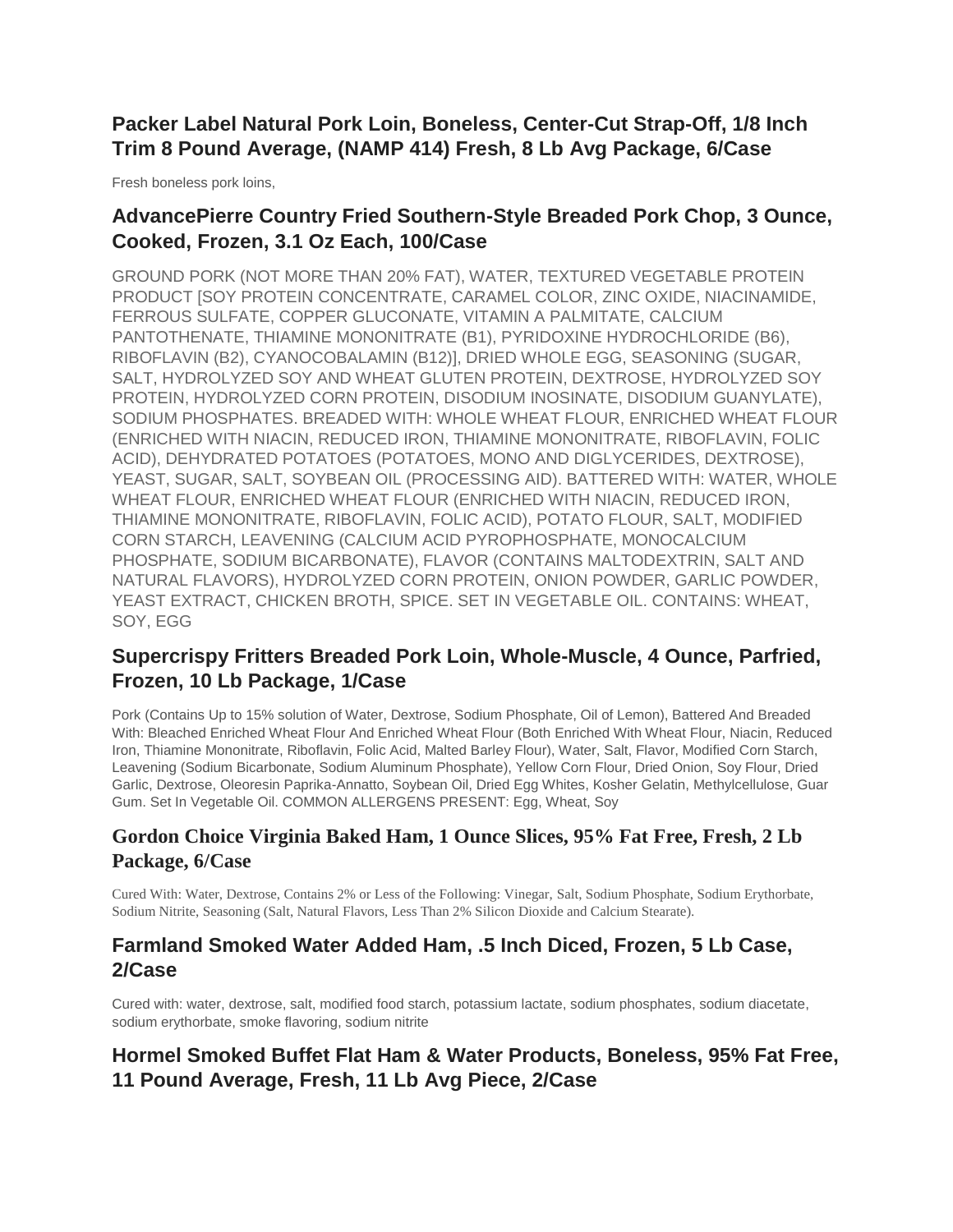32% of Weight is Added Ingredients Cured With Water, Dextrose, Salt, Corn Syrup, Potassium Lactate, Modified Potato Starch, Sodium Phosphates, Sodium Erythorbate, Sodium Nitrite, Sodium Diacetate.

### **Hormel Honey Smoked Sliced Ham, Refrigerated, 3 Lb Bag, 4/Case**

No Ingredients listed.

# **Chef Francisco by Heinz Old-Fashioned Bean & Ham Soup, Concentrate, Frozen, 4 Lb Tub, 4/Case**

No Ingredients listed.

### **Hormel Diced Pepperoni, 1/4 Inch, Frozen, 10 Lb Case, 1/Case**

No Ingredients listed.

### **Primo Gusto Sliced Pepperoni, 14-16 Count per Ounce, Fresh, 25 Lb Bag, 1/Case**

Pork, Beef, Salt, Contains 2% or less of Dextrose, Spices, Lactic Acid Starter Culture, Oleoresin of Paprika, Natural Flavors, Dehydrated Granulated Garlic, Sodium Nitrite, BHA, BHT, Citric Acid

## **Gordon Choice Pork Rib Patties, 2-1/2 Ounce Boneless, Cooked Sauced, Frozen, 2.5 Oz Each, 100/Case**

Ground Pork (Not More Than 24% Fat), Barbeque Sauce [Tomato Ketchup (Tomato Concentrate, Corn Syrup, Distilled Vinegar, Salt, Natural Flavorings, Onion Powder, Spice, Garlic Powder), Brown Sugar, Sugar, Mustard (Distilled Vinegar, Water, Mustard Seed, Salt, Turmeric, Paprika, Spice, Garlic Powder), Dextrose, Vinegar, Clove], Water, Vegetable Protein Product [Soy Protein Concentrate, Zinc Oxide, Niacinamide, Ferrous Sulfate, Copper Gluconate, Vitamin A Palmitate, Calcium Pantothenate, Thiamine Mononitrate (B1), Pyridoxine Hydrochloride (B6), Riboflavin (B2), Cyanocobalamin (B12), (May Contain Caramel Color), (May Contain Soy Lecithin)], Smoke Flavor, Salt, Modified Food Starch, Sodium Phosphate. COMMON ALLERGENS PRESENT: Soy

### **Primo Gusto Hard Salami, .25 Ounce Slices, Fresh, 2 Lb Package, 5/Case**

Pork, Beef, Salt, Dextrose, Lactic Acid Starter Culture, Spices, Sodium Ascorbate, Garlic Powder, Sodium Nitrite, BHA, BHT, Citric Acid. \*BHA and BHT with Citric Acid added to help protect flavor

# Poultry

# **Tyson Preferred Partner Grilled Breast Chicken Patties, with Grill Marks, Fillet, 3.1 Ounce, Cooked, Frozen, 100/Case**

Chicken breast with rib meat, water, seasoning [corn syrup solids, brown sugar, salt, dextrose, vinegar powder (maltodextrin, modified corn starch, dried vinegar), garlic powder, onion powder, chicken type flavor (hydrolyzed corn gluten, autolyzed yeast extract, thiamine hydrochloride, disodium inosinate, disodium guanylate)], sodium phosphates.GLAZED WITH: Water, caramel glaze (maltodextrin, corn starch, caramel color, xanthan gum, guar gum)

# **Tyson Preferred Partner Golden Crispy Fritter Breaded Chicken Breasts, 3.5 Ounce, Select Cut, Cooked, Frozen, 5 Lb Bag, 2/Case**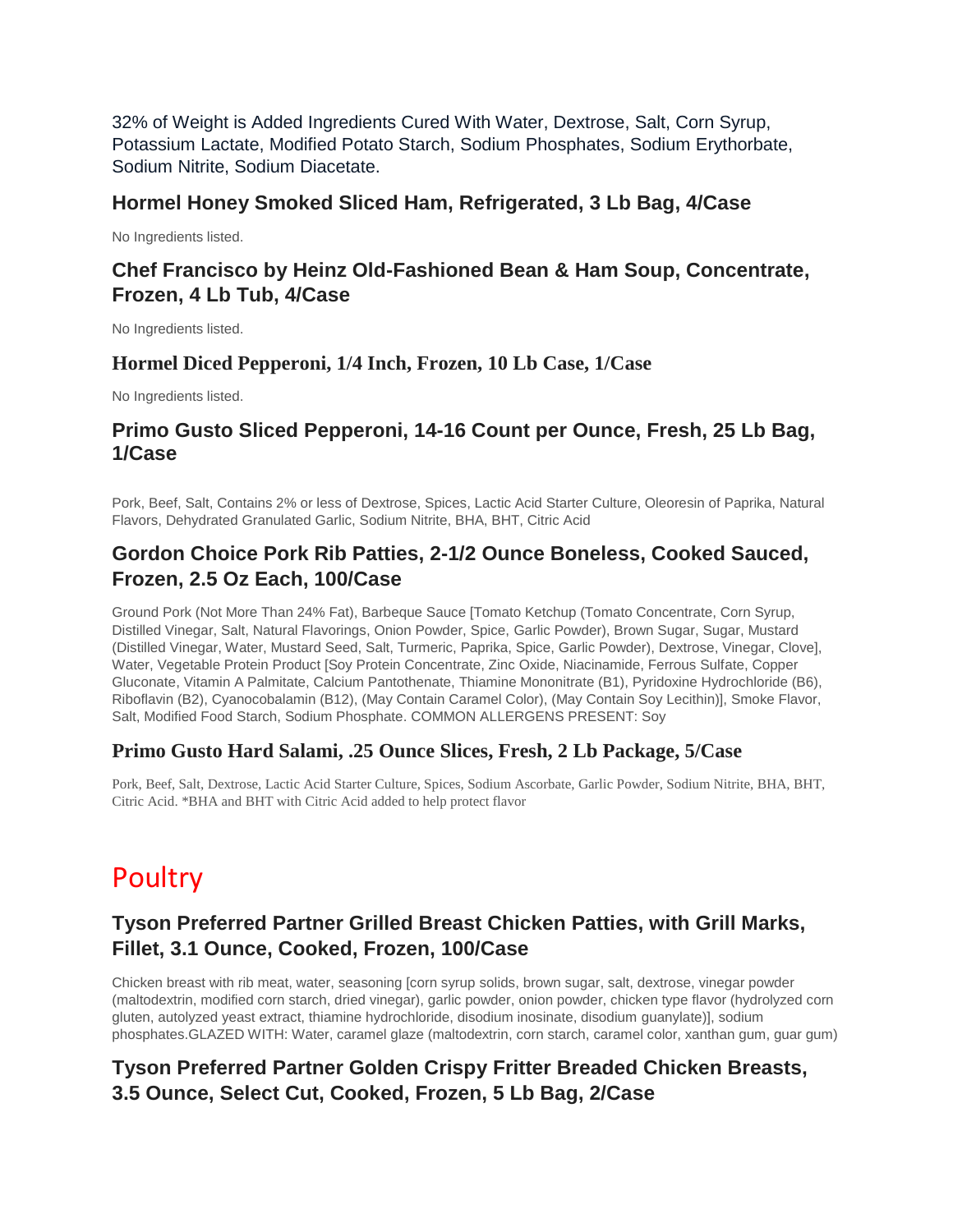Boneless, skinless chicken breast with rib meat, water, seasoning [maltodextrin, salt, sugar, flavors, vegetable stock (carrot, onion, celery), carrot powder and garlic powder], sodium phosphates, salt, modified food starch.BREADED WITH: Wheat flour, water, bleached wheat flour, salt, wheat gluten, sugar, leavening (sodium bicarbonate, sodium aluminum phosphate, sodium acid pyrophosphate, monocalcium phosphate), yeast extract, yellow corn flour, onion powder, dextrose, garlic powder, yeast, spice, extractives of paprika, annatto and turmeric, disodium inosinate and disodium guanylate. Breading set in vegetable oil. COMMON ALLERGENS PRESENT: Wheat

## **Tyson Preferred Partner Fritter Breaded Boneless Skinless Chicken Breast Fillets, Raised without Antibiotics, 4 Ounce, Premium, Cooked, Frozen, 5 Lb Bag, 2/Case**

Boneless, skinless, chicken breast filets with rib meat, water, seasoning [salt, flavors, maltodextrin, sugar, vegetable stock (carrot, onion, celery), garlic powder], modified food starch, sodium phosphates, soy protein concentrate. BREADED WITH: Wheat flour, water, bleached wheat flour, salt, wheat gluten, sugar, leavening (sodium bicarbonate, sodium aluminum phosphate, sodium acid pyrophosphate, monocalcium phosphate), yeast extract, yellow corn flour, onion powder, dextrose, garlic powder, yeast, spice extractives of paprika, annatto and turmeric, disodium inosinate and disodium guanylate. Breading set in vegetable oil. COMMON ALLERGENS PRESENT: WHEAT, SOY

# **Tyson Red Label Boneless Skinless Chicken Breast Chunks, Double Grilled, with Grill Marks, Cooked, Frozen, 5 Lb Bag, 2/Case**

Boneless skinless chicken breast chunks with rib meat, water, contains 2% or less of the following: citric acid, dehydrated parsley, dehydrated red bell pepper, dextrose, garlic powder, grill flavor (from sunflower oil), lemon juice solids, maltodextrin, modified food starch, natural flavors, onion powder, salt, sodium phosphates, spices, sugar, vinegar solids, xanthan gum, yeast extract.

## **Gordon Choice Homestyle Breaded Chicken Patties, 3.1 Ounce, Cooked, Frozen, 5 Lb Bag, 2/Case**

Chicken Breast With Rib Meat, Water, Textured Vegetable Protein Product (Soy Protein Concentrate, Zinc Oxide, Niacinamide, Ferrous Sulfate, Copper Gluconate, Vitamin A Palmitate, Calcium Pantothenate, Thiamine Mononitrate [B1], Pyridoxine Hydrochloride [B6], Riboflavin [B2], And Cyanocobalamin [B12]), Soy Protein Concentrate, Contains 2% Or Less Of: Salt, Sodium Phosphate, Hydrolyzed Corn Protein, Autolyzed Yeast Extract, Dehydrated Onion, Spices, Natural Flavors, Spice Extractive. Breaded And Battered With: Whole Wheat Flour, Enriched Wheat Flour (Niacin, Ferrous Sulfate, Thiamine Mononitrate, Riboflavin, Folic Acid), Water, Contains 2% Or Less Of: Salt, Modified Food Starch, Extractives Of Paprika And Annatto, Spices, Natural Flavors, Dextrose, Spice Extractive. Set In Vegetable Oil. COMMON ALLERGENS PRESENT: Soy, Wheat

### **Hearthstone Pulled Chicken, Cooked, Shelf-Stable, 48 Oz Can, 6/Case**

Cooked Chicken, Chicken Broth, Salt.

## **Hearthstone Chicken & Dumplings Entree, #5, 48 Oz Can, 12/Case**

Chicken Broth, Water, Cooked Chicken Meat, Enriched Semolina Flour, Durum Flour and Wheat Flour (Malted Barley Flour, Niacin, Ferrous Sulfate, Thiamine Mononitrate, Riboflavin, Folic Acid), Chicken Fat, Salt, Palm Oil, Monoglyceride, Food Starch - Modified, Eggs, Flavorings, Leavening (Sodium Acid Pyrophosphate, Sodium Bicarbonate, Corn Starch, Monocalcium Phosphate), Onion Powder, Disodium Inosinate, Disodium Guanylate, Natural Coloring and Flavoring. COMMON ALLERGENS PRESENT: Wheat, Egg

## **Stouffer's Chicken and Noodle Entree, Escalloped, Frozen, 76 Oz Tray, 4/Case**

No Ingredients Listed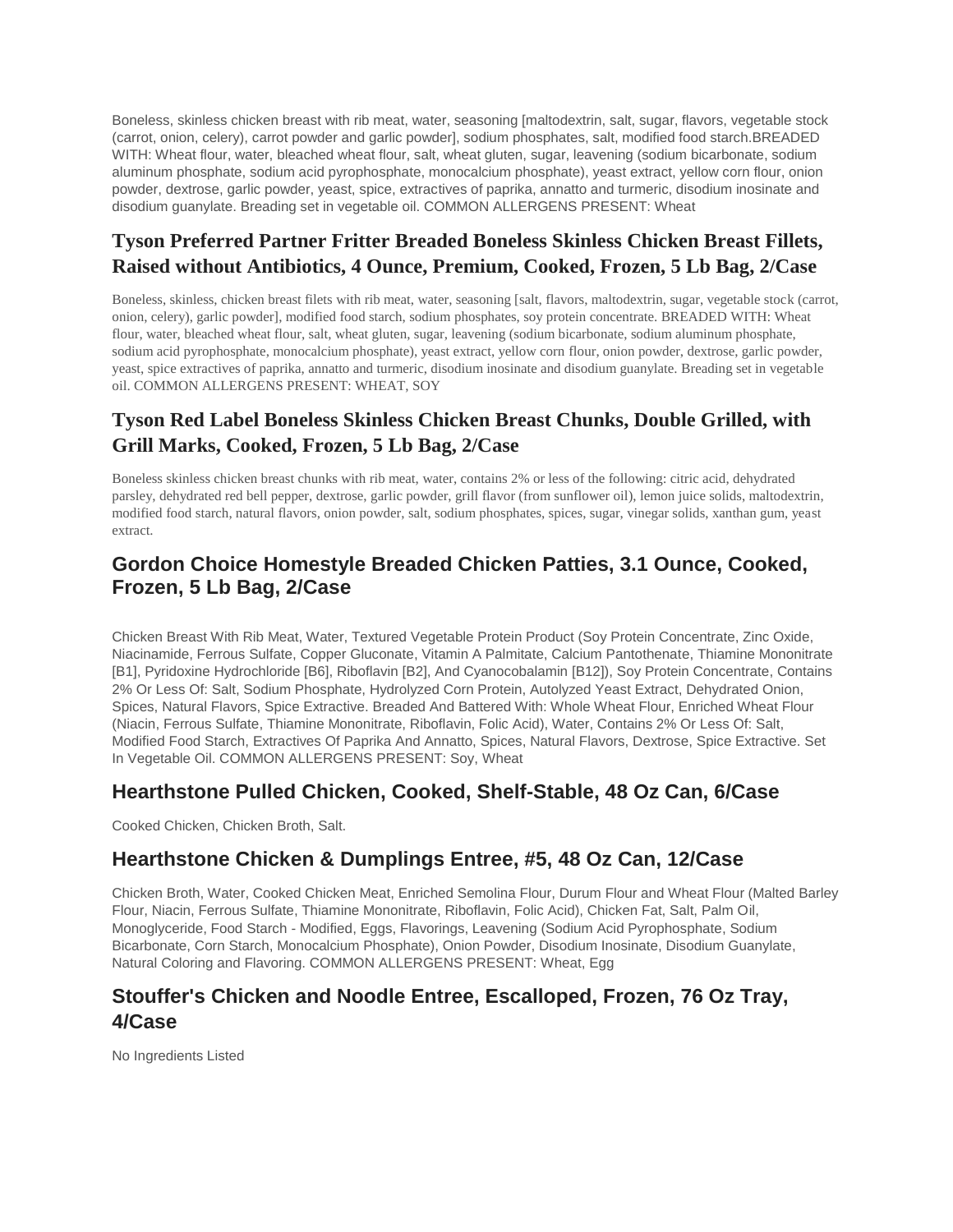## **Gordon Choice Boneless Skin-on Turkey Breasts, Raw, Frozen, 9.5 Lb Avg Package, 2/Case**

Whole Turkey Breast Roast with up to 15% of a Flavoring Solution of Turkey Broth. Contains less than 2% Salt, Sugar, Sodium and Potassium Phosphate.

### **Gordon Choice Sliced Turkey Breast, Refrigerated, 2 Lb Bag, 6/Case**

Turkey Breast, Turkey Broth, Contains 2% or Less of the Following: Vinegar, Modified Food Starch, Dextrose, Salt, Sodium Phosphate, Turkey Fat, Natural Flavoring

### **Tenderbroil Patties With Soy Flame-Broiled Turkey Burgers, 2.5 Ounce, Cooked, Frozen, 14.06 Lb Bag, 1/Case**

No Ingredients Listed

#### **Jennie-O Ground Turkey, 90% Lean, Raw, Frozen, 5 Lb Package, 4/Case**

No Ingredients Listed

# **Tyson Preferred Partner Homestyle Breaded Chicken Tenders, 70-90 Count Average, Select Cut, Cooked, Frozen, 10 Lb Package, 1/Case**

Portioned chicken tenders with rib meat, water, seasoning [maltodextrin, salt, sugar, flavors, vegetable stock (carrot, onion, celery), carrot powder and garlic powder], sodium phosphates, salt, modified food starch.BREADED WITH: Wheat flour, water, salt, wheat gluten, leavening (sodium bicarbonate, sodium aluminum phosphate, monocalcium phosphate, sodium acid pyrophosphate), spices, garlic powder, dextrose, yellow corn flour, onion powder, extractives of paprika and turmeric, disodium inosinate and disodium guanylate, spice extractive. Breading set in vegetable oil. COMMON ALLERGENS PRESENT: Wheat

## **Gordon Choice Diced Chicken, White Meat, 1/2 Inch, Cooked, Frozen, 5 Lb Bag, 2/Case**

Chicken white meat, Water, Salt, Sodium Phosphate

## **Gordon Choice Broccoli & Cheddar Breaded Chicken Breasts, Stuffed, 4 Ounce, Raw, Frozen, 36/Case**

Boneless, skinless, breast of chicken with rib meat (containing up to 8% of a solution of water, seasoning (sugar, salt, dehydrated chicken broth, dehydrated garlic, dehydrated onion), seasoning (modified potato starch, flavoring), vinegar with natural flavor, sodium phosphates), Filling (broccoli, pasteurized process Swiss/American Cheese [Swiss cheese (cultured milk, salt, enzymes), American cheese (cultured milk, salt, enzymes), cream, sodium phosphates, salt]), Breading (bleached wheat flour, whey, yellow corn flour, dextrose, salt, blend of Romano and Parmesan cheese (pasteurized cows milk, cheese cultures, salt, sodium silicoaluminate, sorbic acid, enzymes), yeast, spices, soybean oil, oleoresin paprika, annatto extract, sodium silicoaluminate, garlic powder, onion powder, natural flavor), Batter (water, enriched bleached wheat flour [wheat flour, niacin, ferrous sulfate, thiamine mononitrate, riboflavin, folic acid], modified food starch, yellow corn flour, salt, leavening [sodium acid pyrophosphate, sodium bicarbonate]) Prebrowned in vegetable oil. COMMON ALLERGENS: Milk, Soy, Wheat.

# **Tyson Crispy Whole Grain Chicken Nuggets, Breaded, Cooked, Frozen, 8 Lb Bag, 4/Case**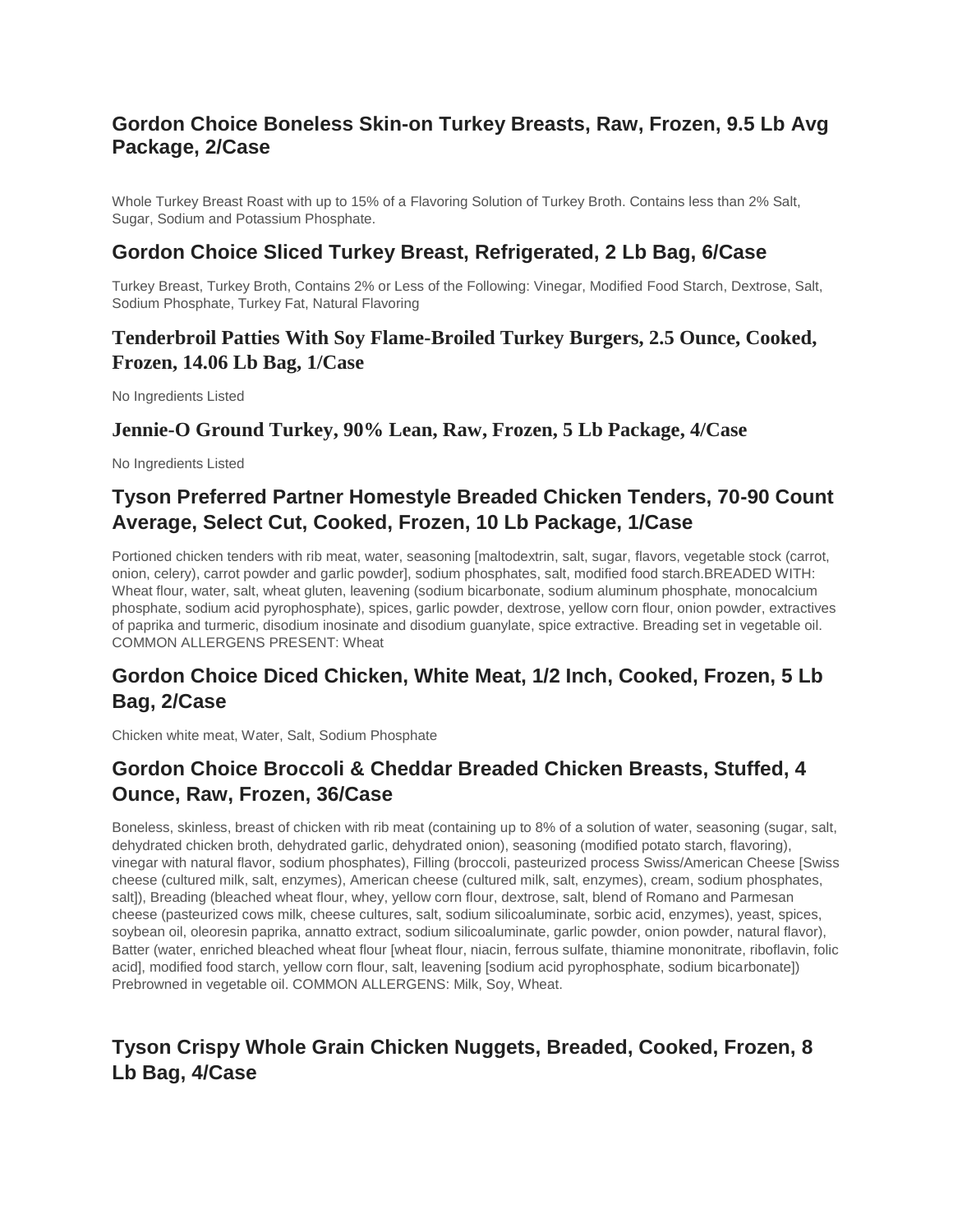Chicken, water, whole wheat flour, isolated soy protein, textured soy protein concentrate, contains 2% or less of the following: brown sugar, canola oil, carrot powder, citric acid, dried garlic, dried onion, dried yeast, garlic powder, maltodextrin, natural flavor, onion powder, paprika extract (color), rosemary extract (to protect flavor), salt, spice, sugar, torula yeast, turmeric extract (color), vegetable stock (carrot, onion, celery), wheat gluten, yeast extract. Breading set in vegetable oil. COMMON ALLERGENS PRESENT: WHEAT, SOY.

# **Gordon Choice Chicken Salad, Refrigerated, 3 Lb Package, 4/Case**

COOKED WHITE MEAT CHICKEN (WHITE MEAT CHICKEN, WATER, POTASSIUM LACTATE, SODIUM TRIPOLYPHOSPHATE, SALT), CELERY, SOYBEAN OIL, CRACKER MEAL (BLEACHED WHEAT FLOUR), TEXTURED WHEAT PROTEIN (WHEAT GLUTEN, WHEAT FLOUR, TETRASODIUM PYROPHOSPHATE, SODIUM CARBONATE, VITAMIN E [MIXED TOCOPHEROLS]), HIGH FRUCTOSE CORN SYRUP, EGG YOLKS (EGG YOLKS, SALT), ONIONS, APPLE WINE VINEGAR WITH HONEY, CONTAINS LESS THAN 2% OF WHITE DISTILLED VINEGAR, SUGAR, MUSTARD (WATER, DISTILLED VINEGAR, MUSTARD SEED, SALT, SPICES), SALT, WATER, GLUCONO DELTA LACTONE, SPICES, GRANULATED GARLIC, SODIUM DIACETATE, MODIFIED CORN STARCH. COMMON ALLERGENS PRESENT: WHEAT, EGG

# Produce

### **Markon First Crop 138 Count Gala Apples, Fresh, 39 Lb Package, 1/Case**

Apple.

## **Markon First Crop 163 Count Extra-Fancy Red Delicious Apples, Fresh, 163/Case**

Red Delicious Apples.

### **Packer Label Stage 2-1/2 - 3-1/2 Bananas, Fresh, 40 Lb Box, 1/Case**

Banana.

### **Ready-Set-Serve Cantaloupe Melon Chunks, Fresh Cut, 8 Lb Pail, 2/Case**

Cantaloupe, water, sugar, citric acid, ascorbic acid, sodium benzoate and potassium sorbate (preservatives)

### **Ready-Set-Serve 1/4 Inch Diced Celery, Fresh Cut, 5 Lb Bag, 2/Case**

**Celery** 

# **Ready-Set-Serve Shredded Coleslaw, with Green Cabbage/Red Cabbage/Carrots, Separate Components, Fresh Cut, 5 Lb Bag, 4/Case**

Green cabbage, red cabbage, and carrots

## **Markon First Crop Super Select Cucumbers, Fresh, 45 Lb Bag, 1/Case**

**Cucumbers** 

### **Ready-Set-Serve Diced Fruit Salad, Fresh-Cut, 8 Lb Box, 2/Case**

Oranges, golden pineapple, honeydew, cantaloupe, water, sugar, citric acid, ascorbic acid, potassium sorbate, and sodium benzoate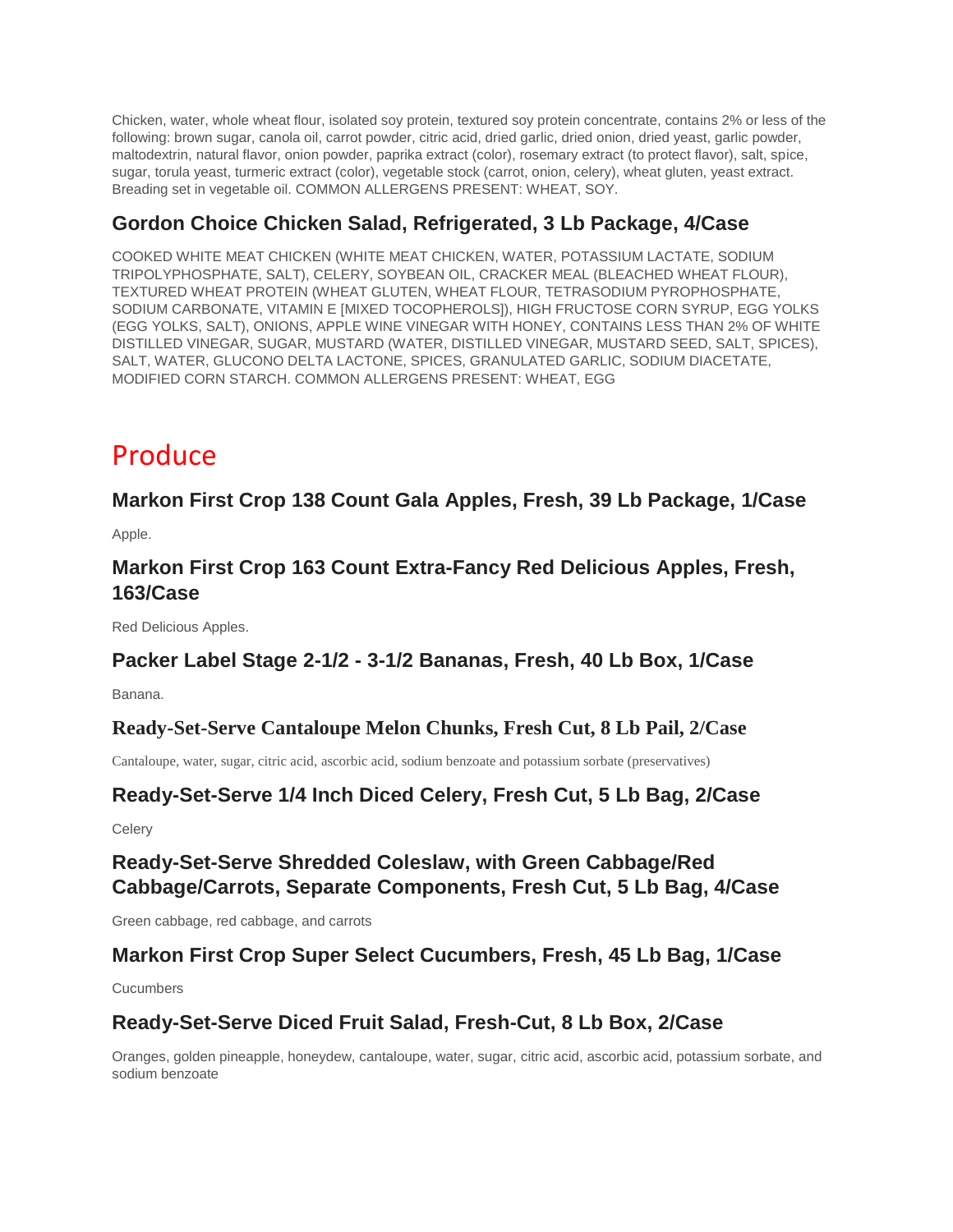# **Ready-Set-Serve Deluxe Fruit Salad, Preservative Free, Fresh Cut, 8 Lb Pail, 2/Case**

Cantaloupe, Honeydew, Pineapple, Oranges, Grapes, Water, Sugar, Citric Acid (used to lower pH)

# **Ready-Set-Serve 1/8 Inch Cut Shredded Iceberg Lettuce, Fresh Cut, 5 Lb Bag, 4/Case**

Iceberg Lettuce

## **Ready-Set-Serve American Salad Blend, with Iceberg/Romaine/Carrots/Radish/Cabbage, Fresh Cut, 5 Lb Bag, 4/Case**

Iceberg lettuce, romaine lettuce, carrots, red cabbage, radishes

## **Packer Label Valley Salad Blend, with Green Leaf/Cabbage/Carrots, Fresh Cut, 2 Lb Each, 6/Case**

No Ingredients Listed

## **Ready-Set-Serve 80/20 Romaine & Spring Mix Salad Blend, Fresh Cut, 2 Lb Each, 4/Case**

Romaine lettuce, Heritage Blend (may contain heirloom lolla rosa, heirloom red flash, heirloom red leaf, and heirloom bally hoo)

# **Markon First Crop Jumbo Spanish Onions, Fresh, 50 Lb Package, 1/Case**

Yellow onions

### **Markon Essentials 138 Count Choice Oranges, Fresh, 1 Ct Each, 138/Case**

**Oranges** 

### **Markon Essentials Large Green Peppers, Fresh, 21 Lb Box, 1/Case**

Green Peppers.

### **Markon Essentials #2 Random Tomatoes, Fresh, 25 Lb Box, 1/Case**

Tomatoes.

# **Markon First Crop Sweet Grape Tomatoes, 500-700 Count, Fresh, 10 Lb Box, 1/Case**

**Tomatoes** 

### **Markon Essentials 138 Count Choice Oranges, Fresh, 1 Ct Each, 138/Case**

Oranges.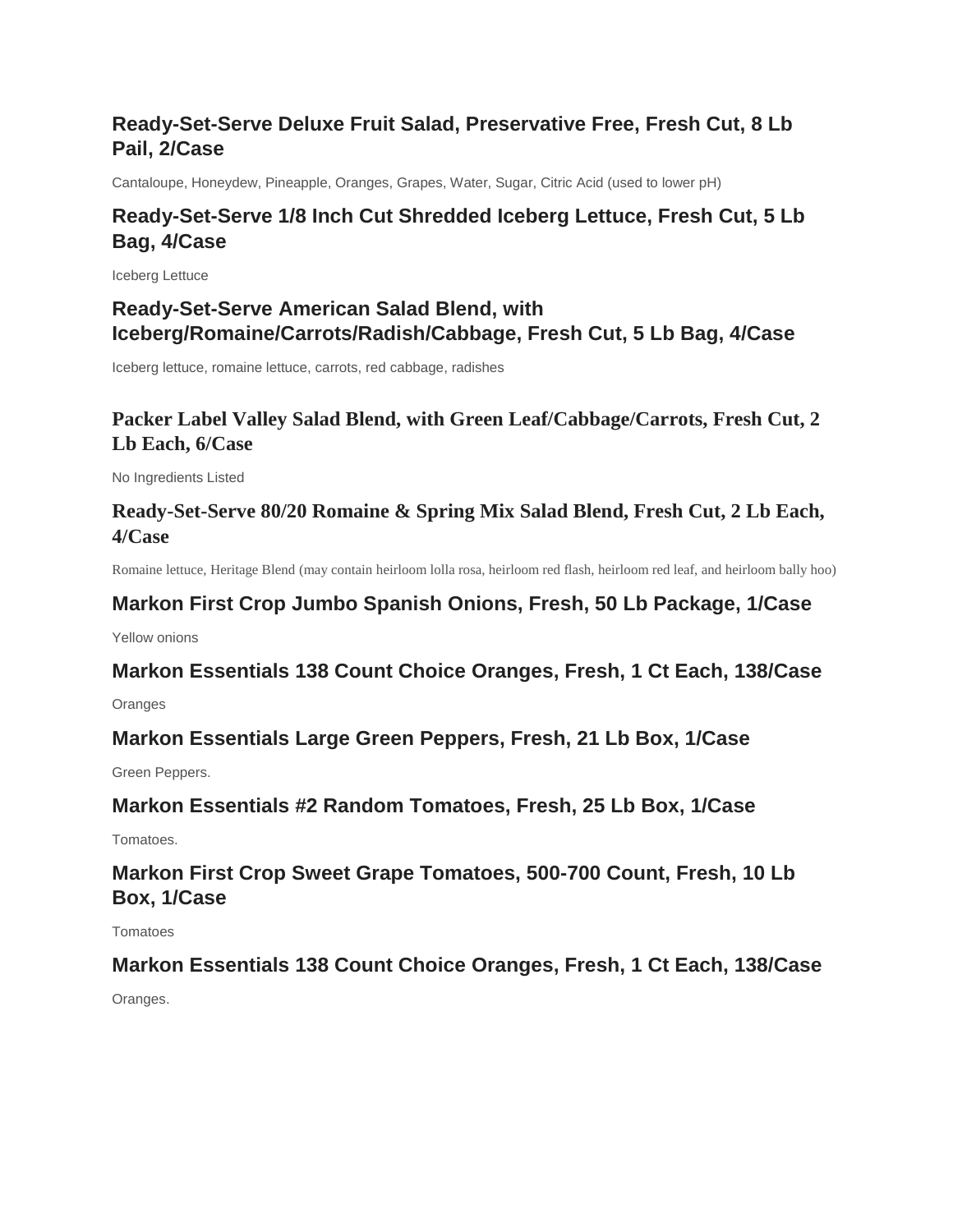### **Markon First Crop 80 Count Russet Potatoes, Idaho, Fresh, 80/Case**

Potatoes. COMMON ALLERGENS PRESENT: None

# Salad

## **Gordon Choice Ham Salad, Refrigerated, 5 Lb Each, 2/Case**

SMOKED CHOPPED HAM WITH NATURAL JUICES (HAM, WATER, CONTAINS 2% OR LESS OF THE FOLLOWING: SALT, DEXTROSE, POTASSIUM LACTATE, SODIUM PHOSPHATE, SODIUM DIACETATE, SODIUM ERYTHORBATE, SODIUM NITRITE, FLAVORING), SALAD DRESSING (SOYBEAN OIL, HIGH FRUCTOSE CORN SYRUP, WHITE DISTILLED VINEGAR, WATER, EGG YOLKS [EGG YOLKS, SALT], MUSTARD [WATER, DISTILLED VINEGAR, MUSTARD SEED, SALT, SPICES], SALT, CONTAINS LESS THAN 2% OF WHEAT STARCH, SODIUM DIACETATE, CITRIC ACID, SPICES, GUAR GUM, XANTHAN GUM, TURMERIC [COLOR] AND ANNATTO [COLOR], SUGAR, CALCIUM DISODIUM EDTA, RED 40), SWEET RELISH (PICKLES, CORN SYRUP, DISTILLED VINEGAR, WATER, SALT, RED PEPPERS, XANTHAN GUM, NATURAL FLAVORS, CALCIUM CHLORIDE [FIRMING AGENT], POLYSORBATE 80, SODIUM BENZOATE [PRESERVATIVE], YELLOW 5), SUGAR, ONIONS, CONTAINS LESS THAN 2% OF CRACKER MEAL (BLEACHED WHEAT FLOUR), XANTHAN GUM. COMMON ALLERGENS PRESENT: EGG, WHEAT

### **Gordon Choice Macaroni Pasta Salad, Vegetarian, Refrigerated, 5 Lb Tub, 6/Case**

COOKED ENRICHED MACARONI PRODUCT (SEMOLINA [WHEAT], ENRICHED WITH NIACIN, FERROUS SULFATE, THIAMIN MONONITRATE, RIBOFLAVIN, FOLIC ACID), SOYBEAN OIL, WATER, SUGAR, CELERY, CONTAINS LESS THAN 2% OF EGGS, ONIONS, SALT, MUSTARD (DISTILLED VINEGAR, MUSTARD SEED, SALT, TURMERIC, SPICES), RED BELL PEPPERS, WHITE DISTILLED VINEGAR, EGG YOLKS (EGG YOLKS, SALT), POTASSIUM SORBATE (TO RETARD SPOILAGE), LEMON JUICE CONCENTRATE, PAPRIKA (COLOR). COMMON ALLERGENS PRESENT: Egg, Wheat.

### **Gordon Choice Pimento Cheese Spread, 5 Lb Package, 2/Case**

IMITATION CHEDDAR CHEESE (WATER, PALM OIL, CASEIN [MILK PROTEIN], MODIFIED POTATO STARCH, NON FAT DRY MILK, SALT, SODIUM PHOSPHATE, NATURAL FLAVOR, SODIUM ALUMINUM PHOSPHATE, LACTIC ACID, GUAR GUM, SORBIC ACID [AS A PRESERVATIVE], APOCAROTENAL AND BETA CAROTENE [COLOR], ANTI-CAKING BLEND [CORN STARCH, POTATO STARCH, CELLULOSE, DEXTROSE, GLUCOSE OXIDASE]), SOYBEAN OIL, SOUR DRESSING (SKIM MILK, SOYBEAN OIL, WATER, MODIFIED CORN STARCH, WHEY, LACTIC ACID, DEXTROSE, NATURAL AND ARTIFICIAL FLAVORS, GELATIN, POTASSIUM SORBATE [PRESERVATIVE], SALT, CITRIC ACID, ACETIC ACID, PHOSPHORIC ACID, MONO AND DIGLYCERIDES, ARTIFICIAL COLOR, GUAR GUM, SODIUM PHOSPHATE, CALCIUM CARBONATE, CARRAGEENAN), HIGH FRUCTOSE CORN SYRUP, DICED PIMENTOS (PIMENTOS, WATER, CITRIC ACID), WATER, SUGAR, EGG YOLKS (EGG YOLKS, SALT), WHITE DISTILLED VINEGAR, CONTAINS LESS THAN 2% OF MUSTARD (WATER, DISTILLED VINEGAR, MUSTARD SEED, SALT, SPICES), RED BELL PEPPERS (RED BELL PEPPERS, WATER, CITRIC ACID), SALT, MODIFIED CORN STARCH, WHEAT STARCH, POTASSIUM SORBATE (TO RETARD SPOILAGE), GUAR GUM, CITRIC ACID, XANTHAN GUM, TURMERIC (COLOR) AND ANNATTO (COLOR), COLOR (WATER, PROPYLENE GLYCOL, RED 40, RED 3, PROPYLPARABEN [PRESERVATIVE]). COMMON ALLERGENS PRESENT: Egg, Wheat, Milk

## **Gordon Choice Southern Mustard Potato Salad, Vegetarian, Refrigerated, 10 Lb Carton, 3/Case**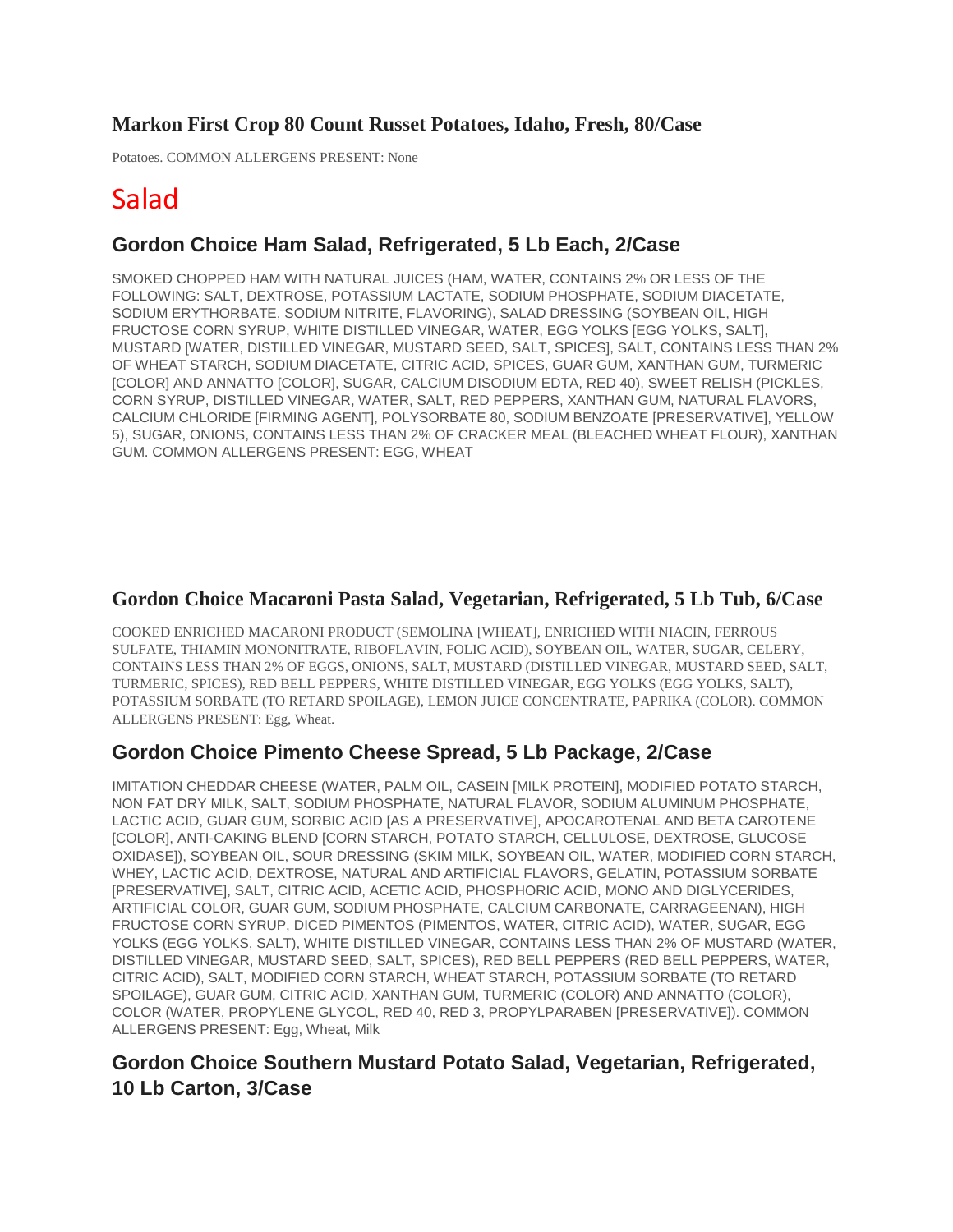POTATOES, SOYBEAN OIL, WATER, SWEET RELISH (PICKLES, FRUCTOSE, VINEGAR, WATER, SALT, XANTHAN GUM, RED PEPPERS, NATURAL FLAVORS, SPICES, ALUM [FIRMING AGENT], TURMERIC [COLOR]), MUSTARD (DISTILLED VINEGAR, MUSTARD SEED, SALT, TURMERIC, SPICES), CELERY, SUGAR, CONTAINS LESS THAN 2% OF EGGS, RED BELL PEPPERS, EGG YOLKS (EGG YOLKS, SALT), ONIONS, SALT, WHITE DISTILLED VINEGAR, POTASSIUM SORBATE (TO RETARD SPOILAGE), GRANULATED ONION, SPICES, LEMON JUICE CONCENTRATE, PAPRIKA (COLOR), XANTHAN GUM. COMMON ALLERGENS PRESENT: Egg.

# Sauces-Gravy

## **Sweet Baby Ray's Original Barbecue Sauce, 1 Gal, 4/Case**

HIGH FRUCTOSE CORN SYRUP, DISTILLED VINEGAR, TOMATO PASTE, MODIFIED CORN STARCH, CONTAINS LESS THAN 2% OF SALT, PINEAPPLE JUICE CONCENTRATE, NATURAL SMOKE FLAVOR, SPICE, CARAMEL COLOR, MOLASSES, SODIUM BENZOATE (PRESERVATIVE), GARLIC,\* MUSTARD FLOUR, CORN SYRUP, SUGAR, TAMARIND, NATURAL FLAVOR, CELERY SEED. \*DRIED

### **Gordon Choice Pizza Sauce, with Basil, #10, 10 Can Sz Can, 6/Case**

Vine ripened tomatoes, salt and dehydrated basil

## **Kitchen Essentials Spaghetti Sauce, with Herbs, Fully Prepared, #10, 10 Can Sz Can, 6/Case**

Tomato Puree (Water, Tomato Paste), High Fructose Corn Syrup, Salt, Soybean Oil, Dried Onion, Citric Acid, Spices, Dried Garlic.

# **Seasonings**

### **Trade East Citrus Grill Seasoning, No MSG, 18 Oz Bottle, 1/Each**

Salt, Sugar, Spices, Citric Acid, Modified Corn Starch, Dried Garlic, Dried Onion, Dried Red Bell Pepper, Dried Lemon Peel, Natural Flavors, Extractives of Paprika (as color).

### **Trade East Ground Sage Spice, No MSG, 8 Oz Jar, 1/Each**

Sage

### **Trade East Dill Weed Spice, No MSG, 5 Oz Jar, 1/Each**

Dill Weed.

### **Trade East Mild Chili Powder Spice, No MSG, 16 Oz Jar, 1/Each**

Chili pepper and other spices, salt, dehydrated garlic

### **Mrs Dash Original Seasoning Blend, Salt-Free, 21 Oz Each, 3/Case**

Onion, Spices, (Black Pepper, Parsley, Celery Seed, Basil, Bay, Marjoram, Oregano, Savory, Thyme, Cayenne Pepper, Coriander, Cumin, Mustard, Rosemary), Garlic, Carrot, Orange Peel, Tomato, Lemon Juice Powder, Citric Acid, Oil Of Lemon.

## **Trade East Cinnamon Maple Sprinkles Spice, No MSG, 29 Oz Each, 1/Each**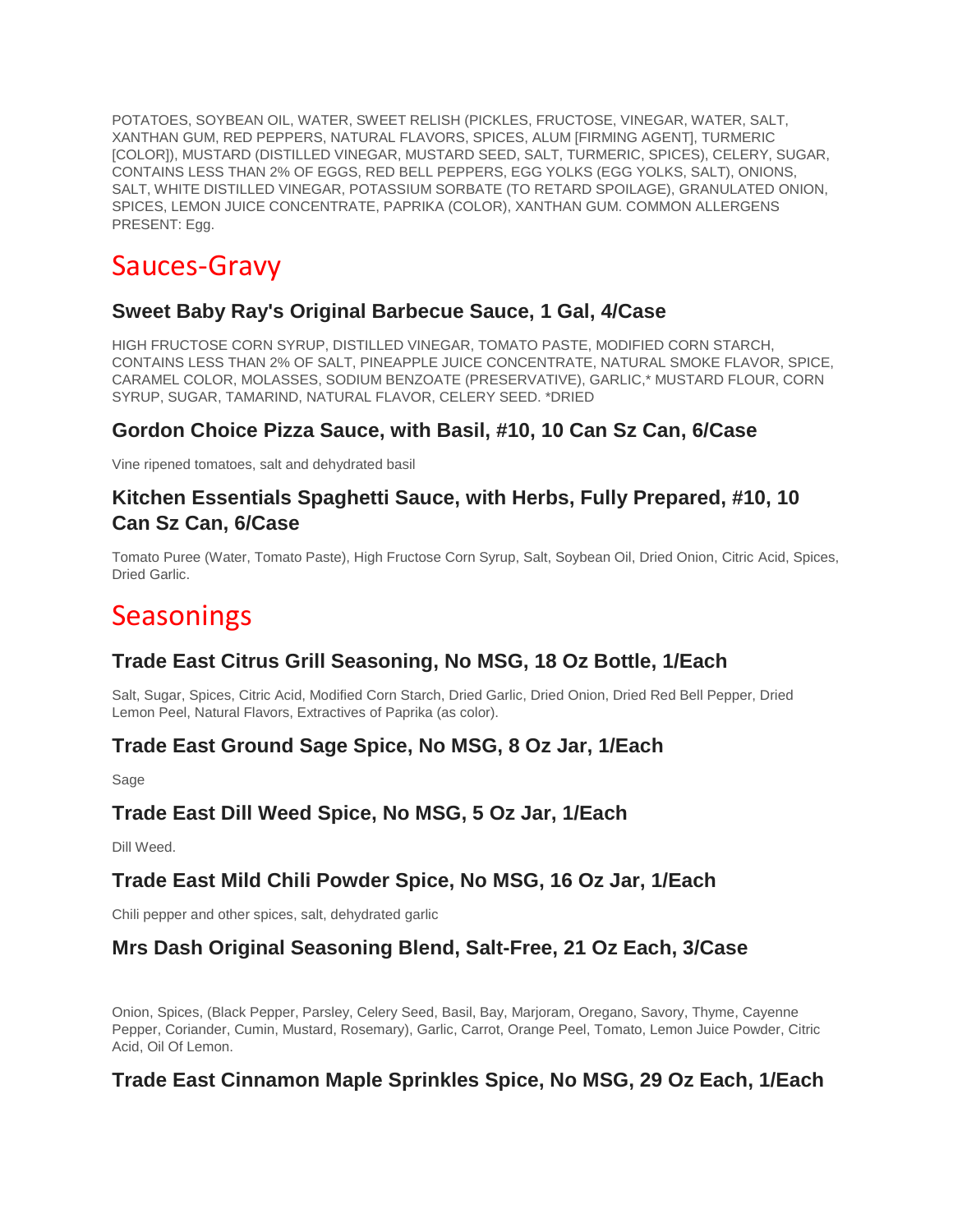Sugar, Cinnamon and Other Spices, Corn Starch, Dextrose, Natural Flavor, Molasses

## **Trade East Italian Spaghetti Seasoning, No MSG, 12 Oz Package, 1/Each**

Dehydrated Onion, Salt, Spices, Dehydrated Green Bell Pepper, Parsley, Dehydrated Garlic

## **Trade East Taco Seasoning Mix, No MSG, 21 Oz Each, 1/Each**

Chili Pepper And Other Spices, Wheat Flour, Salt, Dextrose, Maltodextrin, Onion Powder, Garlic Powder, Silicon Dioxide (To Prevent Caking), Disodium Inosinate, Extractives of Paprika (As Color), Spice Extractives, Onion Extractives. COMMON ALLERGENS PRESENT: Wheat

## **Trade East Ground Cumin Seed Spice, No MSG, 15 Oz Jar, 1/Each**

Ground Cumin

### **Trade East Parsley Flakes Spice, No MSG, 11 Oz Jug, 1/Each**

Parsley

**Trade East Restaurant Ground Black Pepper, No MSG, 16 Oz Each, 1/Each**

Black pepper

### **McCormick Garlic Powder Spice, 21 Oz Package, 1/Package**

No Ingredients listed

### **Gordon Choice Red Food Color, 1 Qt, 1/Each**

Water, Glycerine, FD&C Red #40 and Red #3

# Soup

### **Campbell's Low-Sodium Chicken Noodle Soup, Ready-to-Serve, Canned, 7.25 Oz Can, 24/Case**

CHICKEN STOCK, ENRICHED EGG NOODLES (WHEAT FLOUR, EGGS, EGG WHITES, NIACIN, FERROUS SULFATE, THIAMINE MONONITRATE, RIBOFLAVIN, FOLIC ACID), CARROTS, CONTAINS LESS THAN 2% OF: CHICKEN MEAT, MODIFIED FOOD STARCH, CHICKEN FAT, YEAST EXTRACT, WATER, ONIONS\*, FLAVORING, BETA CAROTENE, SPICE, SALT, SOY PROTEIN ISOLATE, SODIUM PHOSPHATE, GARLIC\*, CELERY EXTRACT, CHICKEN\*, TURMERIC EXTRACT.\*DEHYDRATED. COMMON ALLERGENS PRESENT: Egg, Wheat, Soy.

### **Campbell's Cream of Chicken Soup, Condensed, Canned, 5 Can Sz Can, 12/Case**

CHICKEN STOCK, MODIFIED FOOD STARCH, VEGETABLE OIL, WHEAT FLOUR, CREAM (MILK), CONTAINS LESS THAN 2% OF: SALT, CHICKEN\*, CARROT JUICE CONCENTRATE, SOY PROTEIN CONCENTRATE, CHICKEN FAT, YEAST EXTRACT, FLAVORING, CHICKEN BROTH\*, CANE SUGAR, ONIONS\*, CELERY EXTRACT, ONION EXTRACT. \*DRIED. COMMON ALLERGENS PRESENT: Milk, Wheat, Soy.

### **Campbell's Tomato Soup, Ready-to-Serve, Canned, 7.25 Oz Each, 24/Case**

WATER, TOMATO PUREE (WATER, TOMATO PASTE), WHEAT FLOUR, SUGAR, CREAM (MILK), CONTAINS LESS THAN 2% OF: BLEACHED ENRICHED FLOUR (WHEAT FLOUR, WHEAT STARCH, NIACIN, FERROUS SULFATE,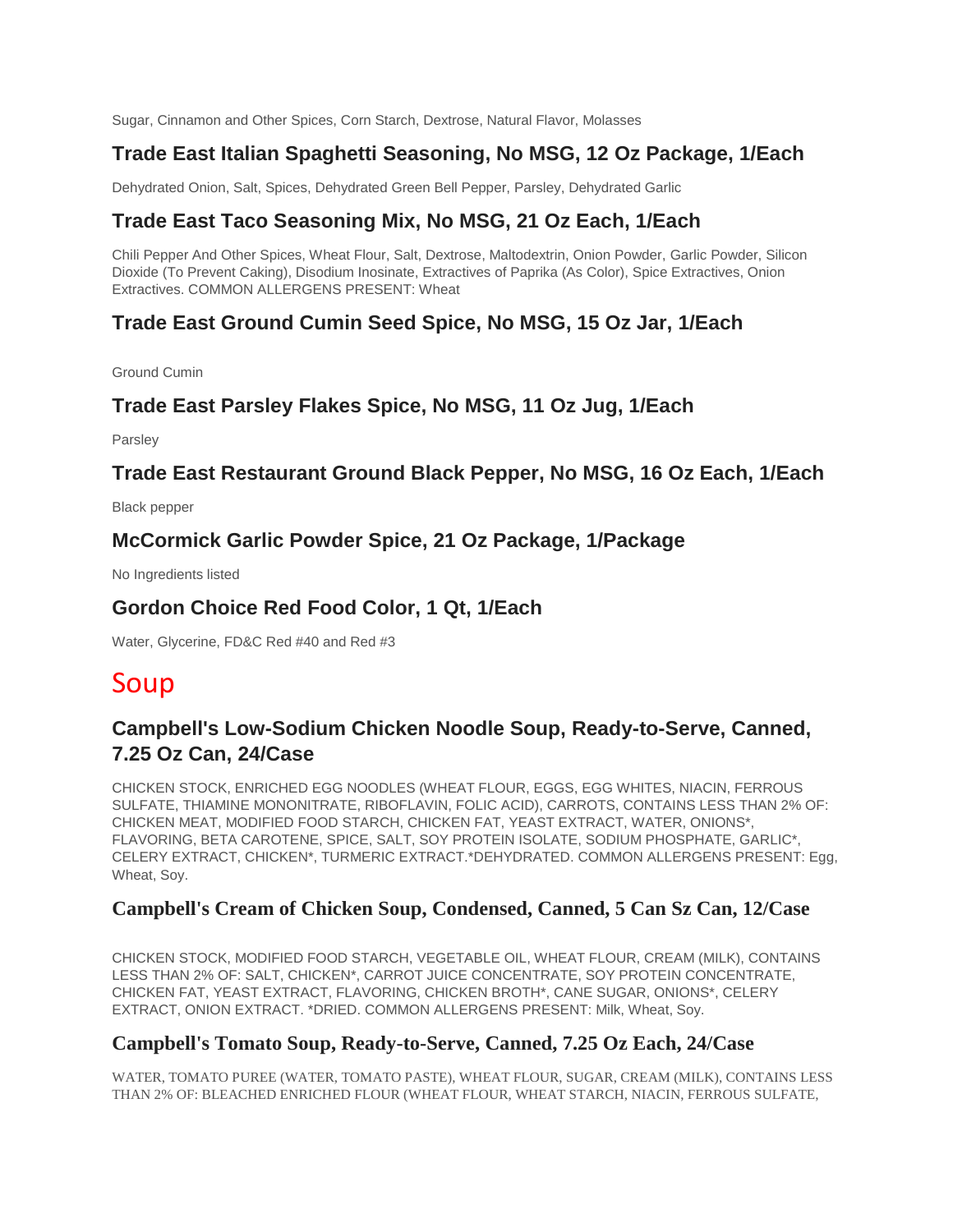THIAMINE MONONITRATE, RIBOFLAVIN, FOLIC ACID), SALT, FLAVORING, CITRIC ACID, ASCORBIC ACID (VITAMIN C), CELERY EXTRACT, GARLIC OIL. COMMON ALLERGENS PRESENT: Milk, Wheat.

# **Staples**

## **Pioneer Old-Fashioned Biscuit Gravy Mix, 1.5 Lb Package, 6/Case**

ENRICHED BLEACHED FLOUR (WHEAT FLOUR, NIACIN, IRON, THIAMIN MONONITRATE, RIBOFLAVIN, FOLIC ACID), PALM OIL, FOOD STARCH-MODIFIED, MALTODEXTRIN, SALT, CORN SYRUP SOLIDS, Contains less than 2%: WHEY PROTEIN CONCENTRATE, SODIUM CASEINATE, MONO & DIGLYCERIDES, COLOR ADDED. COMMON ALLERGENS PRESENT: Milk, Wheat. MAY CONTAIN: Egg, Soy.

### **Trio Brown Gravy Mix, Low-Sodium, 16 Oz Bag, 8/Case**

MALTODEXTRIN, MODIFIED CORNSTARCH, BLEACHED ENRICHED FLOUR (WHEAT FLOUR, NIACIN, REDUCED IRON, THIAMIN MONONITRATE, RIBOFLAVIN, FOLIC ACID), HYDROLYZED SOY, CORN AND WHEAT PROTEIN, CORNSTARCH, BEEF FAT (BEEF FAT, BHT AND CITRIC ACID [PRESERVATIVES]), WHEY, ONION POWDER, 2% OR LESS OF YEAST EXTRACT, SUGAR, SOYBEAN OIL, SOY SAUCE (SOYBEAN, WHEAT, SALT), CARAMEL COLOR, XANTHAN GUM, GARLIC POWDER, SALT, DEXTROSE, DISODIUM GUANYLATE, DISODIUM INOSINATE, NATURAL FLAVORS, SPICE, CITRIC ACID, EXTRACTIVES OF PAPRIKA, DATEM, SOY LECITHIN, SULFITES. COMMON ALLERGENS PRESENT: Milk, Wheat, Soy. MAY CONTAIN: Egg.

### **Trio Cheese Sauce Mix, 32 Oz Package, 8/Case**

MALTODEXTRIN, TAPIOCA STARCH, WHEY, SOYBEAN OIL, SALT, DEXTROSE, CANOLA OIL, CHEDDAR CHEESE FLAVOR BLEND (CHEDDAR CHEESE [PASTEURIZED MILK, CHEESE CULTURES, SALT, ENZYMES], MALTODEXTRIN, DISODIUM PHOSPHATE, FLAVORS, SODIUM CITRATE, XANTHAN GUM, TOCOPHEROLS), 2% OR LESS OF YEAST EXTRACT, MODIFIED CORNSTARCH, CORN SYRUP SOLIDS, SUGAR, DIPOTASSIUM PHOSPHATE, SODIUM CASEINATE (A MILK DERIVATIVE), CALCIUM CASEINATE, COLOR ADDED, XANTHAN GUM, BHT, BUTTERMILK POWDER, YELLOW 5, YELLOW 6, SPICE, NATURAL FLAVORS, DISODIUM INOSINATE/DISODIUM GUANYLATE, SODIUM SILICOALUMINATE, EXTRACTIVES OF PAPRIKA. COMMON ALLERGENS PRESENT: Milk. MAY CONTAIN: Egg, Wheat, Soy.

### **Trio Chicken Gravy Mix, 22.6 Oz Bag, 8/Case**

MALTODEXTRIN, CORNSTARCH, HYDROLYZED CORN AND WHEAT PROTEIN, MODIFIED CORNSTARCH, PALM OIL, CHICKEN FAT (COOKED CHICKEN FAT, NATURAL FLAVORING), SALT, 2% OR LESS OF SOYBEAN OIL, YEAST EXTRACT, COLOR ADDED, SUGAR, XANTHAN GUM, DISODIUM GUANYLATE, DISODIUM INOSINATE, ONION POWDER, NATURAL FLAVORS, PARSLEY, THIAMINE HYDROCHLORIDE, CARAMEL COLOR, TURMERIC. COMMON ALLERGENS PRESENT: Wheat. MAY CONTAIN: Egg, Milk, and Soy

## **Trio Poultry Gravy Mix, Low-Sodium, 22.6 Oz Bag, 8/Case**

MALTODEXTRIN, CORNSTARCH, WHEY, DRIED COOKED MECHANICALLY SEPARATED CHICKEN, MODIFIED CORNSTARCH, HYDROLYZED CORN, SOY AND WHEAT PROTEIN, CHICKEN FAT, SOYBEAN OIL, 2% OR LESS OF SKIM MILK, PALM OIL, DRIED ONIONS, XANTHAN GUM, YEAST EXTRACT, COLOR ADDED, SODIUM CASEINATE, DISODIUM GUANYLATE, DISODIUM INOSINATE, LACTIC ACID, POTASSIUM PHOSPHATE, SUGAR, CALCIUM LACTATE, NATURAL FLAVORS, PARSLEY, DEXTROSE, BUTTER FLAVOR (WHEY, ENZYME MODIFIED BUTTER OIL & DEHYDRATED BUTTER, CORN SYRUP SOLIDS, SALT, GUAR GUM, ANNATTO & TURMERIC COLOR), CARAMEL COLOR, SPICES, SALT, SODIUM HYDROXIDE, GUM ACACIA, TURMERIC COLOR, CITRIC ACID. COMMON ALLERGENS PRESENT: Milk, Wheat, Soy

## **Pioneer Roasted Pork Gravy Mix, 11.3 Oz Bag, 6/Case**

FOOD STARCH-MODIFIED, ENRICHED BLEACHED FLOUR (WHEAT FLOUR, NIACIN, IRON, THIAMIN MONONITRATE, RIBOFLAVIN, FOLIC ACID), SALT, PALM OIL, YEAST EXTRACT, HYDROLYZED VEGETABLE PROTEIN (CORN, SOY, AND/OR WHEAT), DEXTROSE, ONION, Contains less than 2%: GROUND PORK, DRY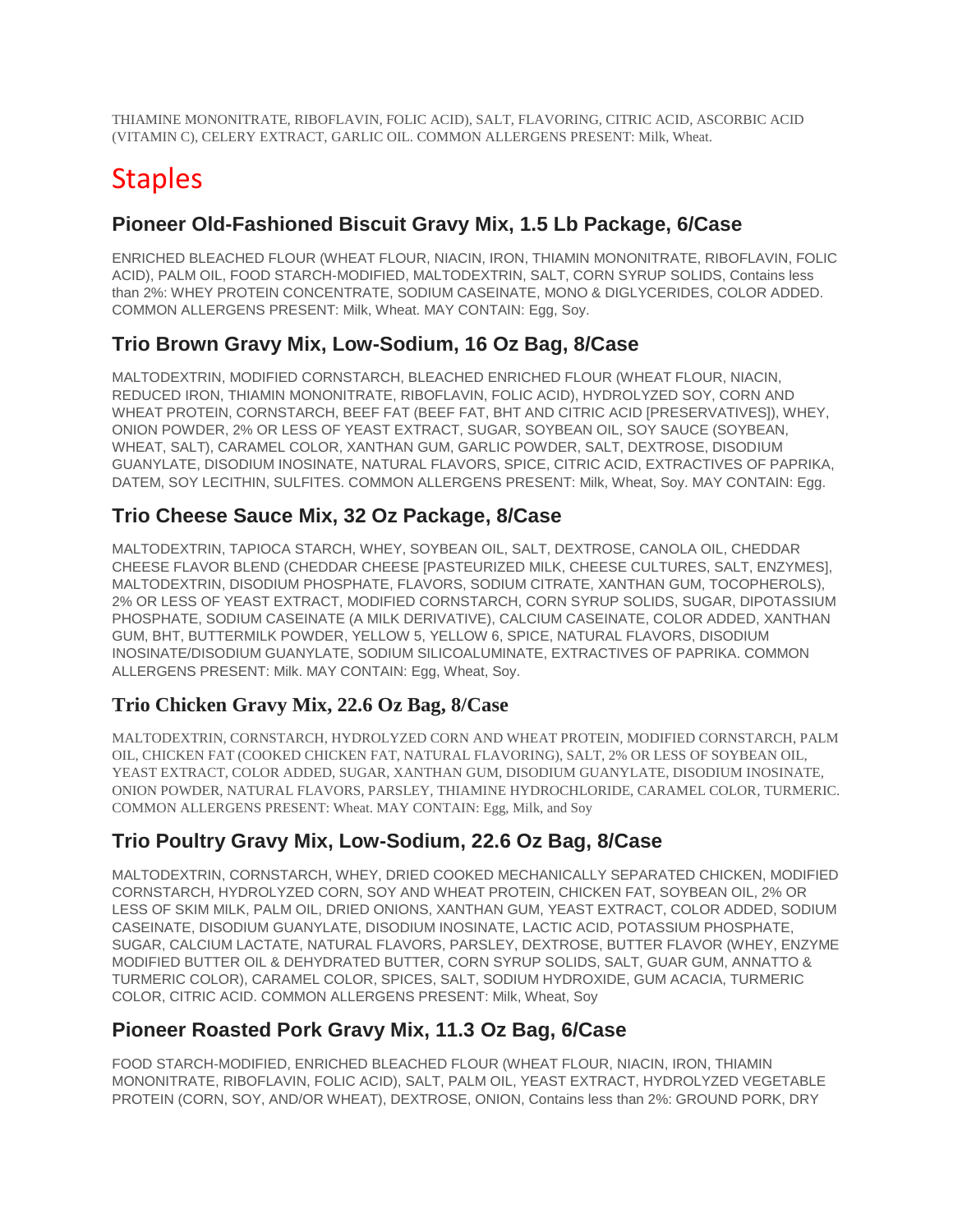PORK STOCK, GARLIC, BLACK PEPPER, MOLASSES, BACON FAT, SESAME OIL, SOY SAUCE (SOYBEANS, WHEAT, SALT), BACON (CURED WITH WATER, SALT, SUGAR, SODIUM PHOSPHATE, SODIUM ERYTHORBATE, SODIUM NITRITE), NATURAL FLAVORS, CITRIC ACID, MALIC ACID, CORN SYRUP SOLIDS, COLOR ADDED, WHEY PROTEIN CONCENTRATE, SODIUM CASEINATE, DISODIUM GUANYLATE, DISODIUM INOSINATE, MONO & DIGLYCERIDES. COMMON ALLERGENS PRESENT: Milk, Wheat, Soy. MAY CONTAIN: Egg

## **Gordon Choice Turkey Gravy Mix, 15 Oz Bag, 12/Case**

Modified Food Starch, Wheat Flour, Salt, Whey Powder, Maltodextrin, Hydrolyzed Soy Protein, Palm Oil, Sugar, Chicken Fat, Cooked Chicken, Chicken Flavors (Natural Flavors, Chicken Stock, Autolyzed Yeast Extract, Chicken Meat Powder, Chicken Fat, Lactic Acid, Calcium Lactate, Sodium Phosphate), Turkey Stock, Contains 2% or less of: Onion Powder, Yeast Extract, Sodium Caseinate, Chicken Broth, Dipotassium Phosphate, Disodium Inosinate, Disodium Guanylate, Mono & Diglycerides, Spices, Natural Flavor, Caramel Color, Silicon Dioxide (anti-caking agent), Sodium Hexametaphosphate, Extractive of Turmeric, Sunflower Oil. COMMON ALLERGENS PRESENT: Soy, Wheat, Milk.

## **Hunt's Ketchup, #10,**

Tomato Concentrate Made from Vine Ripened Tomatoes, High Fructose Corn Syrup, Distilled Vinegar, Corn Syrup, Salt, Less than 2% of: Onion Powder, Garlic Powder, Natural Flavors

## **Gordon Choice Apple Cider Vinegar, 4/Case**

Apple Cider Vinegar and Filtered Water

## **Gordon Choice Distilled White Vinegar, 5%, 4/Case**

White Distilled Vinegar and Filtered Water.

### **Pepper Mill Balsamic Vinaigrette Dressing, Packets, 1.5 Oz Each, 60/Case**

SOYBEAN OIL, WATER, BALSAMIC VINEGAR, APPLE CIDER VINEGAR, SUGAR, SALT, XANTHAN GUM, SPICES, CALCIUM DISODIUM EDTA (TO PROTECT QUALITY).

## **DRESSING COLESLAW 4-1GAL HVALL**

SOYBEAN OIL, HIGH FRUCTOSE CORN SYRUP, WATER, DISTILLED VINEGAR, EGG YOLKS, SUGAR, CONTAINS LESS THAN 2% OF CIDER VINEGAR, SALT, WHOLE EGG, SPICE, PROPYLENE GLYCOL ALGINATE, XANTHAN GUM, ONION\*, NATURAL FLAVOR, CALCIUM DISODIUM EDTA ADDED TO PROTECT FLAVOR, OLEORESIN PAPRIKA, ARTIFICIAL COLOR YELLOW 5 & YELLOW 6. \*DEHYDRATED. COMMON ALLERGENS PRESENT: Egg

### **Ken's Country French Dressing, Packets, 1.5 Fl Oz Bottle, 60/Case**

SOYBEAN OIL, SUGAR, WATER, DISTILLED VINEGAR, APPLE CIDER VINEGAR, HONEY, TOMATO PASTE, CONTAINS LESS THAN 2% OF SALT, PAPRIKA, MUSTARD FLOUR, XANTHAN GUM, ONION,\* GARLIC,\* BEETROOT JUICE POWDER (COLOR), NATURAL FLAVOR, CALCIUM DISODIUM EDTA (TO PROTECT FLAVOR). \*DRIED

### **Ken's Fat Free French Dressing, Packets, 1.5 Oz Portion, 60/Case**

WATER, DISTILLED VINEGAR, SUGAR, CORN SYRUP, TOMATO PASTE, SALT, CELLULOSE GEL AND GUM, CONTAINS LESS THAN 2% OF POTASSIUM SORBATE (PRESERVATIVE), XANTHAN GUM, GARLIC\*, PROPYLENE GLYCOL ALGINATE, NATURAL FLAVOR, ONION\*, YELLOW 6, CALCIUM DISODIUM EDTA (TO PROTECT FLAVOR), LEMON JUICE CONCENTRATE, RED 40, BLUE 1.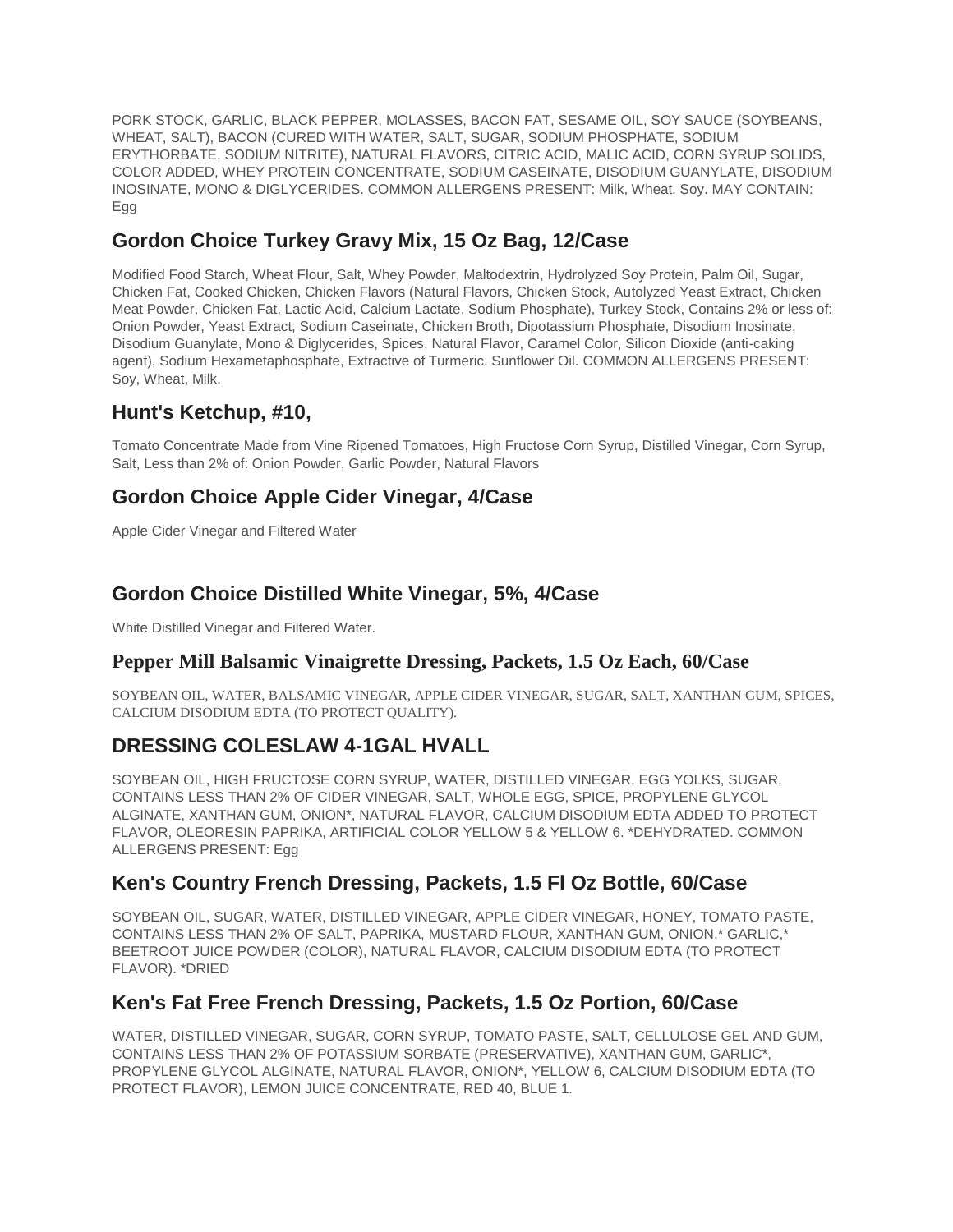### **Pepper Mill Fat Free Ruby Red French Dressing, Packets, 1.5 Fl Oz Piece, 60/Case**

WATER, SUGAR, TOMATO PASTE, DISTILLED VINEGAR, APPLE CIDER VINEGAR, SALT, XANTHAN GUM, PROPYLENE GLYCOL ALGINATE, MODIFIED CORN STARCH, DRIED GARLIC, DRIED ONION, POTASSIUM SORBATE AND SODIUM BENZOATE (TO PROTECT QUALITY), CELERY SEED, SPICES, DRIED RED PEPPER, PAPRIKA.

### **Pepper Mill Greek Vinaigrette Dressing, Packets, 1.5 Fl Oz Each, 60/Case**

WATER, SOYBEAN OIL, CORN SYRUP, DISTILLED VINEGAR, OLIVE POMACE OIL, SALT, XANTHAN GUM, SPICES, DISODIUM INOSINATE AND GUANYLATE, NATURAL FLAVOR, DRIED GARLIC, POTASSIUM SORBATE AND SODIUM BENZOATE (TO PROTECT QUALITY), DRIED ONION, SUGAR, CALCIUM DISODIUM EDTA (TO PROTECT OUALITY)

### **Pepper Mill Honey Dijon Mustard Dressing, Packets, 1.5 Oz Piece, 60/Case**

SOYBEAN OIL, WATER, SUGAR, DIJON MUSTARD (DISTILLED VINEGAR, WATER, MUSTARD SEED, SALT, WHITE WINE, CITRIC ACID, TURMERIC, TARTARIC ACID, SPICES), HONEY, DISTILLED VINEGAR, MODIFIED CORN STARCH, EGG YOLK, MUSTARD FLOUR, SALT, XANTHAN GUM, SODIUM BENZOATE, POTASSIUM SORBATE AND CALCIUM DISODIUM EDTA (TO PROTECT QUALITY). COMMON ALLERGENS PRESENT: Egg

### **Pepper Mill Classic Italian Dressing, Packets, 1.5 Fl Oz Piece, 60/Case**

SOYBEAN OIL, WATER, RED WINE VINEGAR, WHITE WINE VINEGAR, SUGAR, SALT, ROMANO CHEESE (MILK, CULTURE, SALT, ENZYMES), PARMESAN CHEESE (PART SKIM MILK, CULTURE, SALT, ENZYMES), DRIED BELL PEPPER, XANTHAN GUM, DRIED ONION, DRIED GARLIC, SPICE, DRIED RED PEPPER, CALCIUM DISODIUM EDTA (TO PROTECT QUALITY). COMMON ALLERGEN PRESENT: MILK

## **Pepper Mill Fat Free Italian Dressing, Packets, 1.5 Fl Oz Piece, 60/Case**

WATER, SUGAR, RED WINE VINEGAR, WHITE WINE VINEGAR, DISTILLED VINEGAR, GLUCONIC ACID, SALT, ROMANO CHEESE\* (MILK, CULTURE, SALT, ENZYMES), PARMESAN CHEESE\* (PART SKIM MILK, CULTURE, SALT, ENZYMES), XANTHAN GUM, DRIED BELL PEPPER, DRIED ONION, DRIED GARLIC, PHOSPHORIC ACID, SODIUM BENZOATE AND POTASSIUM SORBATE (TO PROTECT QUALITY), MALTODEXTRIN, SPICE, WHEY POWDER, SKIM MILK POWDER, MODIFIED CORN STARCH, BUTTER EXTRACTIVES\*, NATURAL FLAVOR. \*ADDS A TRIVIAL AMOUNT OF FAT. COMMON ALLERGENS PRESENT: Milk

## **Pepper Mill Country Ranch Dressing, Packets, 1.5 Fl Oz Package, 60/Case**

SOYBEAN OIL, WATER, EGG YOLK, DISTILLED VINEGAR, BUTTERMILK POWDER, SALT, SUGAR, DRIED ONION, XANTHAN GUM, LACTIC ACID, SPICES, DISODIUM INOSINATE AND GUANYLATE, MUSTARD FLOUR, SODIUM BENZOATE (TO PROTECT QUALITY), PHOSPHORIC ACID, DRIED GREEN ONION, CALCIUM DISODIUM EDTA (TO PROTECT QUALITY), NATURAL FLAVOR. COMMON ALLERGENS PRESENT: Egg, Milk

## **Pepper Mill Lite Ranch Dressing, Packets, 1.5 Fl Oz Each, 60/Case**

WATER, SOYBEAN OIL, MALTODEXTRIN, DISTILLED VINEGAR, MODIFIED CORN STARCH, NON FAT SOUR CREAM (CULTURED SKIM MILK, CORN STARCH, TAPIOCA STARCH, CARRAGEENAN, LOCUST BEAN GUM), SALT, EGG YOLK, SUGAR, BUTTERMILK POWDER, LACTIC ACID, DISODIUM PHOSPHATE, XANTHAN GUM, SPICES, DISODIUM INOSINATE AND GUANYLATE, MUSTARD FLOUR, DRIED GREEN ONION, SODIUM BENZOATE (TO PROTECT QUALITY), WHEY POWDER, SKIM MILK POWDER, ACACIA GUM, NATURAL FLAVORS, CALCIUM DISODIUM EDTA (TO PROTECT QUALITY), BUTTER EXTRACTIVES. COMMON ALLERGENS PRESENT: Egg, Milk

### **Pepper Mill Thousand Island Dressing, Packets, 1.5 Fl Oz Piece, 60/Case**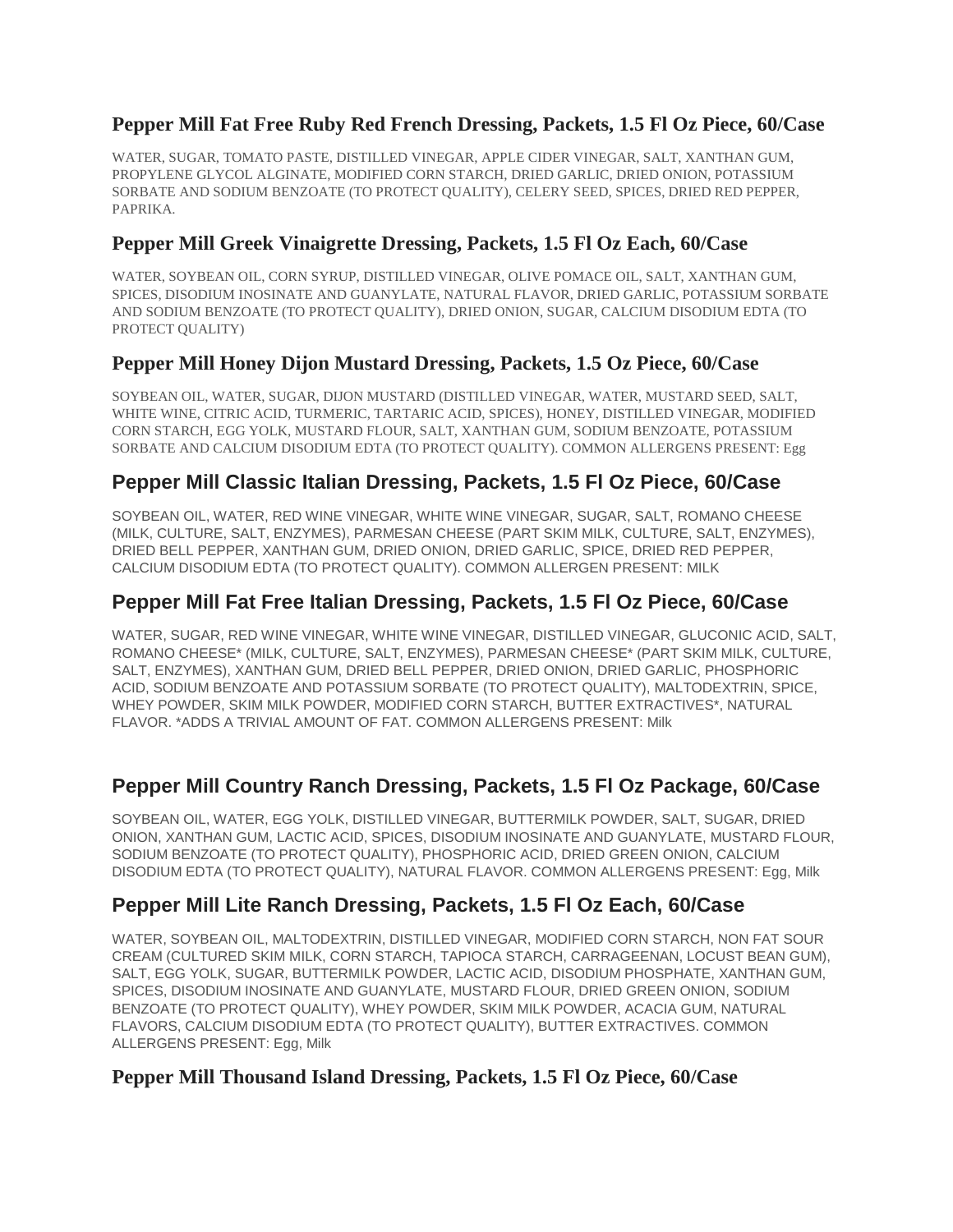SOYBEAN OIL, WATER, SUGAR, SWEET RELISH (CUCUMBERS, SUGAR, VINEGAR, SALT, MUSTARD SEED, XANTHAN GUM, CELERY SEED, DRIED BELL PEPPER, NATURAL FLAVOR, TURMERIC, DRIED ONION), TOMATO PASTE, DISTILLED VINEGAR, SALT, MODIFIED CORN STARCH, EGG YOLK, MUSTARD FLOUR, XANTHAN GUM, DRIED ONION, PHOSPHORIC ACID, DRIED BELL PEPPER, AUTOLYZED YEAST EXTRACT, CALCIUM DISODIUM EDTA (TO PROTECT QUALITY). COMMON ALLERGENS PRESENT: Egg

### **Pepper Mill Fat Free Raspberry Vinaigrette Dressing, Packets, 1.5 Fl Oz Piece, 60/Case**

WATER, SUGAR, RED WINE VINEGAR, RASPBERRY FLAVORED JUICE CONCENTRATE BLEND (APPLE, PEAR, RASPBERRY AND ELDERBERRY JUICE CONCENTRATES, CITRIC ACID, NATURAL FLAVOR), GLUCONIC ACID, SALT, DISTILLED VINEGAR, SOYBEAN OIL\*, LEMON JUICE CONCENTRATE, XANTHAN GUM, PHOSPHORIC ACID, NATURAL FLAVOR, SPICES, DRIED LEMON PEEL, MUSTARD FLOUR, DRIED CHIVE. \*ADDS A TRIVIAL AMOUNT OF FAT.

## **Argo Corn Starch, 1 Lb Box, 24/Case**

Corn Starch.

### **Gordon Choice Red Food Color, 1 Qt, 1/Each**

Water, Glycerine, FD&C Red #40 and Red #3.

### **Kitchen Essentials Pan Coating Spray, 17 Oz Can, 6/Case** Corn Starch

WATER, SOYBEAN OIL, SOY LECITHIN, WITH POTASSIUM SORBATE AND SORBIC ACID AS PRESERVATIVES. PROPELLANT (NO CHLOROFLUOROCARBONS). COMMON ALLERGENS PRESENT: Soy.

### **White Cap Original Pan Coating Spray, 21.5 Oz Can, 6/Case**

CANOLA OIL, PHOSPHATED MONO & DIGLYCERIDES, PROPELLANT.

### **Gordon Choice Roasted Beef Base, Concentrate, Shelf-Stable, 1 Lb Jar, 12/Case**

ROASTED BEEF AND BEEF JUICES, SALT, HYDROLYZED SOY PROTEIN (WITH CARAMEL COLOR ADDED), BEEF STOCK, SUGAR, MONOSODIUM GLUTAMATE, ONION POWDER, YEAST EXTRACT, CARAMEL COLOR, HYDROLYZED CORN PROTEIN, SOYBEAN OIL, HYDROLYZED WHEAT PROTEIN, CORN SYRUP SOLIDS, GARLIC POWDER, FLAVORING, THIAMINE HYDROCHLORIDE, BEEF EXTRACT, DISODIUM INOSINATE, DISODIUM GUANYLATE. COMMON ALLERGENS PRESENT: Soy, Wheat.

### **Kitchen Essentials Chicken Base, Concentrate, Shelf-Stable, 1 Lb Jar, 12/Case**

ALT, DEXTROSE, FOOD STARCH-MODIFIED, CHICKEN FAT, PALM OIL AND SOYBEAN OIL, MONOSODIUM GLUTAMATE, ONION POWDER, TURMERIC, SPICE ANDNATURAL FLAVORINGS, DISODIUM INOSINATE AND DISODIUM GUANYLATE, OLEORESIN PAPRIKA. COMMON ALLERGENS PRESENT: None

### **Maggi Chicken Base, No MSG, Shelf-Stable, 1 Lb Each, 6/Case**

CHICKEN AND CHICKEN BROTH, SALT, MALTODEXTRIN, CHICKEN FAT, HYDROLYZED SOY AND CORN PROTEINS, SUGAR, 2% OR LESS OF NATURAL FLAVORS, CORN OIL, POTATO STARCH, DISODIUM INOSINATE, DISODIUM GUANYLATE, NATURAL EXTRACTIVES OF TURMERIC AND ANNATTO. COMMON ALLERGENS PRESENT: Soy.

### **Minor's Ham Base, No Added MSG, Refrigerated, 1 Lb Each, 6/Case**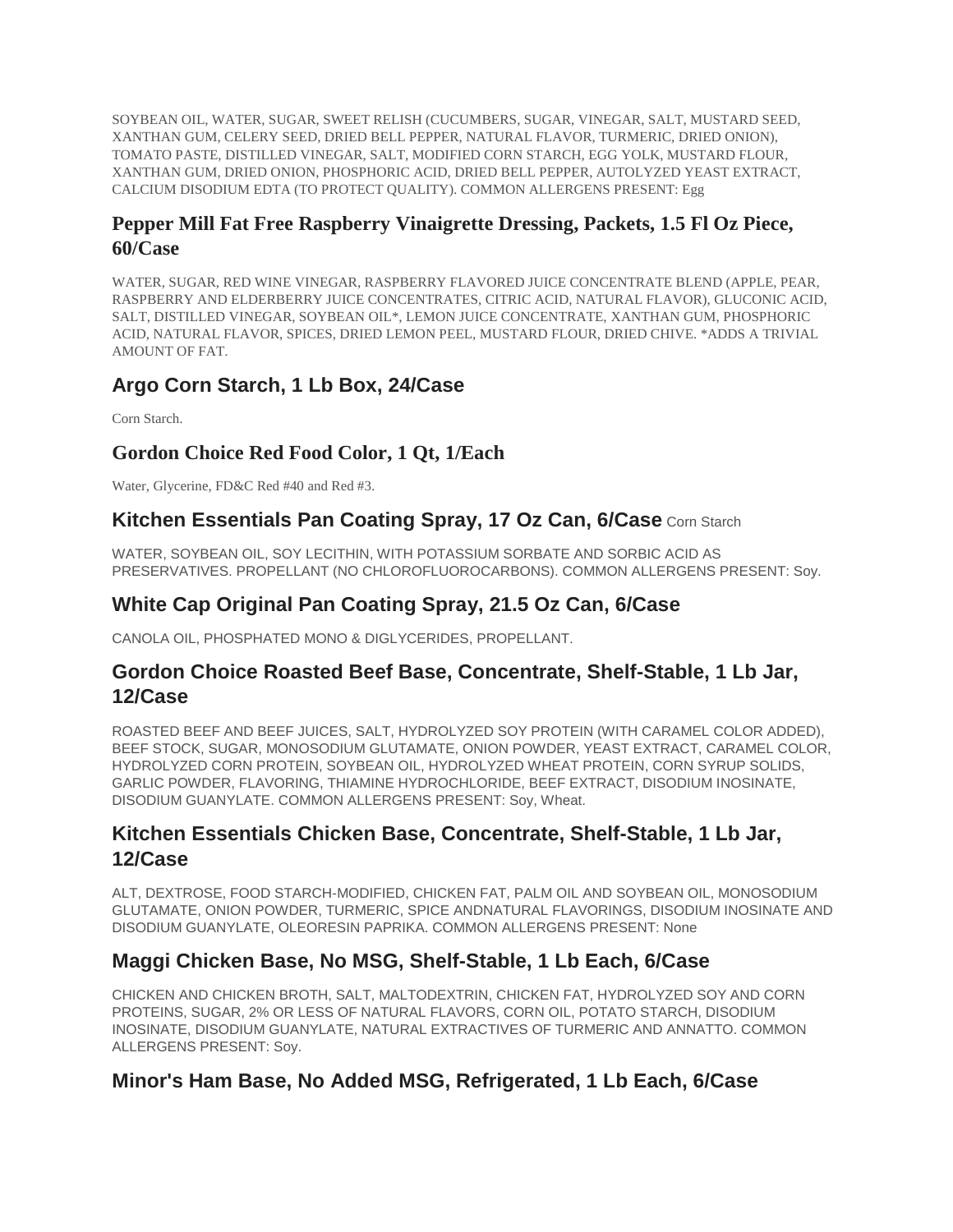SMOKED HAM GROUND AND FORMED (CURED WITH WATER, SALT, SODIUM LACTATE, NATURAL HICKORY SMOKE FLAVOR, CORN SYRUP, DEXTROSE, SODIUM PHOSPHATES, SUGAR, SODIUM DIACETATE, SODIUM ERYTHORBATE, SODIUM NITRITE), SALT, MALTODEXTRIN, SUGAR, DEXTROSE, HYDROLYZED CORN PROTEIN, NATURAL FLAVORS, 2% OR LESS OF CORN OIL, MODIFIED CORNSTARCH, DISODIUM INOSINATE, DISODIUM GUANYLATE, SPICES, LACTIC ACID. COMMON ALLERGENS PRESENT: Soy.

# **Smucker's Apple/Mixed Fruit/Grape Assortment Jelly, Cups, 0.5 Oz Each, 200/Case**

No Ingredients listed

# **Smucker's Grape/Strawberry/Blackberry Diet Assortment Jelly, Cups, 0.38 Oz Each, 200/Case**

No Ingredients listed

## **PPI Honey, Packets, 9 Gm, 200/Case**

US Grade A Honey.

### **Gordon Choice U.S. Grade A Light Amber Clover Honey, 6 Lb Jug, 4/Case**

Honey.

### **Packer Label Molasses, 1 Gal, 4/Case**

Molasses

### **Gordon Choice Crinkle-Cut Banana Pepper Rings, Mild, Plastic, 1 Gal, 4/Case**

FRESH BANANA PEPPERS, WATER, VINEGAR, SALT, CONTAINS LESS THAN2% OF MALIC AND LACTIC ACID, CALCIUM CHLORIDE, SODIUM BENZOATE BENZOATE(PRESERVATIVE), SODIUM METABISULFITE (PRESERVATIVE, CONTAINSSULFITES), YELLOW (PRESERVATIVE), SODIUM METABISULFITE (PRESERVATIVE, CONTAINSSULFITES), YELLOW 5

### **Olam Chopped Onions, Dehydrated, 15 Lb Package, 1/Case**

No ingredients listed

### **Gordon Choice Hamburger-Sliced Dill Pickle Chips, 620-685 Count, Plastic, 1 Gal, 4/Case**

CUCUMBERS, WATER, VINEGAR, SALT, CONTAINS LESS THAN 2% OF ALUM, CALCIUM CHLORIDE, POTASSIUM SORBATE (PRESERVATIVE), NATURAL FLAVOR, POLYSORBATE 80, YELLOW 5, BLUE 1

### **Heinz Mayonnaise, Packets, 12 Gm, 200/Case**

Ingredients listed on Package

### **Heinz Fat Free Mayonnaise, 12 Gm, 200/Case**

WATER, CORN SYRUP, DISTILLED WHITE VINEGAR, MODIFIED CORN STARCH\*, SUGAR, EGG YOLKS, CELLULOSE GEL\*,SALT, LACTIC ACID\*, TITANIUM DIOXIDE (COLOR)\*, XANTHAN GUM\*, SODIUM BENZOATE AND POTASSIUM SORBATE AS PRESERVATIVES\*,WHEY PROTEIN CONCENTRATE (MILK)\*, MUSTARD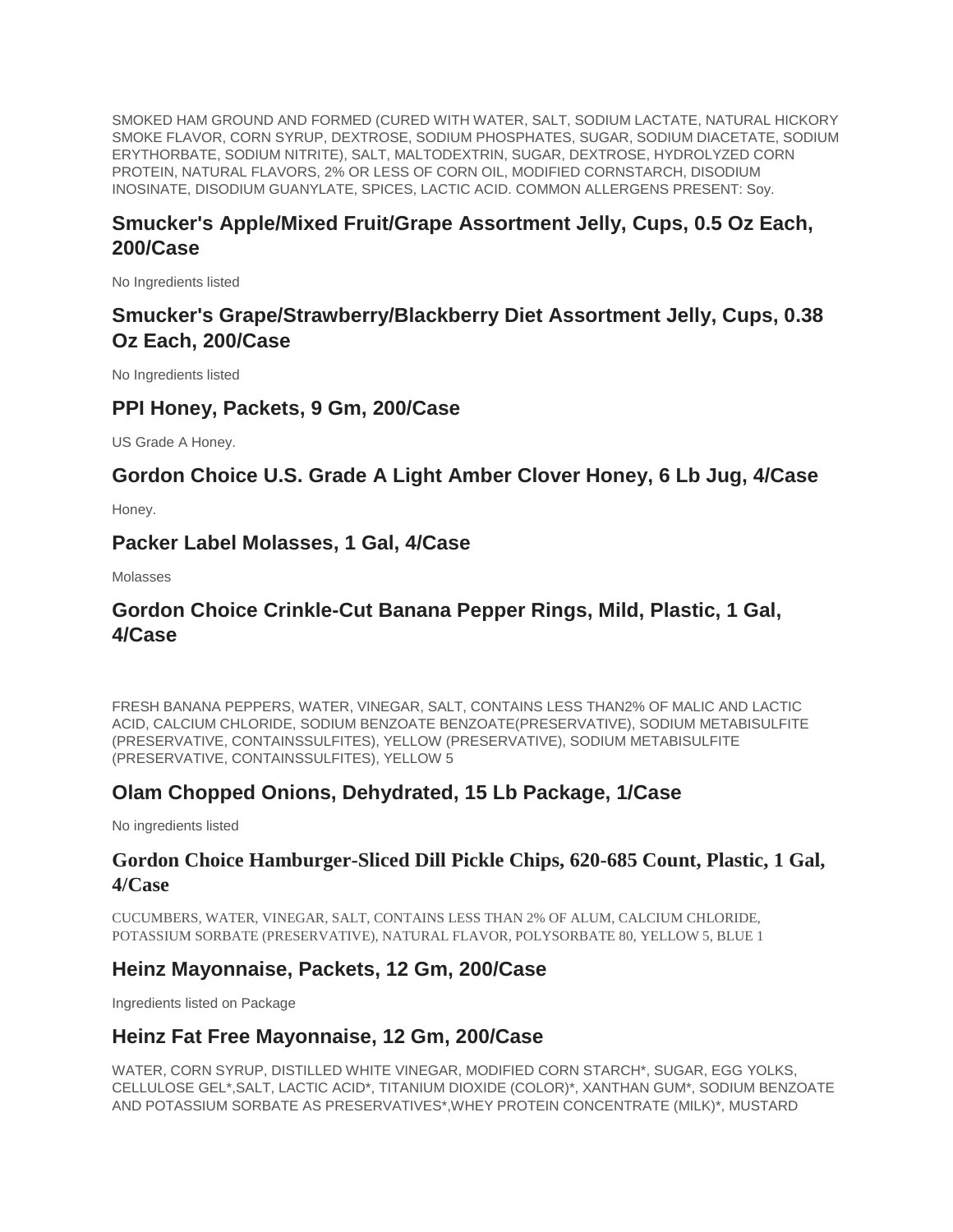FLOUR, NATURAL FLAVOR\*, WHEY\*, LEMON JUICE CONCENTRATE, SOY LECITHIN\*,SPICE AND COLORING (CONTAINS TURMERIC)\*, TOCOPHEROL (ANTIOXIDANT)\*, CALCIUM DISODIUM EDTA ADDED TO PROTECT FLAVOR,ARTIFICIAL FLAVOR\*, EXTRACTIVES OF PAPRIKA\*, BETA CAROTENE (COLOR)\*.\*INGREDIENT NOT NORMALLY FOUND IN MAYONNAISE

### **Hellmann's Light Mayonnaise, 1 Gal, 4/Case**

WATER, SOYBEAN OIL, MODIFIED FOOD STARCH (CORN,POTATO)\*\*, SUGAR, DISTILLED VINEGAR, WHOLE EGGS AND EGG YOLKS, SALT, LEMON JUICE CONCENTRATE, SORBIC ACID\*\* AND CALCIUM DISODIUM EDTA (USED TO PROTECT QUALITY), NATURAL FLAVOR, PAPRIKA EXTRACT, VITAMIN E. COMMON ALLERGENS PRESENT: EGG

### **Gordon Choice Yellow Mustard, 40 Oz Bottle, 6/Case**

Distilled Vinegar, #1 Grade Mustard Seed, Salt, Turmeric, & Spices.

### **Gulden's Brown Spicy Mustard, Packets, 0.25 Fl Oz Each, 500/Case**

Vinegar, Mustard Seed, Salt, Spices, Turmeric

### **Dunbar Diced Pimiento, Unpeeled, 2.5 Can Sz Can, 12/Case**

No Ingredients Listed

### **Campbell's Cream of Mushroom Soup, Condensed, Canned, 50 Oz Can, 12/Case**

WATER, VEGETABLE OIL (CORN, CANOLA, AND/OR SOYBEAN), MUSHROOMS, MODIFIED FOOD STARCH, WHEAT FLOUR, CONTAINS LESS THAN 2% OF: SALT, CREAM (MILK), SOY PROTEIN CONCENTRATE, YEAST EXTRACT, DEHYDRATED WHEY, DEHYDRATED GARLIC, FLAVORING. COMMON ALLERGENS PRESENT: Milk, Wheat, Soy.

### **French's Worcestershire Sauce, 1 Gal, 4/Case**

DISTILLED VINEGAR, MOLASSES, CORN SYRUP, WATER, SALT, CARAMEL COLOR, SUGAR, SPICES, ANCHOVIES, NATURAL FLAVORS (SOY) AND TAMARIND.

### **Gordon Choice Granulated Cane Sugar, 50 Lb Box, 1/Box**

Granulated cane sugar.

### **Domino Light Brown Sugar, 2 Lb Bag, 12/Case**

No Ingredients Listed

### **Gordon Choice Medium Brown Sugar, 25 Lb Box, 1/Case**

Sugar, molasses

### **Tony's Cheese Pizza, 50/50 Cheese Blend, Whole Grain, 4 x 6 Inch, Frozen, 4.6 Oz Each, 96/Case**

CRUST: FLOUR BLEND (WHITE WHOLE WHEAT FLOUR, ENRICHED FLOUR [WHEAT FLOUR, MALTED BARLEY FLOUR, NIACIN, REDUCED IRON, THIAMINE MONONITRATE, RIBOFLAVIN, FOLIC ACID]), WATER, DEFATTED SOY FLOUR, YEAST, SOY PROTEIN CONCENTRATE, CONTAINS 2% OR LESS: VEGETABLE OIL (SOYBEAN AND/OR CANOLA OIL), SUGAR, GLUCONO-DELTA-LACTONE, DATEM, LEAVENING (SODIUM ACID PYROPHOSPHATE, BAKING SODA, MONOCALCIUM PHOSPHATE, CALCIUM LACTATE), SALT, CORN STARCH, WHEAT STARCH, L-CYSTEINE HYDROCHLORIDE, AMMONIUM SULFATE. TOPPINGS: LOW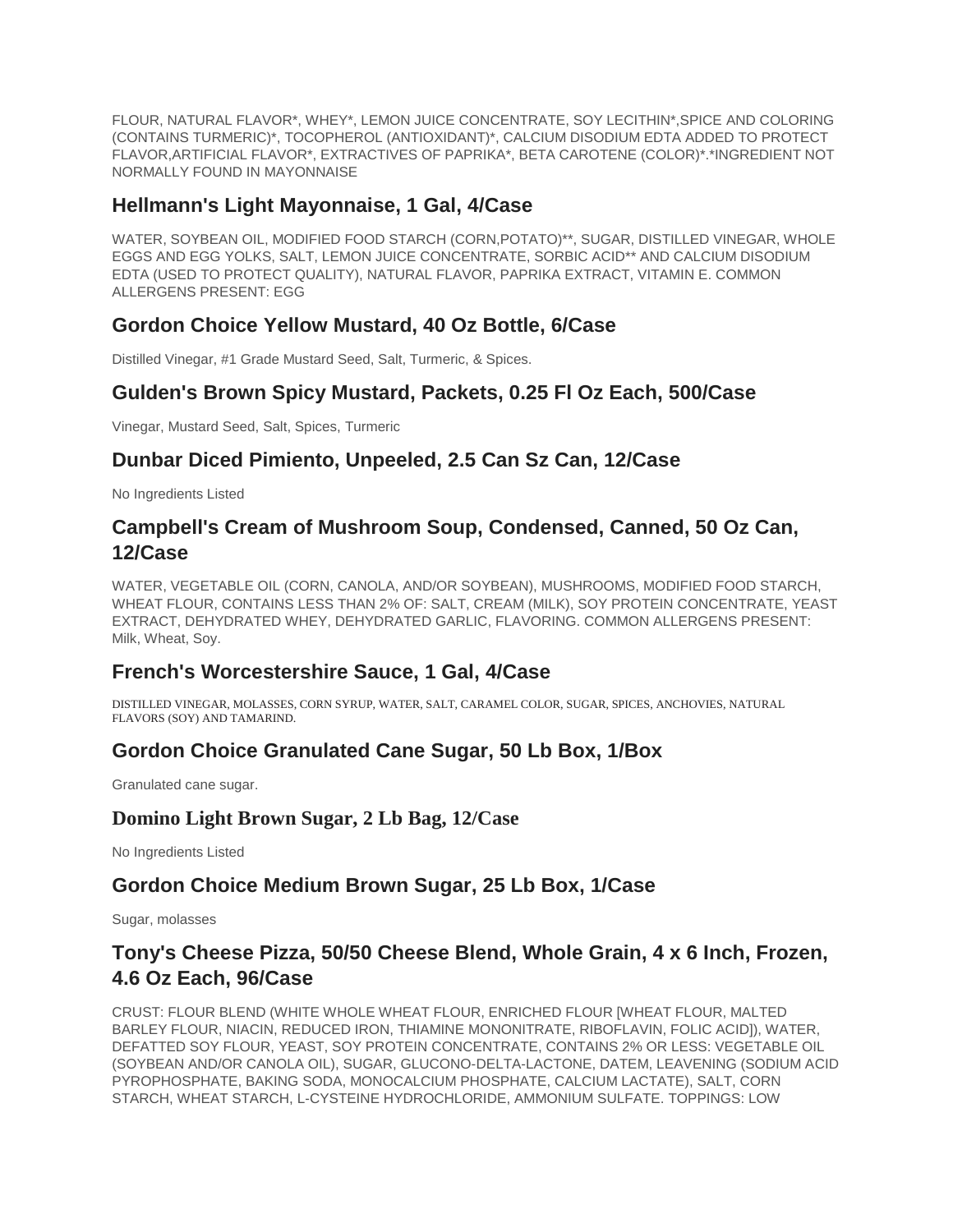MOISTURE PART SKIM MOZZARELLA CHEESE (CULTURED PASTEURIZED PART SKIM MILK, SALT, ENZYMES), SUBSTITUTE MOZZARELLA CHEESE (WATER, CORN OIL AND/OR SOY OIL, CASEIN, MODIFIED FOOD STARCH, WHEY, NONFAT DRY MILK, NATURAL FLAVOR, SODIUM ALUMINUM PHOSPHATE, SALT, LACTIC ACID, SODIUM PHOSPHATE, POTASSIUM CHLORIDE, CITRIC ACID, TRICALCIUM PHOSPHATE, SORBIC ACID [PRESERVATIVE], XANTHAN GUM, VITAMIN AND MINERAL SUPPLEMENT [MAGNESIUM OXIDE, DICALCIUM PHOSPHATE, ZINC OXIDE, IRON, RIBOFLAVIN (VITAMIN B2), PYRIDOXINE HYDROCHLORIDE (VITAMIN B6), CYANOCOBALAMIN (VITAMIN B12), NIACINAMIDE (VITAMIN B3), THIAMINE MONONITRATE (VITAMIN B1), VITAMIN A PALMITATE]). SAUCE: TOMATOES (WATER, TOMATO PASTE [NOT LESS THAN 28% SOLUBLE SOLIDS]), MODIFIED FOOD STARCH, SUGAR, CONTAINS 2% OR LESS: DEXTROSE, SEA SALT, DRIED ONION, SPICE, DEHYDRATED ROMANO CHEESE (CULTURED PASTEURIZED SHEEP'S AND COW'S MILK, SALT, ENZYMES), PAPRIKA, DRIED GARLIC, CITRIC ACID. COMMON ALLERGENS PRESENT: MILK, WHEAT, SOY

## **Gordon Choice Orange Pekoe & Pekoe-Cut Black Iced Tea, 1 Oz Each, 96/Case**

Orange pekoe and pekoe cut black tea

### **Flavor Fresh Horseradish Sauce, Packets, 12 Gm, 200/Case**

Soybean Oil, Water, Corn Syrup, Vinegar, Egg Yolks, Modified Corn Starch, Horseradish, Salt, Artificial Flavoring, Potassium Sorbate (a Preservative), Xanthan Gum, and Calcium Disodium EDTA added to protect flavor. COMMON ALLERGENS PRESENT: Egg

#### **Gordon Choice Tartar Sauce, Packets, 12 Gm, 200/Case**

Soybean Oil, Water, High Fructose Corn Syrup, Relish (Pickles, High Fructose Corn Syrup, Corn Syrup, Distilled Vinegar, Minced Onion, Salt, Sugar, Red Bell Pepper, Xanthan Gum, Alum, Natural Spice Flavors, Polysorbate 80), Distilled Vinegar, Egg Yolks, Modified Food Starch, Salt, Spice, Xanthan Gum, Onion Powder, Potassium Sorbate and Sodium Benzoate (preservatives), Natural Flavor, Calcium Disodium EDTA added to protect flavor. COMMON ALLERGENS PRESENT: Egg.

### **Gordon Choice Unsalted Walnuts, Halves & Pieces, 2.5 Lb Bag, 4/Case**

Walnuts. COMMON ALLERGENS PRESENT: Tree Nuts

# Vegetables

## **Gordon Choice Asparagus Cuts & Tips, Grade A, IQF, 2 Lb Package, 12/Case**

Asparagus.

### **Bush's Best Bean Pot Baked Beans, 10 Can Sz Can, 6/Case**

Prepared Navy Beans, Water, Brown Sugar. Contains 2% or less of: Cured Bacon, Salt, Mustard (Water, Vinegar, Mustard Seed, Salt, Paprika, Turmeric), Modified Corn Starch, Onion Powder, Caramel Color, Spice, Garlic Powder, Natural Flavor.

## **Bush's Best Low Sodium Black Beans, 111 Oz Can, 6/Case**

Prepared Black Beans, Water, Salt, and Calcium Chloride (Firming Agent)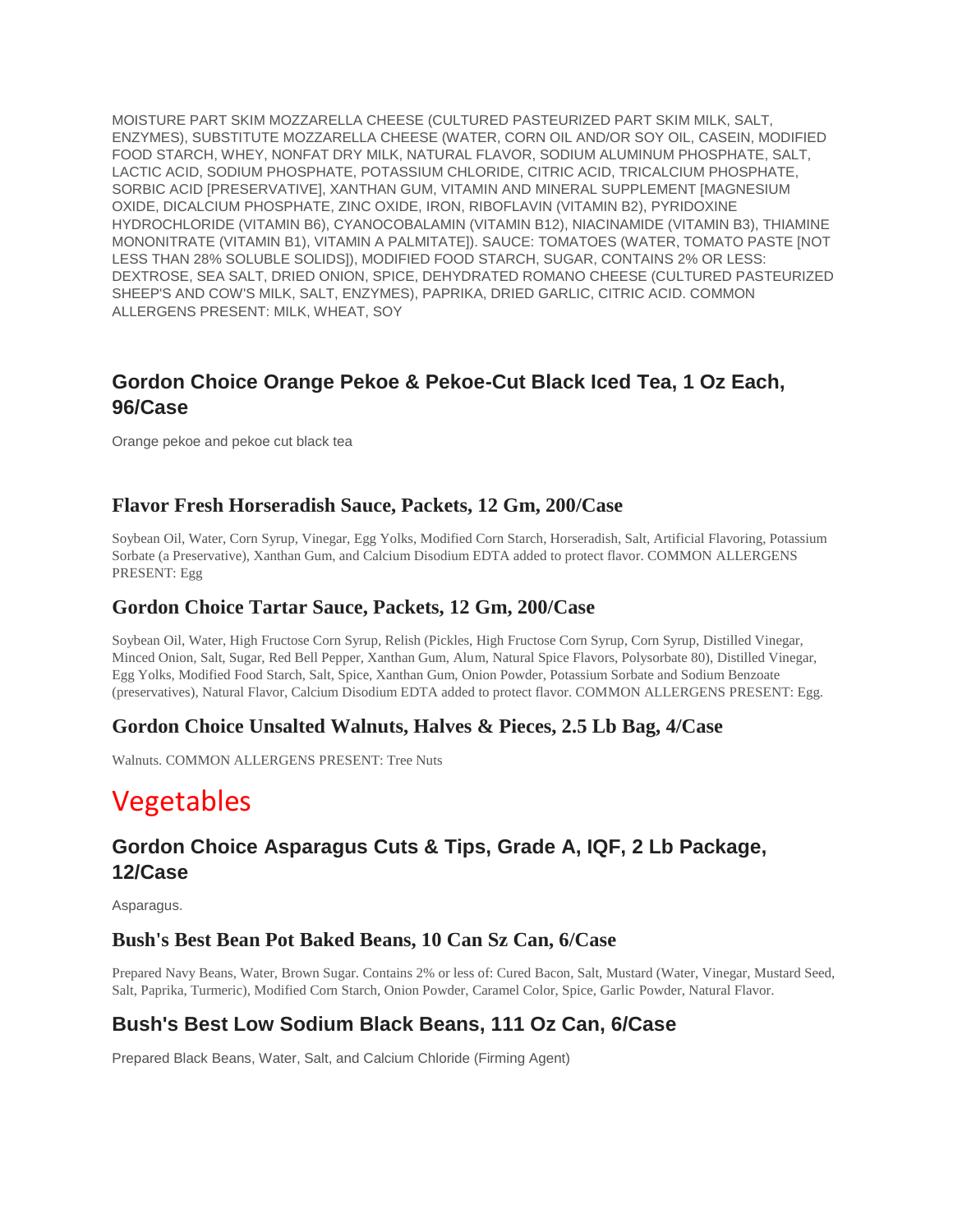# **Gordon Choice Cut Green Beans, Mixed Sieve, Fancy, Extra-Green, #10, 101 Oz Can, 6/Case**

Green beans, water, salt, zinc chloride for color stabilization.

# **Gordon Choice French-Style Cut Green Beans, Fancy, #10, 101 Oz Can, 6/Case**

Green beans, water, salt.

#### **Gordon Choice Italian Cut Green Beans, Fancy, #10, 10 Can Sz Can, 6/Case**

Italian green beans, water and salt.

### **Gordon Choice Broccoli Cuts, Grade A, IQF, 30 Lb Bag, 1/Case**

Broccoli.

### **Gordon Choice Brussels Sprouts, Medium, Grade A, IQF, 2 Lb Package, 12/Case**

Brussels sprouts. COMMON ALLERGENS PRESENT: None.

### **Bush's Best Low Sodium Dark Red Kidney Beans, 111 Oz Can, 6/Case**

Prepared Kidney Beans, Water, Sugar, Dextrose, Salt, Calcium Chloride (Firming Agent), and Disodium EDTA (To Promote Color Retention).

### **Gordon Choice Light Red Kidney Beans, Fancy, #10, 10 Can Sz Can, 6/Case**

Light Red Kidney Beans, Water, Sugar, Salt, Calcium Chloride

### **Gordon Choice Lima Beans, Baby, Grade A, IQF, 2.5 Lb Package, 12/Case**

Lima beans, Salt

### **Bush's Best Great Northern Beans, 10 Can Sz Can, 6/Case**

Prepared Great Northern Beans, Water, Salt, Calcium Chloride (Firming Agent)

### **Gordon Choice Pork & Navy Beans, in Tomato Sauce, #10, 10 Can Sz Can, 6/Case**

White Beans, Water, Sugar, Salt, Tomato Paste, Pork, Dextrose, Onion Powder, Oleoresin Paprika, Caramel Color, Black Pepper.

### **Gordon Choice Three Bean Salad, #10, 10 Can Sz Can, 6/Case**

Cut Green Beans, Cut Wax Beans, Water, Dark Red Kidney Beans, Sugar, Vinegar, Diced Onions, Diced Red Bell Peppers, Soybean Oil, Salt, Natural Flavoring, Calcium Chloride, Disodium EDTA (To Preserve Color), Turmeric. COMMON ALLERGENS PRESENT: Soy.

### **Gordon Choice Cut Wax Beans, 4 Sieve, Fancy, #10, 10 Can Sz Can, 6/Case**

Wax beans, water, salt

### **Gordon Choice Diced Beets, Fancy, #10, 10 Can Sz Can, 6/Case**

Beets, water, salt.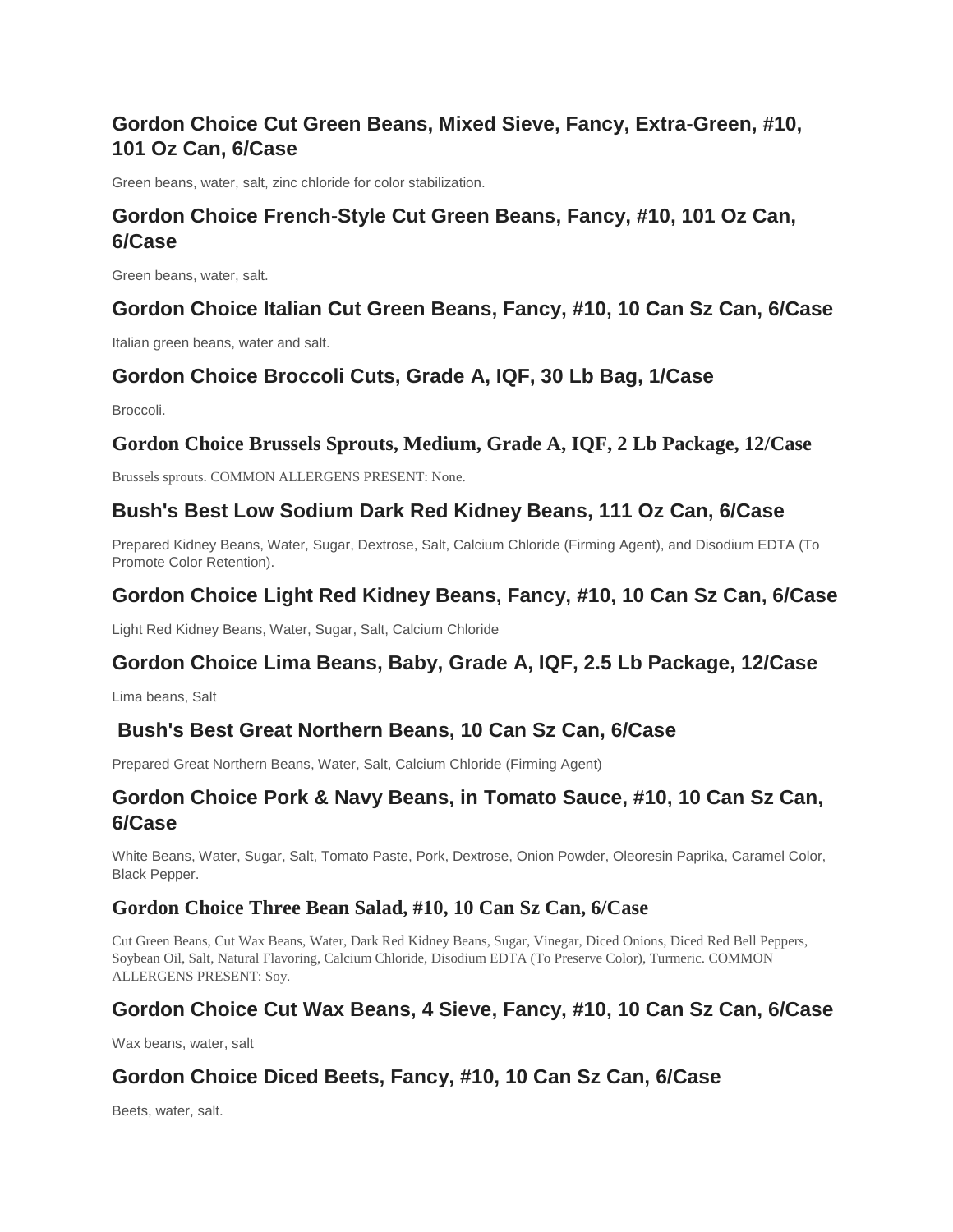# **Gordon Choice Brussels Sprouts, Medium, Grade A, IQF, 2 Lb Package, 12/Case**

Brussels sprouts.

### **Gordon Choice Sliced Carrots, Medium, Fancy, #10, 105 Oz Can, 6/Case**

Carrots, water, salt, calcium chloride.

### **Packer Label Belgian Carrots, Tiny, Fancy, #10, 3 Kg, 6/Case**

No Ingredients Listed

### **Gordon Choice Cauliflower Florets, Grade A, IQF, 30 Lb Bag, 1/Case**

Cauliflower.

### **Gordon Choice Whole Kernel Golden Corn, Fancy, #10, 106 Oz Can, 6/Case**

Corn, water, sugar, salt.

**Gordon Choice Cut Super Sweet Corn, Grade A, IQF, 30 Lb Bag, 1/Case**

Corn.

**RoastWorks Corn & Black Bean Fiesta Vegetable Blend, Flame-Roasted, Grade A, IQF, 2.5 Lb Bag, 6/Case**

Ingredients not listed

### **Allens Chopped No Salt Added Mixed Greens, #10, 10 Can Sz Can, 6/Case**

Ingredients not listed

### **BUSH'S BEST Golden Hominy, Fancy, #10, 108 Oz Can, 6/Case**

Prepared Yellow Corn, Salt, Sodium Bisulfite (Promotes Color Retention).

## **Kitchen Essentials Mushroom Stems & Pieces, Imported, in Water, #10, 10 Can Sz Can, 6/Case**

Mushrooms, Water, Salt, Citric Acid

### **Gordon Choice Green Peas, Grade A, IQF, 30 Lb Bag, 1/Case**

Green Peas.

### **Gordon Choice Peas & Pearl Onions, IQF, 2.5 Lb Package, 12/Case**

Peas, pearl onions. COMMON ALLERGENS PRESENT: None

### **Gordon Choice Diced Green Peppers, Fancy, IQF, 2 Lb Package, 12/Case**

Green peppers.

### **OreIda Tater Tots, Frozen, 5 Lb Package, 6/Case**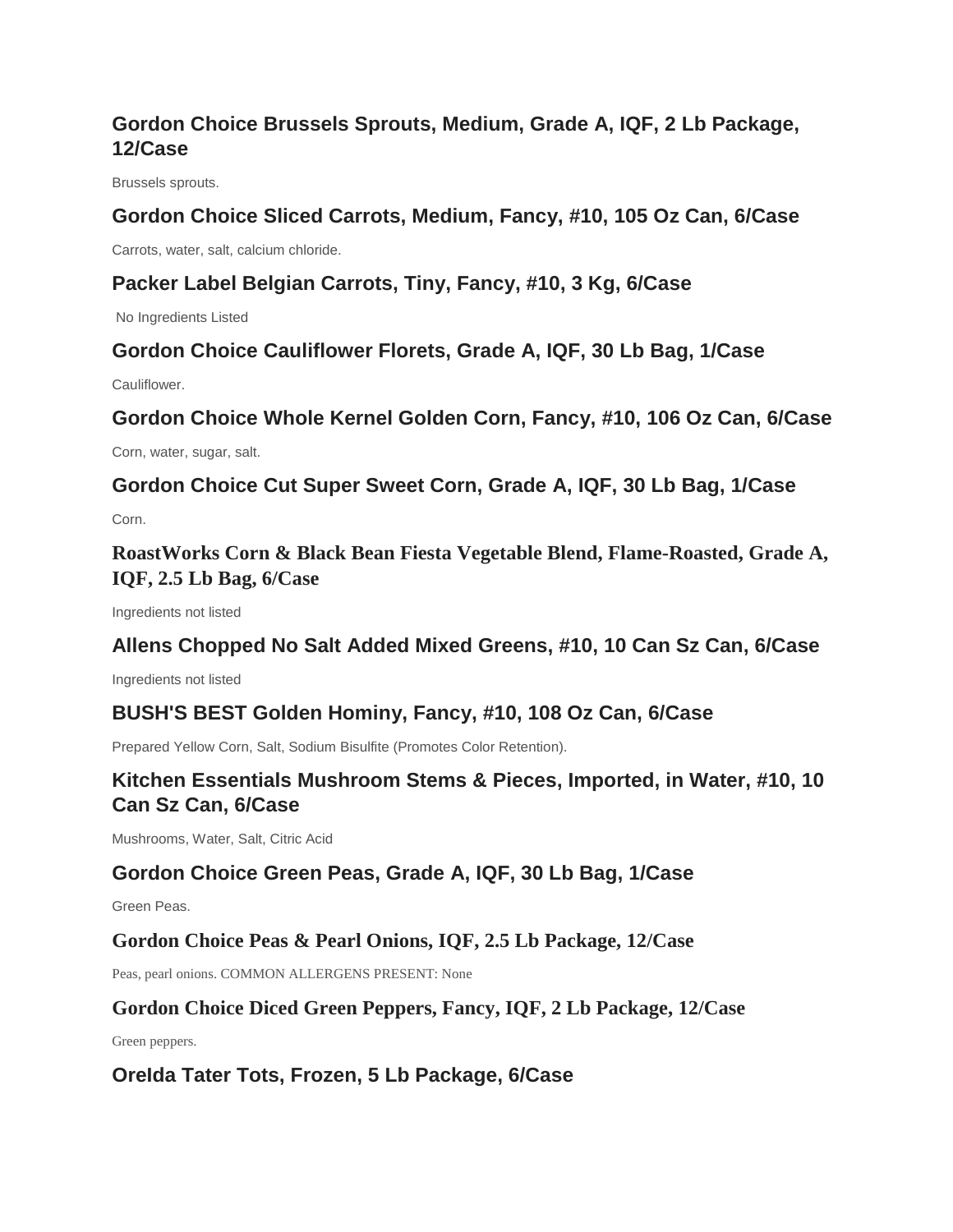Potatoes, Vegetable Oil (Contains One Or More Of The Following Oils: Canola, Soybean, Cottonseed, Sunflower, Corn). Contains 2% or less of Dextrose, Natural Flavor, Salt, Sodium Acid Pyrophosphate Added To Maintain Natural Color.

## **Gordon Choice Sliced Potatoes, Fancy, #10, 102 Oz Can, 6/Case**

Potatoes, water, salt, calcium chloride, calcium disodium EDTA

# **Gordon Choice Dried Mashed Potatoes, Complete, Shelf-Stable, 5.31 Lb Can, 6/Case**

POTATOES, CONTAINS 2% OR LESS OF: ASCORBIC ACID (VITAMIN C), MONO AND DIGLYCERIDES, CALCIUM STEAROYL-2-LACTYLATE, NATURAL FLAVOR, FRESHNESS PRESERVED WITH: SODIUM BISULFITE, BHT

# **Baf Reduced-Sodium au Gratin Potatoes Side Dish, Dehydrated, 2.25 Lb Carton, 6/Case**

POTATO (DRY), SEASONING (MODIFIED FOOD STARCH, WHEY, MALTODEXTRIN, DRIED ONION, SUNFLOWER OIL, POTASSIUM CHLORIDE, SUGAR, SALT, NATURAL FLAVORS, CORN SYRUP SOLIDS, MONO AND DIGLYCERIDES, NONFAT MILK, CHEDDAR CHEESE (PASTEURIZED MILK, CHEESE CULTURES, SALT, ENZYMES), AUTOLYZED YEAST EXTRACT, SPICES, DRIED GREEN ONION, TORULA YEAST, TURMERIC EXTRACT (COLOR), ANNATTO EXTRACT (COLOR), AND SOYBEAN OIL). FRESHNESS PRESERVED WITH SODIUM BISULFITE. COMMON ALLERGENS PRESENT: Milk

## **Baf Scalloped Potatoes Side Dish, Reduced Sodium, Dehydrated, 2.25 Lb Carton, 6/Case**

POTATO (DRY), SEASONING [MODIFIED FOOD STARCH, WHEY, LACTOSE, DRIED ONION, CORN SYRUP SOLIDS, SUNFLOWER OIL, SALT, POTASSIUM CHLORIDE, DRIED GARLIC, MALTODEXTRIN, CREAM CHEESE (PASTEURIZED CREAM, CHEESE CULTURE, SALT, CAROB BEAN GUM, GUAR GUM), NATURAL FLAVORS, DIPOTASSIUM PHOSPHATE, DRIED GREEN ONION, MONO AND DIGLYCERIDES, CHEDDAR CHEESE (PASTEURIZED MILK, CHEESE CULTURES, SALT, ENZYMES), YEAST EXTRACT, NONFAT MILK, SPICES, ANNATTO EXTRACT (COLOR), AND SOYBEAN OIL]. FRESHNESS PRESERVED WITH SODIUM BISULFITE. COMMON ALLERGENS PRESENT: Milk

## **McCain 3/4 Inch Cubed Potatoes, Homestyle, Frozen, 5 Lb Package, 6/Case**

Potatoes, Vegetable Oil (Contains One Or More Of The Following Oils: Canola, Soybean, Cottonseed, Sunflower, Corn). Contains 2% or less of Dextrose, Salt, Sodium Acid Pyrophosphate Added To Maintain Natural Color

### **Gordon Choice Cubed Potatoes, Natural-Style, Frozen, 6 Lb Bag, 6/Case**

Potatoes, Vegetable Oil (Contains One or More of the Following: Canola, Palm, Soybean, Sunflower), Salt, Disodium Dihydrogen Pyrophosphate (to promote color retention), Dextrose.

## **Lamb's Seasoned Long Fancy Wedge Cut French Fries, Seasoned & Coated, Skin-On, Bakeable, Frozen, 5 Lb Package, 6/Case**

Potatoes, Vegetable Oil (May Contain One or More of the Following: Canola Oil, Sunflower Oil, Cottonseed Oil, Palm Oil, Corn Oil, Soybean Oil), Enriched Bleached Flour (Wheat Flour, Niacin, Iron, Thiamin Mononitrate, Riboflavin, Folic Acid), Salt, Modified Food Starch, Spices, Corn Meal, Garlic Powder, Onion Powder, Leavening (Disodium Dihydrogen Pyrophosphate, Sodium Bicarbonate), Dried Yeast, Colored with Oleoresin Paprika, Dextrose. COMMON ALLERGENS PRESENT: Wheat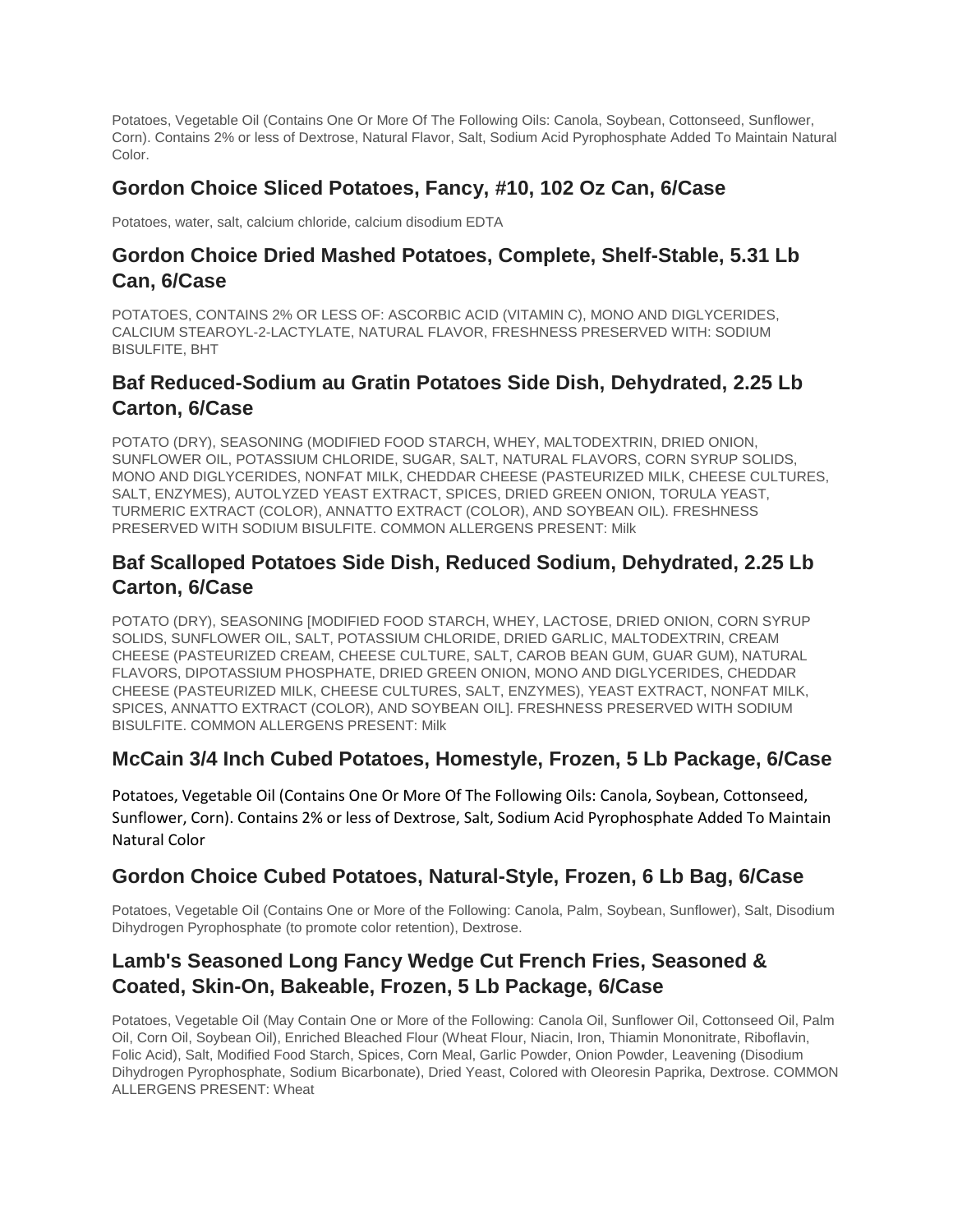# **McCain 1/2 Inch Crinkle Cut French Fries, Seasoned, Bakeable, Frozen, 5 Lb Bag, 6/Case**

Potatoes, Vegetable Oil (Contains One Or More Of The Following Oils: Canola, Soybean, Cottonseed, Sunflower, Corn), Potato Starch - Modified. Contains 2% or less of Annatto Extract (color), Corn Starch, Corn Starch - Modified, Dextrin, Dextrose, Extractives of Capsicum, Garlic Powder, Leavening (Sodium Acid Pyrophosphate, Sodium Bicarbonate), Onion Powder, Paprika (color), Paprika Extract (color), Potassium Chloride, Rice Flour, Salt, Sodium Acid Pyrophosphate Added To Maintain Color, Spices, Tapioca Starch - Modified, Xanthan Gum

## **McCain Our Chef Solutions Potato Shells, Ovenable, Frozen, 4.25 Lb Box, 4/Case**

Potatoes.

# **RoastWorks Redskin Random-Cut Potatoes, Roasted, Frozen, 2.5 Lb Package, 6/Case**

No Ingredients listed.

# **McCain Redskin Potatoes, Roasted with Garlic and Rosemary, Frozen, 4 Lb Bag, 4/Case**

Potatoes. Contains 2% or less of Black Pepper, Canola Oil, Corn Starch - Modified, Dextrose, Dried Onion, Dried Garlic, Dried Parsley, Extra Virgin Olive Oil, Maltodextrin, Natural Flavor, Rosemary, Salt, Sugar, Vinegar.

## **McCain Mini Babycakes Potato Pancakes, Ovenable, Frozen, 3 Lb Bag, 6/Case**

No Ingredients listed

## **Sweet Things Mini Sweet Potato Tater Puffs, Frozen, 2.5 Lb Bag, 6/Case**

Sweet Potatoes, Sugar, Corn Starch, Vegetable Oil (Contains One or More of the Following: High Oleic Canola, Canola), Modified Food Starch (Corn, Tapioca, Potato), Rice Flour, Salt, Dextrin, Natural Flavor, Color (Turmeric, Oleoresin Paprika), Dextrose, Xanthan Gum, Leavening (Disodium Dihydrogen Pyrophosphate, Sodium Bicarbonate).

# **Gordon Choice Cut Sweet Potatoes, in Light Syrup, Fancy, #10, 10 Can Sz Can, 6/Case**

Sweet potatoes, water, cane sugar

## **Sweet Things Seasoned Coated Sweet Potato Cubes, Frozen, 5 Lb Bag, 3/Case**

Sweet Potatoes, Canola Oil, Modified Food Starch (Corn, Tapioca, Potato), Corn Starch, Dextrin, Salt, Spices, Sugar, Garlic Powder, Onion Powder, Natural Flavor, Spice and Coloring, Leavening, Xanthan Gum, Disodium Dihydrogen Pyrophosphate (to promote color retention).

## **Gordon Choice Sweet Potato Souffle Side Dish, with Brown Sugar/Pecan/Walnut Topping, Frozen, 70 Oz Tray, 4/Case**

SWEET POTATOES, MARGARINE (SOYBEAN OIL, PALM OIL, WATER, SALT, CONTAINS 2% OR LESS OF: MONO- & DIGLYCERIDES, SOYBEAN LECITHIN [SOY], NATURAL FLAVOR, ANNATTO [COLOR], VITAMIN A PALMITATE ADDED), BROWN SUGAR, EGGS, CREAM, WHEAT FLOUR, BREAD CRUMBS (ENRICHED WHEAT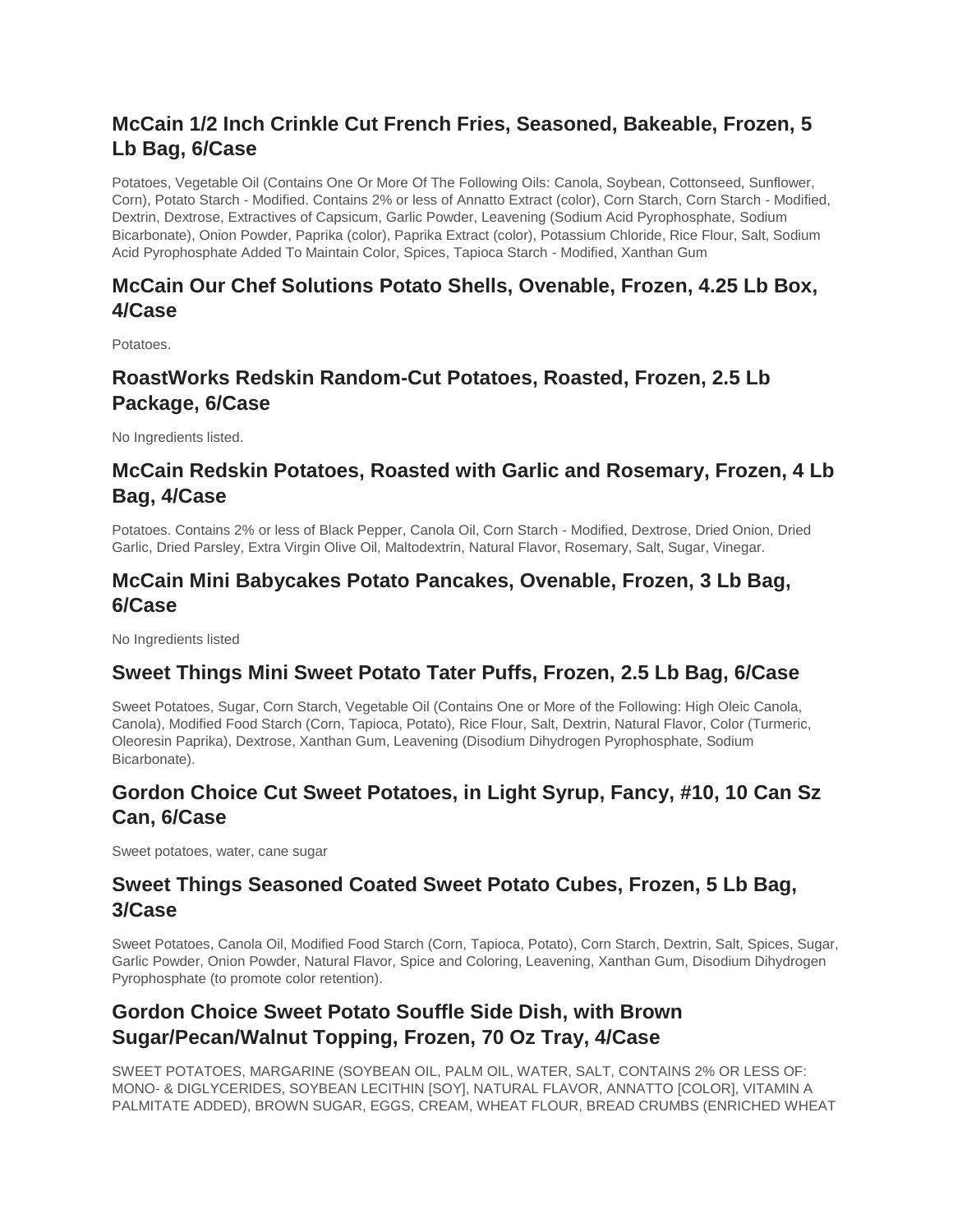FLOUR [NIACIN, FERROUS SULFATE, THIAMINE MONONITRATE, RIBOFLAVIN, FOLIC ACID], YEAST, SOYBEAN OIL, SALT, CORN SYRUP), FOOD STARCH-MODIFIED, WATER, SUGAR, PECANS, SALT, CINNAMON, WALNUTS, CARAMEL COLOR. COMMON ALLERGENS PRESENT: Milk, Eggs, Wheat, Tree Nuts, Soy

## **Gordon Choice California Vegetable Blend, IQF, 30 Lb Bag, 1/Case**

Broccoli Florets, Cauliflower Clusters and Sliced Crinkle Cut Carrots.

## **Flav-R-Pac Caribbean Vegetable Blend, IQF, Reclosable, 4 Lb Bag, 6/Case**

Broccoli, Yellow Carrots, Green Beans and Red Peppers

## **Gordon Choice European Vegetable Blend, IQF, 30 Lb Bag, 1/Case**

Broccoli, Cauliflower, Brussels Sprouts, Onions, Red Peppers.

## **Gordon Choice Italian Vegetable Blend, IQF, 30 Lb Bag, 1/Case**

Zucchini, cauliflower, carrots, Italian beans, lima beans

### **Flav-R-Pac Malibu Vegetable Blend, IQF, Reclosable, 4 Lb Package, 6/Case**

Broccoli, Carrots, Cauliflower and Yellow Carrots

### **Gordon Choice Midori Vegetable Blend, IQF, 2.5 Lb Bag, 6/Case**

Green soy beans, pea pods, baby cob corn, red pepper, water chestnuts. COMMON ALLERGENS PRESENT: Soy.

# **Flav-R-Pac Nantucket Vegetable Blend, IQF, Reclosable, 4 Lb Bag, 6/Case**

Broccoli, Carrots, Yellow Carrots, Sugar Snap(TM) Peas, Red Peppers and Cranberries (cranberries, sugar and Sunflower Oil)

### **Flav-R-Pac Northwest Vegetable Blend, IQF, Reclosable, 4 Lb Bag, 6/Case**

Broccoli, Carrots, Green Beans, Yellow Carrots, Wax Beans and Red Peppers

### **Gordon Choice Oriental Vegetable Blend, IQF, 30 Lb Bag, 1/Case**

Green Beans, Broccoli, Onions, Mushrooms, Red Peppers

### **Gordon Choice Winter Vegetable Blend, IQF, 30 Lb Bag, 1/Case**

Broccoli cuts and cauliflower clusters

### **Gordon Choice Capri Vegetable Blend, IQF, 4 Lb Bag, 6/Case**

Zucchini, Yellow Squash, Carrots, Green Beans

## **Gordon Choice Prince Charles Vegetable Blend, IQF, 2 Lb Package, 12/Case**

Green beans, wax beans, carrots

### **Kitchen Essentials 4-Way Mixed Vegetables, IQF, 30 Lb Bag, 1/Case**

Carrots, corn, green beans, peas.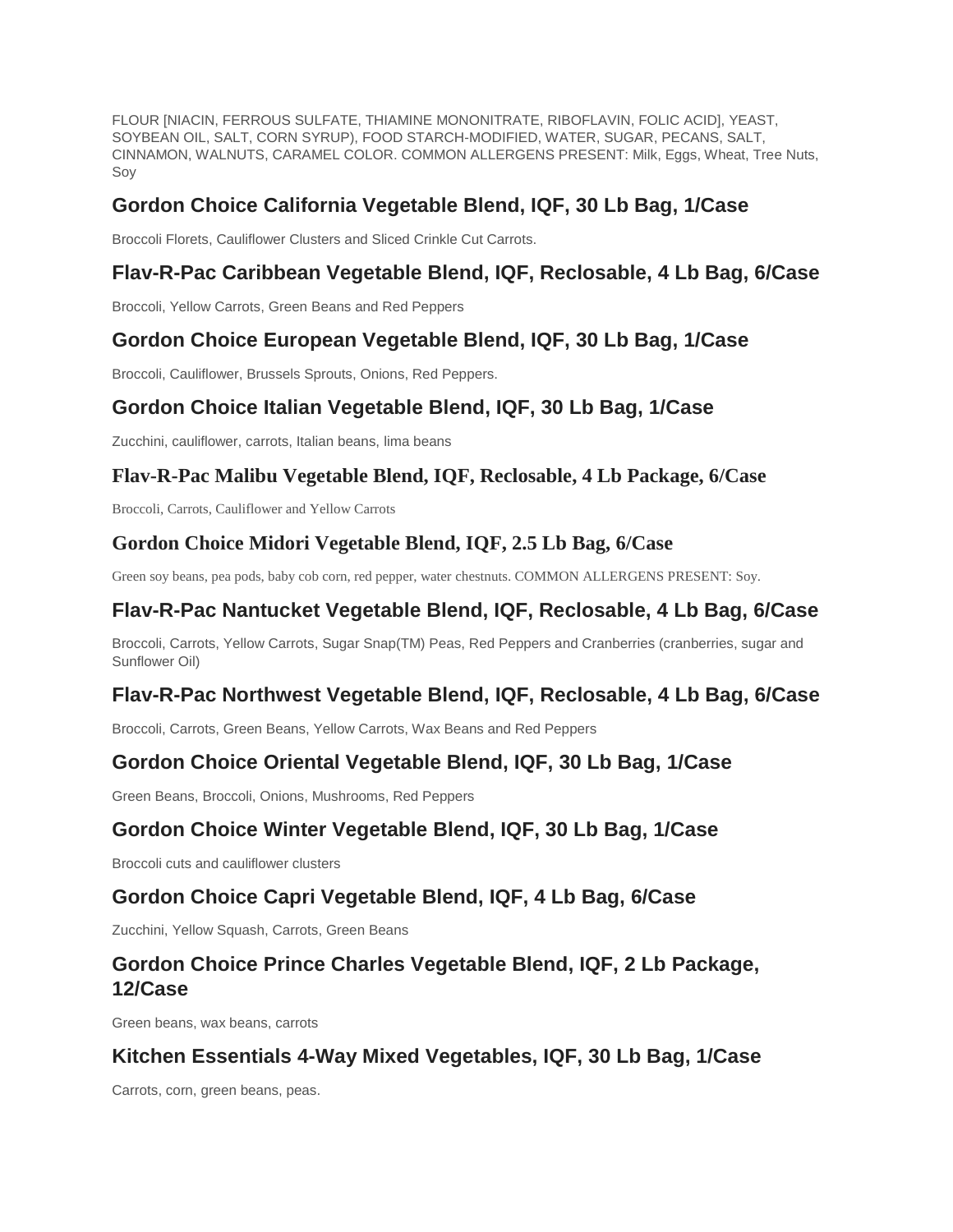# **Kitchen Essentials Spaghetti Sauce, with Herbs, Fully Prepared, #10, 10 Can Sz Can, 6/Case**

Tomato Puree (Water, Tomato Paste), High Fructose Corn Syrup, Salt, Soybean Oil, Dried Onion, Citric Acid, Spices, Dried Garlic

## **Gordon Choice Shredded Sauerkraut, Fancy, #10, 104 Oz Can, 6/Case**

PREPARED CABBAGE, WATER, SALT

# **Packer Label Chopped Spinach, Fancy, #10, 98 Oz Can, 6/Case**

Spinach, water, salt

## **Gordon Choice Stew Vegetables, #10, 104 Oz Can, 6/Case**

Carrots, water, potatoes, celery, peas, onions, salt, calcium chloride and onion flavoring.

### **Gordon Choice Sliced Yellow Squash, Grade A, IQF, 2 Lb Package, 12/Case**

Yellow Squash. COMMON ALLERGENS PRESENT: None

## **Gordon Choice Succotash Vegetable Blend, IQF, 2.5 Lb Package, 12/Case**

Corn, lima beans

# **Gordon Choice Petite Diced Midwest Tomatoes, in Juice, Fancy, #10, 10 Can Sz Each, 6/Case**

Tomatoes, tomato juice, less than 2% of: salt, calcium chloride, citric acid

## **Gordon Choice Diced California Tomatoes, in Juice, Choice, #10, 10 Can Sz Can, 6/Case**

Vine ripened tomatoes, tomato juice, salt, calcium chloride, citric acid.

## **Gordon Choice Stewed Seasoned Midwest Tomatoes, in Juice, Extra-Standard, #10, 10 Can Sz Can, 6/Case**

Tomatoes, tomato juice, sugar, salt, dried onion, dried celery, dried bell pepper, citric acid, calcium chloride, natural flavors

### **Campbell's 100% Tomato Juice, Shelf-Stable, Can, 46 Fl Oz Can, 12/Case**

TOMATO JUICE FROM CONCENTRATE (WATER, CONCENTRATED JUICES FROM TOMATOES), SALT, VITAMIN C (ASCORBIC ACID).

## **Campbell's 100% Tomato Juice, Shelf-Stable, Single-Serve, Can, 5.5 Fl Oz Can, 48/Case**

TOMATO JUICE FROM CONCENTRATE (WATER AND CONCENTRATED JUICES OF TOMATOES), SALT, VITAMIN C (ASCORBIC ACID).